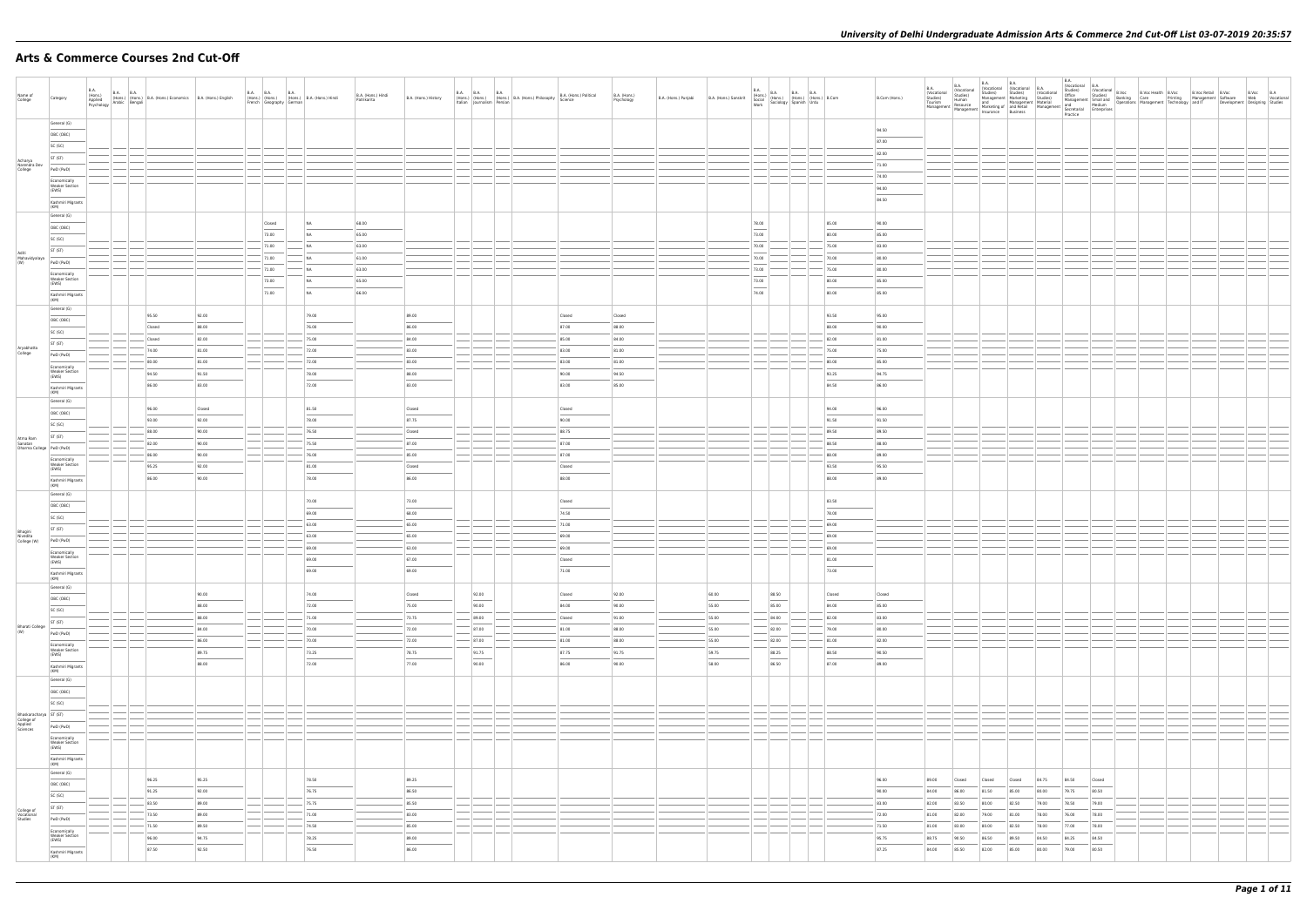| Name of<br>College                 | Category                                                                                                                                                                                                                                                                                                                                                                                                                                                                            | B.A.<br>B.A. (Hons.) B.A. B.A. (Hons.) B.A. (Hons.) Economics B.A. (Hons.) English Asychology Arabic Bengali |        |        |                         | B.A. B.A. B.A. B.A. (Hons.) B.A. (Hons.) Hindi<br>French   Geography   German |           | B.A. (Hons.) Hindi<br>Patrikarita | B.A. (Hons.) History | Italian Journalism Persian | B.A. B.A. B.A. B.A. (Hons.) B.A. (Hons.) Philosophy | B.A. (Hons.) Political<br>Science | B.A. (Hons.)<br>Psychology | B.A. (Hons.) Punjabi | B.A. (Hons.) Sanskrit |                                 | B.A. (Hons.) B.A. B.A. B.A. (Hons.) B.Com<br>Social (Hons.) (Hons.) (Hons.) B.Com<br>Work Sociology Spanish Urdu                                                                                                                                                                                                                                                                                                                                                                    |             | B.Com (Hons.) | <b>B.A.</b><br>(Vocational<br>Studies)<br>Tourism | B.A.<br>(Vocational<br>Studies)<br>Human<br>Resource<br>Management Mesource Marketing of any number Management Management Business |  |  |  |  |
|------------------------------------|-------------------------------------------------------------------------------------------------------------------------------------------------------------------------------------------------------------------------------------------------------------------------------------------------------------------------------------------------------------------------------------------------------------------------------------------------------------------------------------|--------------------------------------------------------------------------------------------------------------|--------|--------|-------------------------|-------------------------------------------------------------------------------|-----------|-----------------------------------|----------------------|----------------------------|-----------------------------------------------------|-----------------------------------|----------------------------|----------------------|-----------------------|---------------------------------|-------------------------------------------------------------------------------------------------------------------------------------------------------------------------------------------------------------------------------------------------------------------------------------------------------------------------------------------------------------------------------------------------------------------------------------------------------------------------------------|-------------|---------------|---------------------------------------------------|------------------------------------------------------------------------------------------------------------------------------------|--|--|--|--|
|                                    | General (G)                                                                                                                                                                                                                                                                                                                                                                                                                                                                         |                                                                                                              | 96.25  | 95.75  |                         |                                                                               | 83.00     |                                   | 94.75                |                            | Closed                                              | 95.50                             | 96.50                      |                      | 64.75                 |                                 |                                                                                                                                                                                                                                                                                                                                                                                                                                                                                     | 95.75       | Closed        |                                                   |                                                                                                                                    |  |  |  |  |
|                                    | OBC (OBC)                                                                                                                                                                                                                                                                                                                                                                                                                                                                           |                                                                                                              | 94.00  | 93.25  |                         |                                                                               | 81.00     |                                   | 92.00                |                            | 85.50                                               | 93.00                             | Closed                     |                      | 58.00                 |                                 |                                                                                                                                                                                                                                                                                                                                                                                                                                                                                     | 93.00       | Closed        |                                                   |                                                                                                                                    |  |  |  |  |
|                                    | SC (SC)                                                                                                                                                                                                                                                                                                                                                                                                                                                                             |                                                                                                              | 89.00  | 90.75  |                         |                                                                               | 77.00     |                                   | 92.00                |                            | 83.00                                               | 91.00                             | Closed                     |                      | 58.00                 |                                 |                                                                                                                                                                                                                                                                                                                                                                                                                                                                                     | 89.00       | 88.00         |                                                   |                                                                                                                                    |  |  |  |  |
| Daulat Ram                         | ST (ST)                                                                                                                                                                                                                                                                                                                                                                                                                                                                             |                                                                                                              | 88.00  | 89.25  |                         |                                                                               | 76.00     |                                   | 92.00                |                            | 83.00                                               | 90.75                             | 90.00                      |                      | 58.00                 |                                 |                                                                                                                                                                                                                                                                                                                                                                                                                                                                                     | 85.00       | 85.00         |                                                   |                                                                                                                                    |  |  |  |  |
| College (W)                        | PwD (PwD)                                                                                                                                                                                                                                                                                                                                                                                                                                                                           |                                                                                                              | 89.00  | 90.25  |                         |                                                                               | 78.50     |                                   | 90.00                |                            | 82.00                                               | 90.50                             | 88.50                      |                      | 59.00                 |                                 |                                                                                                                                                                                                                                                                                                                                                                                                                                                                                     | 88.00       | 88.00         |                                                   |                                                                                                                                    |  |  |  |  |
|                                    | Economically<br><b>Weaker Section</b>                                                                                                                                                                                                                                                                                                                                                                                                                                               |                                                                                                              | 95.75  | 95.00  |                         |                                                                               | 81.50     |                                   | 93.50                |                            | 88.50                                               |                                   | 96.00                      |                      | 64.50                 |                                 |                                                                                                                                                                                                                                                                                                                                                                                                                                                                                     | 95.25       |               |                                                   |                                                                                                                                    |  |  |  |  |
|                                    | (EWS)                                                                                                                                                                                                                                                                                                                                                                                                                                                                               |                                                                                                              | NA     |        |                         |                                                                               | <b>NA</b> |                                   |                      |                            | NA                                                  | 95.00                             | NA                         |                      | NA                    |                                 |                                                                                                                                                                                                                                                                                                                                                                                                                                                                                     |             | 96.25         |                                                   |                                                                                                                                    |  |  |  |  |
|                                    | Kashmiri Migrants<br>(KM)                                                                                                                                                                                                                                                                                                                                                                                                                                                           |                                                                                                              |        | NA     |                         |                                                                               |           |                                   | NA                   |                            |                                                     | NA                                |                            |                      |                       |                                 |                                                                                                                                                                                                                                                                                                                                                                                                                                                                                     | <b>NA</b>   | NA            |                                                   |                                                                                                                                    |  |  |  |  |
|                                    | General (G)                                                                                                                                                                                                                                                                                                                                                                                                                                                                         |                                                                                                              |        |        |                         |                                                                               |           |                                   |                      |                            |                                                     |                                   |                            |                      |                       |                                 |                                                                                                                                                                                                                                                                                                                                                                                                                                                                                     |             |               |                                                   |                                                                                                                                    |  |  |  |  |
|                                    | OBC (OBC)                                                                                                                                                                                                                                                                                                                                                                                                                                                                           |                                                                                                              |        | 93.00  |                         |                                                                               |           |                                   |                      |                            |                                                     |                                   |                            |                      |                       |                                 |                                                                                                                                                                                                                                                                                                                                                                                                                                                                                     |             | 95.00         |                                                   |                                                                                                                                    |  |  |  |  |
|                                    | SC (SC)                                                                                                                                                                                                                                                                                                                                                                                                                                                                             |                                                                                                              |        | 91.00  |                         |                                                                               |           |                                   |                      |                            |                                                     |                                   |                            |                      |                       |                                 |                                                                                                                                                                                                                                                                                                                                                                                                                                                                                     |             | 90.00         |                                                   |                                                                                                                                    |  |  |  |  |
| Deen Dayal                         | ST (ST)                                                                                                                                                                                                                                                                                                                                                                                                                                                                             |                                                                                                              |        | 86.00  |                         |                                                                               |           |                                   |                      |                            |                                                     |                                   |                            |                      |                       |                                 |                                                                                                                                                                                                                                                                                                                                                                                                                                                                                     |             | 82.00         |                                                   |                                                                                                                                    |  |  |  |  |
| Upadhyaya<br>College               | PwD (PwD)                                                                                                                                                                                                                                                                                                                                                                                                                                                                           |                                                                                                              |        | 80.00  |                         |                                                                               |           |                                   |                      |                            |                                                     |                                   |                            |                      |                       |                                 |                                                                                                                                                                                                                                                                                                                                                                                                                                                                                     |             | 67.00         |                                                   |                                                                                                                                    |  |  |  |  |
|                                    | Economically                                                                                                                                                                                                                                                                                                                                                                                                                                                                        |                                                                                                              |        | 80.00  |                         |                                                                               |           |                                   |                      |                            |                                                     |                                   |                            |                      |                       |                                 |                                                                                                                                                                                                                                                                                                                                                                                                                                                                                     |             | 70.00         |                                                   |                                                                                                                                    |  |  |  |  |
|                                    | <b>Weaker Section</b><br>(EWS)                                                                                                                                                                                                                                                                                                                                                                                                                                                      |                                                                                                              |        | 92.00  |                         |                                                                               |           |                                   |                      |                            |                                                     |                                   |                            |                      |                       |                                 |                                                                                                                                                                                                                                                                                                                                                                                                                                                                                     |             | 94.00         |                                                   |                                                                                                                                    |  |  |  |  |
|                                    | Kashmiri Migrants                                                                                                                                                                                                                                                                                                                                                                                                                                                                   |                                                                                                              |        | 83.00  |                         |                                                                               |           |                                   |                      |                            |                                                     |                                   |                            |                      |                       |                                 |                                                                                                                                                                                                                                                                                                                                                                                                                                                                                     |             | 85.00         |                                                   |                                                                                                                                    |  |  |  |  |
|                                    | (KM)                                                                                                                                                                                                                                                                                                                                                                                                                                                                                |                                                                                                              |        |        |                         |                                                                               |           |                                   |                      |                            |                                                     |                                   |                            |                      |                       |                                 |                                                                                                                                                                                                                                                                                                                                                                                                                                                                                     |             |               |                                                   |                                                                                                                                    |  |  |  |  |
|                                    | General (G)                                                                                                                                                                                                                                                                                                                                                                                                                                                                         |                                                                                                              | 96.50  | 96.00  |                         |                                                                               |           |                                   | 93.25                | 97.25                      |                                                     | 95.25                             |                            |                      |                       |                                 |                                                                                                                                                                                                                                                                                                                                                                                                                                                                                     | 96.25       | 97.00         |                                                   |                                                                                                                                    |  |  |  |  |
|                                    | OBC (OBC)                                                                                                                                                                                                                                                                                                                                                                                                                                                                           |                                                                                                              | 93.50  | 93.00  |                         |                                                                               |           |                                   | 91.25                | 96.00                      |                                                     | 92.75                             |                            |                      |                       |                                 |                                                                                                                                                                                                                                                                                                                                                                                                                                                                                     | 93.25       | 94.00         |                                                   |                                                                                                                                    |  |  |  |  |
|                                    | SC (SC)                                                                                                                                                                                                                                                                                                                                                                                                                                                                             |                                                                                                              | 90.00  | 89.50  |                         |                                                                               |           |                                   | 87.25                | 93.00                      |                                                     | 90.50                             |                            |                      |                       |                                 |                                                                                                                                                                                                                                                                                                                                                                                                                                                                                     | 89.75       | 90.00         |                                                   |                                                                                                                                    |  |  |  |  |
| Delhi College of<br>Arts and       | ST (ST)                                                                                                                                                                                                                                                                                                                                                                                                                                                                             |                                                                                                              | 90.00  | 89.50  |                         |                                                                               |           |                                   | 87.25                | 93.00                      |                                                     | 90.00                             |                            |                      |                       |                                 |                                                                                                                                                                                                                                                                                                                                                                                                                                                                                     | 89.50       | 90.00         |                                                   |                                                                                                                                    |  |  |  |  |
| Commerce                           | PwD (PwD)                                                                                                                                                                                                                                                                                                                                                                                                                                                                           |                                                                                                              | 90.00  | 89.50  |                         |                                                                               |           |                                   |                      | 93.00                      |                                                     |                                   |                            |                      |                       |                                 |                                                                                                                                                                                                                                                                                                                                                                                                                                                                                     | 89.50       | 90.00         |                                                   |                                                                                                                                    |  |  |  |  |
|                                    | Economically<br><b>Weaker Section</b>                                                                                                                                                                                                                                                                                                                                                                                                                                               |                                                                                                              |        |        |                         |                                                                               |           |                                   | 87.25                |                            |                                                     | Closed                            |                            |                      |                       |                                 |                                                                                                                                                                                                                                                                                                                                                                                                                                                                                     |             |               |                                                   |                                                                                                                                    |  |  |  |  |
|                                    | (EWS)                                                                                                                                                                                                                                                                                                                                                                                                                                                                               |                                                                                                              | Closed | 95.50  |                         |                                                                               |           |                                   | Closed               | 97.00                      |                                                     | Closed                            |                            |                      |                       |                                 |                                                                                                                                                                                                                                                                                                                                                                                                                                                                                     | 95.25       | 95.75         |                                                   |                                                                                                                                    |  |  |  |  |
|                                    | Kashmiri Migrants<br>(KM)                                                                                                                                                                                                                                                                                                                                                                                                                                                           |                                                                                                              | 90.00  | 89.50  |                         |                                                                               |           |                                   | 87.25                | 93.00                      |                                                     | 86.00                             |                            |                      |                       |                                 |                                                                                                                                                                                                                                                                                                                                                                                                                                                                                     | 89.50       | 90.00         |                                                   |                                                                                                                                    |  |  |  |  |
|                                    | General (G)                                                                                                                                                                                                                                                                                                                                                                                                                                                                         |                                                                                                              |        |        |                         |                                                                               |           |                                   |                      |                            |                                                     |                                   |                            |                      |                       |                                 |                                                                                                                                                                                                                                                                                                                                                                                                                                                                                     |             |               |                                                   |                                                                                                                                    |  |  |  |  |
|                                    | OBC (OBC)                                                                                                                                                                                                                                                                                                                                                                                                                                                                           |                                                                                                              |        |        | 87.00                   | 87.00                                                                         |           |                                   |                      | 84.00                      |                                                     |                                   |                            |                      |                       |                                 | 85.00                                                                                                                                                                                                                                                                                                                                                                                                                                                                               |             |               |                                                   |                                                                                                                                    |  |  |  |  |
|                                    | SC (SC)                                                                                                                                                                                                                                                                                                                                                                                                                                                                             |                                                                                                              |        |        | 83.00                   | 83.00                                                                         |           |                                   |                      | 82.00                      |                                                     |                                   |                            |                      |                       |                                 | 82.00                                                                                                                                                                                                                                                                                                                                                                                                                                                                               |             |               |                                                   |                                                                                                                                    |  |  |  |  |
| Department of ST (ST)              |                                                                                                                                                                                                                                                                                                                                                                                                                                                                                     |                                                                                                              |        |        | 80.00                   | 80.00                                                                         |           |                                   |                      | 79.00                      |                                                     |                                   |                            |                      |                       |                                 | 79.00                                                                                                                                                                                                                                                                                                                                                                                                                                                                               |             |               |                                                   |                                                                                                                                    |  |  |  |  |
| Germanic and<br>Romance<br>Studies | PwD (PwD)                                                                                                                                                                                                                                                                                                                                                                                                                                                                           |                                                                                                              |        |        | 80.00                   | 80.00                                                                         |           |                                   |                      | 79.00                      |                                                     |                                   |                            |                      |                       |                                 | 79.00                                                                                                                                                                                                                                                                                                                                                                                                                                                                               |             |               |                                                   |                                                                                                                                    |  |  |  |  |
|                                    | Economically                                                                                                                                                                                                                                                                                                                                                                                                                                                                        |                                                                                                              |        |        | 80.00                   | 80.00                                                                         |           |                                   |                      | 79.00                      |                                                     |                                   |                            |                      |                       |                                 | 79.00                                                                                                                                                                                                                                                                                                                                                                                                                                                                               |             |               |                                                   |                                                                                                                                    |  |  |  |  |
|                                    | <b>Weaker Section</b><br>(EWS)                                                                                                                                                                                                                                                                                                                                                                                                                                                      |                                                                                                              |        |        | Closed<br>$\frac{1}{2}$ | Closed<br>$\frac{1}{2}$                                                       |           |                                   |                      | 82.00<br>$\frac{1}{2}$     |                                                     |                                   |                            |                      |                       |                                 | 82.00                                                                                                                                                                                                                                                                                                                                                                                                                                                                               |             |               |                                                   |                                                                                                                                    |  |  |  |  |
|                                    | Kashmiri Migrants                                                                                                                                                                                                                                                                                                                                                                                                                                                                   |                                                                                                              |        |        | 83.00                   | 83.00                                                                         |           |                                   |                      | 82.00                      |                                                     |                                   |                            |                      |                       |                                 | $\frac{1}{2} \left( \frac{1}{2} \right) \left( \frac{1}{2} \right) \left( \frac{1}{2} \right) \left( \frac{1}{2} \right) \left( \frac{1}{2} \right) \left( \frac{1}{2} \right) \left( \frac{1}{2} \right) \left( \frac{1}{2} \right) \left( \frac{1}{2} \right) \left( \frac{1}{2} \right) \left( \frac{1}{2} \right) \left( \frac{1}{2} \right) \left( \frac{1}{2} \right) \left( \frac{1}{2} \right) \left( \frac{1}{2} \right) \left( \frac{1}{2} \right) \left( \frac$<br>82.00 |             |               |                                                   |                                                                                                                                    |  |  |  |  |
|                                    | (KM)<br>General (G)                                                                                                                                                                                                                                                                                                                                                                                                                                                                 |                                                                                                              |        |        |                         |                                                                               |           |                                   |                      |                            |                                                     |                                   |                            |                      |                       |                                 |                                                                                                                                                                                                                                                                                                                                                                                                                                                                                     |             |               |                                                   |                                                                                                                                    |  |  |  |  |
|                                    |                                                                                                                                                                                                                                                                                                                                                                                                                                                                                     |                                                                                                              | 94.50  | 92.50  |                         |                                                                               | 77.00     |                                   | 87.25                |                            |                                                     | 89.50                             |                            |                      | 57.00                 |                                 |                                                                                                                                                                                                                                                                                                                                                                                                                                                                                     |             | 95.00         |                                                   |                                                                                                                                    |  |  |  |  |
|                                    | OBC (OBC)                                                                                                                                                                                                                                                                                                                                                                                                                                                                           |                                                                                                              | 91.00  | 88.00  |                         |                                                                               | 73.00     |                                   | 82.50                |                            |                                                     | 85.00                             |                            |                      | 56.00                 |                                 |                                                                                                                                                                                                                                                                                                                                                                                                                                                                                     |             | 88.75         |                                                   |                                                                                                                                    |  |  |  |  |
|                                    | SC (SC)                                                                                                                                                                                                                                                                                                                                                                                                                                                                             |                                                                                                              | 81.50  | 82.00  |                         |                                                                               | 72.50     |                                   | 79.50                |                            |                                                     | 81.00                             |                            |                      | 49.00                 |                                 |                                                                                                                                                                                                                                                                                                                                                                                                                                                                                     |             | Closed        |                                                   |                                                                                                                                    |  |  |  |  |
| Deshbandhu<br>College              | ST (ST)                                                                                                                                                                                                                                                                                                                                                                                                                                                                             |                                                                                                              | 78.00  | 78.00  |                         |                                                                               | 68.00     |                                   | 75.00                |                            |                                                     | 77.00                             |                            |                      | 45.00                 |                                 |                                                                                                                                                                                                                                                                                                                                                                                                                                                                                     |             | 69.00         |                                                   |                                                                                                                                    |  |  |  |  |
|                                    | PwD (PwD)                                                                                                                                                                                                                                                                                                                                                                                                                                                                           |                                                                                                              | 79.00  | 83.00  |                         |                                                                               | 72.00     |                                   | 75.00                |                            |                                                     | 75.00                             |                            |                      | 45.00                 |                                 |                                                                                                                                                                                                                                                                                                                                                                                                                                                                                     |             | 84.00         |                                                   |                                                                                                                                    |  |  |  |  |
|                                    | Economically<br><b>Weaker Section</b>                                                                                                                                                                                                                                                                                                                                                                                                                                               |                                                                                                              | 94.25  | 92.25  |                         |                                                                               | 76.75     |                                   | 87.00                |                            |                                                     | 89.25                             |                            |                      | 56.75                 |                                 |                                                                                                                                                                                                                                                                                                                                                                                                                                                                                     |             | 94.75         |                                                   |                                                                                                                                    |  |  |  |  |
|                                    | (EWS)                                                                                                                                                                                                                                                                                                                                                                                                                                                                               |                                                                                                              | Closed | 88.00  |                         |                                                                               | 72.00     |                                   | 75.00                |                            |                                                     | 80.00                             |                            |                      | 45.00                 |                                 |                                                                                                                                                                                                                                                                                                                                                                                                                                                                                     |             | 84.00         |                                                   |                                                                                                                                    |  |  |  |  |
|                                    | Kashmiri Migrants<br>(KM)                                                                                                                                                                                                                                                                                                                                                                                                                                                           |                                                                                                              |        |        |                         |                                                                               |           |                                   |                      |                            |                                                     |                                   |                            |                      |                       |                                 |                                                                                                                                                                                                                                                                                                                                                                                                                                                                                     |             |               |                                                   |                                                                                                                                    |  |  |  |  |
|                                    | General (G)                                                                                                                                                                                                                                                                                                                                                                                                                                                                         |                                                                                                              |        |        |                         | 89.50                                                                         | 83.00     | 85.00                             | 87.25                |                            |                                                     |                                   |                            |                      |                       |                                 |                                                                                                                                                                                                                                                                                                                                                                                                                                                                                     | 91.50       | 93.50         |                                                   |                                                                                                                                    |  |  |  |  |
|                                    | OBC (OBC)                                                                                                                                                                                                                                                                                                                                                                                                                                                                           | Closed                                                                                                       | Closed |        |                         | 83.75                                                                         |           |                                   |                      |                            |                                                     |                                   |                            |                      |                       | 85.00<br>$\frac{1}{2}$<br>78.50 |                                                                                                                                                                                                                                                                                                                                                                                                                                                                                     |             |               |                                                   |                                                                                                                                    |  |  |  |  |
|                                    | SC (SC)                                                                                                                                                                                                                                                                                                                                                                                                                                                                             | 84.00                                                                                                        | 85.50  |        |                         |                                                                               | 76.00     | 76.50                             | 81.25                |                            |                                                     |                                   |                            |                      |                       |                                 |                                                                                                                                                                                                                                                                                                                                                                                                                                                                                     | 83.00       | 86.50         |                                                   |                                                                                                                                    |  |  |  |  |
| Dr. Bhim Rao                       | ST (ST)                                                                                                                                                                                                                                                                                                                                                                                                                                                                             | 80.50                                                                                                        | 81.00  |        |                         | Closed                                                                        | $- 71.50$ | 72.00                             | Closed               |                            |                                                     |                                   |                            |                      |                       | 75.50                           |                                                                                                                                                                                                                                                                                                                                                                                                                                                                                     | 79.50       | 81.00         |                                                   |                                                                                                                                    |  |  |  |  |
| Ambedkar<br>College                | PwD (PwD)                                                                                                                                                                                                                                                                                                                                                                                                                                                                           | Closed                                                                                                       | 73.00  |        |                         | Closed                                                                        | 61.00     | 56.00                             | 74.00                |                            |                                                     |                                   |                            |                      |                       | 68.00                           |                                                                                                                                                                                                                                                                                                                                                                                                                                                                                     | 67.00       | 71.00         |                                                   |                                                                                                                                    |  |  |  |  |
|                                    | Economically<br><b>Weaker Section</b>                                                                                                                                                                                                                                                                                                                                                                                                                                               | Closed                                                                                                       | 62.00  |        |                         | 60.00                                                                         | Closed    | 48.00                             | 69.00                |                            |                                                     |                                   |                            |                      |                       | 58.50                           |                                                                                                                                                                                                                                                                                                                                                                                                                                                                                     | 62.00       | 66.00         |                                                   |                                                                                                                                    |  |  |  |  |
|                                    | (EWS)                                                                                                                                                                                                                                                                                                                                                                                                                                                                               | 91.00                                                                                                        | 92.25  |        |                         | 89.00                                                                         | 82.50     | 84.50                             | 87.00                |                            |                                                     |                                   |                            |                      |                       | 84.50                           |                                                                                                                                                                                                                                                                                                                                                                                                                                                                                     | 91.00       | 93.00         |                                                   |                                                                                                                                    |  |  |  |  |
|                                    | Kashmiri Migrants<br>(KM)                                                                                                                                                                                                                                                                                                                                                                                                                                                           | 82.00                                                                                                        | 83.00  |        |                         | 79.50                                                                         | 73.00     | 75.00                             | 77.25                |                            |                                                     |                                   |                            |                      |                       | 75.00                           |                                                                                                                                                                                                                                                                                                                                                                                                                                                                                     | 81.50       | 83.50         |                                                   |                                                                                                                                    |  |  |  |  |
|                                    | General (G)                                                                                                                                                                                                                                                                                                                                                                                                                                                                         |                                                                                                              |        |        |                         |                                                                               |           |                                   |                      |                            |                                                     |                                   |                            |                      |                       |                                 |                                                                                                                                                                                                                                                                                                                                                                                                                                                                                     |             |               |                                                   |                                                                                                                                    |  |  |  |  |
|                                    | OBC (OBC)                                                                                                                                                                                                                                                                                                                                                                                                                                                                           |                                                                                                              | 96.00  | Closed |                         | 92.00                                                                         | 79.00     |                                   | 90.50                |                            | 90.00                                               | Closed                            |                            | 61.00                | 70.00                 |                                 |                                                                                                                                                                                                                                                                                                                                                                                                                                                                                     | 63.00 94.00 | 95.50         |                                                   |                                                                                                                                    |  |  |  |  |
|                                    | SC (SC)                                                                                                                                                                                                                                                                                                                                                                                                                                                                             |                                                                                                              | 90.00  | 86.50  |                         | Closed                                                                        | 75.00     |                                   | 85.50                |                            | 83.00                                               | Closed                            |                            | 58.00                | 68.00                 |                                 |                                                                                                                                                                                                                                                                                                                                                                                                                                                                                     | 61.00 91.50 | 93.00         |                                                   |                                                                                                                                    |  |  |  |  |
|                                    | ST (ST)                                                                                                                                                                                                                                                                                                                                                                                                                                                                             |                                                                                                              | 82.00  | 83.50  |                         | 85.00                                                                         | 72.00     |                                   | 82.00                |                            | 82.00                                               | Closed                            |                            | 56.00                | 66.00                 |                                 |                                                                                                                                                                                                                                                                                                                                                                                                                                                                                     | 58.00 86.00 | 85.00         |                                                   |                                                                                                                                    |  |  |  |  |
| Dyal Singh<br>College              | PwD (PwD)                                                                                                                                                                                                                                                                                                                                                                                                                                                                           |                                                                                                              | 77.00  | 83.50  |                         | Closed                                                                        | 67.00     |                                   | 79.50                |                            | 80.00                                               | Closed                            |                            | 54.00                | 65.00                 |                                 |                                                                                                                                                                                                                                                                                                                                                                                                                                                                                     | 55.00 77.00 | 77.00         |                                                   |                                                                                                                                    |  |  |  |  |
|                                    | Economically                                                                                                                                                                                                                                                                                                                                                                                                                                                                        |                                                                                                              | 67.00  | 75.00  |                         | $-77.00$                                                                      | $-55.00$  |                                   | 63.00                |                            | 50.00                                               | Closed                            |                            | 50.00                | 50.00                 |                                 |                                                                                                                                                                                                                                                                                                                                                                                                                                                                                     | 50.00 70.00 | 70.00         |                                                   |                                                                                                                                    |  |  |  |  |
|                                    | <b>Weaker Section</b><br>(EWS)                                                                                                                                                                                                                                                                                                                                                                                                                                                      |                                                                                                              | 95.50  | 91.00  |                         | 91.00                                                                         | 78.00     |                                   | 90.00                |                            | 88.00                                               | 92.00                             |                            | 60.00                | 69.00                 |                                 |                                                                                                                                                                                                                                                                                                                                                                                                                                                                                     | 62.00 93.50 | 95.00         |                                                   |                                                                                                                                    |  |  |  |  |
|                                    | Kashmiri Migrants                                                                                                                                                                                                                                                                                                                                                                                                                                                                   |                                                                                                              | 88.00  | 83.00  |                         | 85.00                                                                         | 71.00     |                                   | 81.00                |                            | 85.00                                               | 83.00                             |                            | 55.00                | 65.00                 |                                 |                                                                                                                                                                                                                                                                                                                                                                                                                                                                                     | 58.00 87.00 | 88.00         |                                                   |                                                                                                                                    |  |  |  |  |
|                                    | (KM)                                                                                                                                                                                                                                                                                                                                                                                                                                                                                |                                                                                                              |        |        |                         |                                                                               |           |                                   |                      |                            |                                                     |                                   |                            |                      |                       |                                 |                                                                                                                                                                                                                                                                                                                                                                                                                                                                                     |             |               |                                                   |                                                                                                                                    |  |  |  |  |
|                                    | General (G)                                                                                                                                                                                                                                                                                                                                                                                                                                                                         |                                                                                                              |        | 92.00  |                         |                                                                               |           |                                   |                      |                            |                                                     | 91.00                             |                            |                      |                       |                                 |                                                                                                                                                                                                                                                                                                                                                                                                                                                                                     | 93.50       | 94.50         |                                                   |                                                                                                                                    |  |  |  |  |
|                                    | OBC (OBC)                                                                                                                                                                                                                                                                                                                                                                                                                                                                           |                                                                                                              |        | 90.00  |                         |                                                                               |           |                                   |                      |                            |                                                     | 89.00                             |                            |                      |                       |                                 |                                                                                                                                                                                                                                                                                                                                                                                                                                                                                     | 92.00       | 93.50         |                                                   |                                                                                                                                    |  |  |  |  |
|                                    | SC (SC)                                                                                                                                                                                                                                                                                                                                                                                                                                                                             |                                                                                                              |        | 90.00  |                         |                                                                               |           |                                   |                      |                            |                                                     | 88.00                             |                            |                      |                       |                                 |                                                                                                                                                                                                                                                                                                                                                                                                                                                                                     | 91.00       | 92.50         |                                                   |                                                                                                                                    |  |  |  |  |
| Dyal Singh<br>College<br>(Evening) | ST (ST)                                                                                                                                                                                                                                                                                                                                                                                                                                                                             |                                                                                                              |        | 90.00  |                         |                                                                               |           |                                   |                      |                            |                                                     | 88.00                             |                            |                      |                       |                                 |                                                                                                                                                                                                                                                                                                                                                                                                                                                                                     | 91.00       | 92.50         |                                                   |                                                                                                                                    |  |  |  |  |
|                                    | PwD (PwD)                                                                                                                                                                                                                                                                                                                                                                                                                                                                           |                                                                                                              |        |        |                         |                                                                               |           |                                   |                      |                            |                                                     |                                   |                            |                      |                       |                                 |                                                                                                                                                                                                                                                                                                                                                                                                                                                                                     |             |               |                                                   |                                                                                                                                    |  |  |  |  |
|                                    | Economically<br><b>Weaker Section</b>                                                                                                                                                                                                                                                                                                                                                                                                                                               |                                                                                                              |        | 70.00  |                         |                                                                               |           |                                   |                      |                            |                                                     | 70.00                             |                            |                      |                       |                                 |                                                                                                                                                                                                                                                                                                                                                                                                                                                                                     | 70.00       | 70.00         |                                                   |                                                                                                                                    |  |  |  |  |
|                                    | (EWS)<br>$\frac{1}{2} \left( \frac{1}{2} \right) \left( \frac{1}{2} \right) \left( \frac{1}{2} \right) \left( \frac{1}{2} \right) \left( \frac{1}{2} \right) \left( \frac{1}{2} \right) \left( \frac{1}{2} \right) \left( \frac{1}{2} \right) \left( \frac{1}{2} \right) \left( \frac{1}{2} \right) \left( \frac{1}{2} \right) \left( \frac{1}{2} \right) \left( \frac{1}{2} \right) \left( \frac{1}{2} \right) \left( \frac{1}{2} \right) \left( \frac{1}{2} \right) \left( \frac$ |                                                                                                              |        | 91.00  |                         |                                                                               |           |                                   |                      |                            |                                                     | 90.50                             |                            |                      |                       |                                 |                                                                                                                                                                                                                                                                                                                                                                                                                                                                                     | 93.00       | 94.00         |                                                   |                                                                                                                                    |  |  |  |  |
|                                    | Kashmiri Migrants<br>(KM)                                                                                                                                                                                                                                                                                                                                                                                                                                                           |                                                                                                              |        | 88.00  |                         |                                                                               |           |                                   |                      |                            |                                                     | 80.00                             |                            |                      |                       |                                 |                                                                                                                                                                                                                                                                                                                                                                                                                                                                                     | 88.50       | 89.50         |                                                   |                                                                                                                                    |  |  |  |  |
|                                    |                                                                                                                                                                                                                                                                                                                                                                                                                                                                                     |                                                                                                              |        |        |                         |                                                                               |           |                                   |                      |                            |                                                     |                                   |                            |                      |                       |                                 |                                                                                                                                                                                                                                                                                                                                                                                                                                                                                     |             |               |                                                   |                                                                                                                                    |  |  |  |  |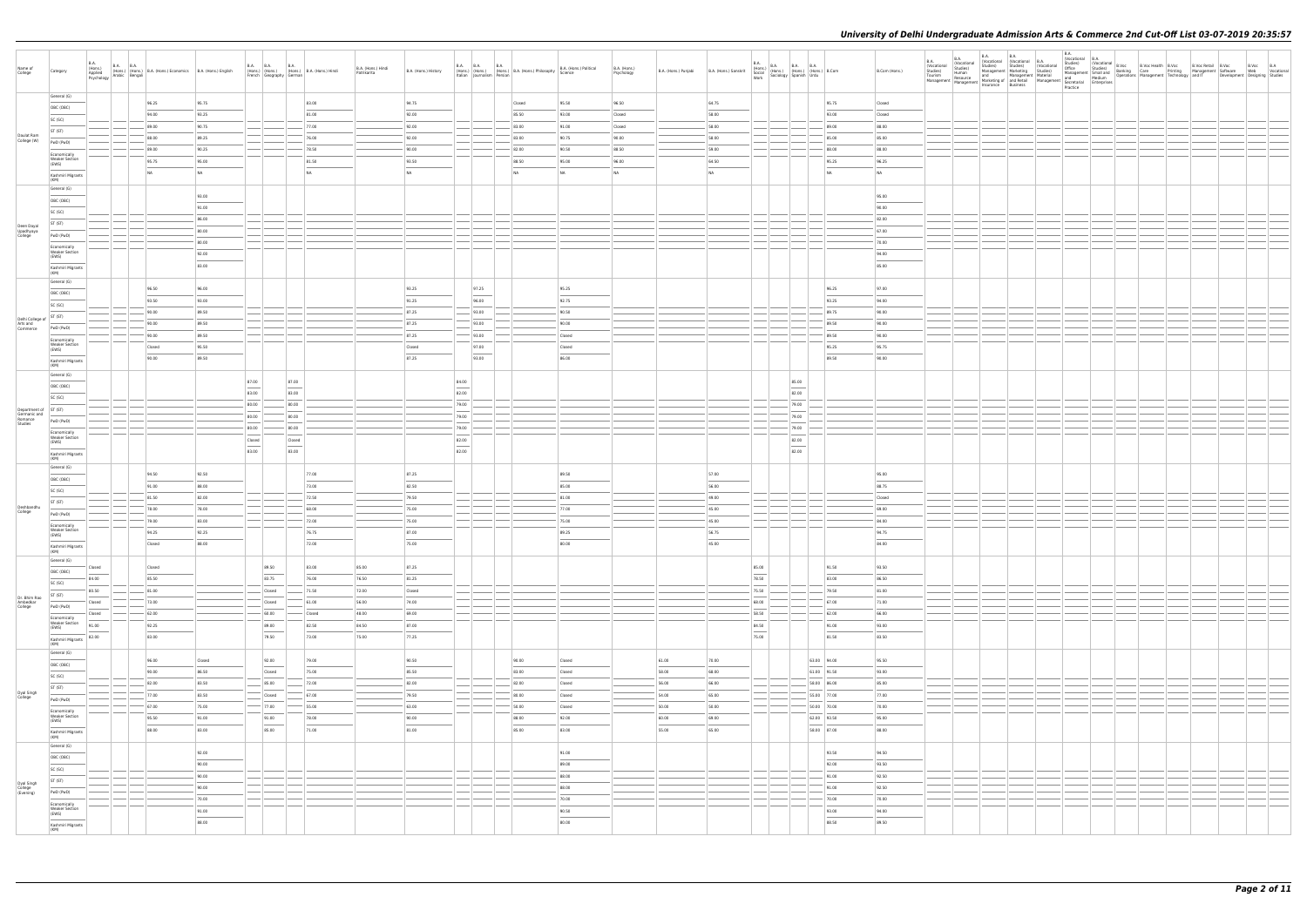| Name of<br>College                              | Category                                       | <b>B.A.</b><br>(Hons.)<br>Applied<br>Psychology Arabic Bengali | <b>B.A. B.A.</b> | (Hons.) (Hons.) B.A. (Hons.) Economics B.A. (Hons.) English |        | <b>B.A. B.A.</b><br><b>B.A.</b><br>French Geography German | (Hons.) (Hons.) (Hons.) B.A. (Hons.) Hindi | B.A. (Hons.) Hindi<br>Patrikarita | B.A. (Hons.) History | <b>B.A. B.A. B.A.</b><br>Italian Journalism Persian | (Hons.) (Hons.) (Hons.) B.A. (Hons.) Philosophy | B.A. (Hons.) Political<br>Science | B.A. (Hons.)<br>Psychology | B.A. (Hons.) Punjabi | B.A. (Hons.) Sanskrit |                                   | B.A. (Hons.) B.A. B.A. B.A. (Hons.) B.Com<br>Social (Hons.) (Hons.) (Hons.) B.Com<br>Work Sociology Spanish Urdu |        | B.Com (Hons.) | B.A.<br>(Vocational<br>Studies) | B.A.<br><b>B.A.</b><br>B.A.<br>(Vocational (Vocational B.A.<br>(Vocational Studies) Studies) (Vocational Studies)<br>Studies)<br>Human<br>Tourism Human and Management Material and Medium<br>Management Material and Medium<br>Management Material Management Material Secretarial Enterprises<br>Management Insurance Business | <b>B.A.</b><br>Management Marketing Studies) | <b>B.A.</b><br>Practice |  | D.<br>Studies (Vocational B.Voc<br>Studies) (Vocational B.Voc B.Voc Health B.Voc B.Voc Retail B.Voc B.Voc<br>Management Smulland Derations Management Technology and IT<br>Management Technology and IT Development Designing Studies<br> |                 |  |
|-------------------------------------------------|------------------------------------------------|----------------------------------------------------------------|------------------|-------------------------------------------------------------|--------|------------------------------------------------------------|--------------------------------------------|-----------------------------------|----------------------|-----------------------------------------------------|-------------------------------------------------|-----------------------------------|----------------------------|----------------------|-----------------------|-----------------------------------|------------------------------------------------------------------------------------------------------------------|--------|---------------|---------------------------------|----------------------------------------------------------------------------------------------------------------------------------------------------------------------------------------------------------------------------------------------------------------------------------------------------------------------------------|----------------------------------------------|-------------------------|--|-------------------------------------------------------------------------------------------------------------------------------------------------------------------------------------------------------------------------------------------|-----------------|--|
|                                                 | General (G)                                    | Closed                                                         |                  | 96.50                                                       | 95.75  |                                                            | 81.00                                      |                                   | 94.50                |                                                     | 90.00                                           | 95.50                             |                            |                      | Closed                |                                   |                                                                                                                  | 95.25  | 96.25         |                                 |                                                                                                                                                                                                                                                                                                                                  |                                              |                         |  |                                                                                                                                                                                                                                           |                 |  |
|                                                 | OBC (OBC)                                      | 94.00                                                          |                  | 93.00                                                       | Closed |                                                            | 78.00                                      |                                   | Closed               |                                                     | 83.50                                           | Closed                            |                            |                      | 45.00                 |                                   |                                                                                                                  | Closed | Closed        |                                 |                                                                                                                                                                                                                                                                                                                                  |                                              |                         |  |                                                                                                                                                                                                                                           |                 |  |
|                                                 | SC (SC)                                        | 91.00                                                          |                  | 88.00                                                       | 88.00  |                                                            | 74.00                                      |                                   | Closed               |                                                     | 83.00                                           | Closed                            |                            |                      | 45.00                 |                                   |                                                                                                                  | 84.75  | 86.00         |                                 |                                                                                                                                                                                                                                                                                                                                  |                                              |                         |  |                                                                                                                                                                                                                                           |                 |  |
| Gargi College<br>(W)                            | ST (ST)                                        | 91.00                                                          |                  | 85.00                                                       | Closed |                                                            | 72.00                                      |                                   | Closed               |                                                     | 83.00                                           | Closed                            |                            |                      | 45.00                 |                                   |                                                                                                                  | 79.50  | 80.00         |                                 |                                                                                                                                                                                                                                                                                                                                  |                                              |                         |  |                                                                                                                                                                                                                                           |                 |  |
|                                                 | PwD (PwD)                                      | 91.00                                                          |                  | 88.00                                                       | 83.00  |                                                            | 73.00                                      |                                   | 84.50                |                                                     | 83.00                                           | Closed                            |                            |                      | 45.00                 |                                   |                                                                                                                  | 80.00  | 84.00         |                                 |                                                                                                                                                                                                                                                                                                                                  |                                              |                         |  |                                                                                                                                                                                                                                           |                 |  |
|                                                 | Economically<br><b>Weaker Section</b><br>(EWS) | 96.00                                                          |                  | Closed                                                      | 94.00  |                                                            | 78.50                                      |                                   | Closed               |                                                     | Closed                                          | 95.00                             |                            |                      | 49.50                 |                                   |                                                                                                                  | 95.00  | 96.00         |                                 |                                                                                                                                                                                                                                                                                                                                  |                                              |                         |  |                                                                                                                                                                                                                                           |                 |  |
|                                                 |                                                | Closed                                                         |                  | 93.00                                                       | 95.75  |                                                            | 73.00                                      |                                   | 89.00                |                                                     | 89.00                                           | 86.00                             |                            |                      | 45.00                 |                                   |                                                                                                                  | 88.00  | 91.00         |                                 |                                                                                                                                                                                                                                                                                                                                  |                                              |                         |  |                                                                                                                                                                                                                                           |                 |  |
|                                                 | Kashmiri Migrants<br>(KM)                      |                                                                |                  |                                                             |        |                                                            |                                            |                                   |                      |                                                     |                                                 |                                   |                            |                      |                       |                                   |                                                                                                                  |        |               |                                 |                                                                                                                                                                                                                                                                                                                                  |                                              |                         |  |                                                                                                                                                                                                                                           |                 |  |
|                                                 | General (G)                                    |                                                                |                  | 98.00                                                       | 96.75  |                                                            | Closed                                     |                                   | Closed               |                                                     |                                                 |                                   |                            |                      | Closed                |                                   |                                                                                                                  |        | 97.50         |                                 |                                                                                                                                                                                                                                                                                                                                  |                                              |                         |  |                                                                                                                                                                                                                                           |                 |  |
|                                                 | OBC (OBC)                                      |                                                                |                  | 95.00                                                       | 93.75  |                                                            | 84.00                                      |                                   | 94.75                |                                                     |                                                 |                                   |                            |                      | 69.00                 |                                   |                                                                                                                  |        | 94.75         |                                 |                                                                                                                                                                                                                                                                                                                                  |                                              |                         |  |                                                                                                                                                                                                                                           |                 |  |
|                                                 | SC (SC)                                        |                                                                |                  | 92.00                                                       | Closed |                                                            | 83.00                                      |                                   | 94.25                |                                                     |                                                 |                                   |                            |                      | 66.00                 |                                   |                                                                                                                  |        | 91.00         |                                 |                                                                                                                                                                                                                                                                                                                                  |                                              |                         |  |                                                                                                                                                                                                                                           |                 |  |
| Hans Raj<br>College                             | ST (ST)                                        |                                                                |                  | 90.00                                                       | Closed |                                                            | 79.50                                      |                                   | 94.25                |                                                     |                                                 |                                   |                            |                      | 66.00                 |                                   |                                                                                                                  |        | 86.00         |                                 |                                                                                                                                                                                                                                                                                                                                  |                                              |                         |  |                                                                                                                                                                                                                                           |                 |  |
|                                                 | PwD (PwD)                                      |                                                                |                  | 90.00                                                       | 93.50  |                                                            | Closed                                     |                                   | 94.25                |                                                     |                                                 |                                   |                            |                      | 63.00                 |                                   |                                                                                                                  |        | 88.00         |                                 |                                                                                                                                                                                                                                                                                                                                  |                                              |                         |  |                                                                                                                                                                                                                                           |                 |  |
|                                                 | Economically<br><b>Weaker Section</b>          |                                                                |                  | 97.75                                                       | 96.50  |                                                            | 85.50                                      |                                   | 95.75                |                                                     |                                                 |                                   |                            |                      | 71.00                 |                                   |                                                                                                                  |        | 96.50         |                                 |                                                                                                                                                                                                                                                                                                                                  |                                              |                         |  |                                                                                                                                                                                                                                           |                 |  |
|                                                 | (EWS)                                          |                                                                |                  | 92.00                                                       | 93.00  |                                                            | 84.00                                      |                                   | 95.00                |                                                     |                                                 |                                   |                            |                      | 68.00                 |                                   |                                                                                                                  |        | 87.00         |                                 |                                                                                                                                                                                                                                                                                                                                  |                                              |                         |  |                                                                                                                                                                                                                                           |                 |  |
|                                                 | Kashmiri Migrants<br>(KM)                      |                                                                |                  |                                                             |        |                                                            |                                            |                                   |                      |                                                     |                                                 |                                   |                            |                      |                       |                                   |                                                                                                                  |        |               |                                 |                                                                                                                                                                                                                                                                                                                                  |                                              |                         |  |                                                                                                                                                                                                                                           |                 |  |
|                                                 | General (G)                                    |                                                                |                  | 98.25                                                       | Closed |                                                            | Closed                                     |                                   | Closed               |                                                     | Closed                                          | Closed                            |                            |                      | Closed                | Closed                            |                                                                                                                  |        | 97.75         |                                 |                                                                                                                                                                                                                                                                                                                                  |                                              |                         |  |                                                                                                                                                                                                                                           |                 |  |
|                                                 | OBC (OBC)                                      |                                                                |                  | 96.00                                                       | 96.25  |                                                            | 88.50                                      |                                   | 96.50                |                                                     | Closed                                          | Closed                            |                            |                      | Closed                | 94.50                             |                                                                                                                  |        | 95.25         |                                 |                                                                                                                                                                                                                                                                                                                                  |                                              |                         |  |                                                                                                                                                                                                                                           |                 |  |
|                                                 | SC (SC)                                        |                                                                |                  | 93.00                                                       | Closed |                                                            | 87.50                                      |                                   | Closed               |                                                     | Closed                                          | Closed                            |                            |                      | Closed                | 92.25                             |                                                                                                                  |        | 92.00         |                                 |                                                                                                                                                                                                                                                                                                                                  |                                              |                         |  |                                                                                                                                                                                                                                           |                 |  |
| Hindu College                                   | ST (ST)                                        |                                                                |                  | 91.75                                                       | 92.50  |                                                            | Closed                                     |                                   | Closed               |                                                     | Closed                                          | Closed                            |                            |                      | 69.00                 | Closed                            |                                                                                                                  |        | 86.50         |                                 |                                                                                                                                                                                                                                                                                                                                  |                                              |                         |  |                                                                                                                                                                                                                                           |                 |  |
|                                                 | PwD (PwD)                                      |                                                                |                  | 91.50                                                       | 94.50  |                                                            | 88.00                                      |                                   | Closed               |                                                     | 82.25                                           | Closed                            |                            |                      | Closed                | 91.00                             |                                                                                                                  |        | 88.50         |                                 |                                                                                                                                                                                                                                                                                                                                  |                                              |                         |  |                                                                                                                                                                                                                                           |                 |  |
|                                                 | Economically<br><b>Weaker Section</b><br>(EWS) |                                                                |                  | 97.50                                                       | 96.75  |                                                            | 89.50                                      |                                   | 97.25                |                                                     | Closed                                          | 97.75                             |                            |                      | 75.00                 | Closed                            |                                                                                                                  |        | 96.50         |                                 |                                                                                                                                                                                                                                                                                                                                  |                                              |                         |  |                                                                                                                                                                                                                                           |                 |  |
|                                                 | Kashmiri Migrants                              |                                                                |                  | Closed                                                      | 94.50  |                                                            | 89.00                                      |                                   | 94.75                |                                                     | 86.25                                           | Closed                            |                            |                      | 68.00                 | 94.00                             |                                                                                                                  |        | 87.50         |                                 |                                                                                                                                                                                                                                                                                                                                  |                                              |                         |  |                                                                                                                                                                                                                                           |                 |  |
|                                                 | (KM)<br>General (G)                            |                                                                |                  |                                                             |        |                                                            |                                            |                                   |                      |                                                     |                                                 |                                   |                            |                      |                       |                                   |                                                                                                                  |        |               |                                 |                                                                                                                                                                                                                                                                                                                                  |                                              |                         |  |                                                                                                                                                                                                                                           |                 |  |
|                                                 | OBC (OBC)                                      |                                                                |                  | 96.75                                                       | 95.50  | 95.50                                                      | 83.50                                      |                                   | 94.75                |                                                     | Closed                                          | 96.25                             | Closed                     |                      | 59.75                 | 95.00                             |                                                                                                                  |        | 96.50         |                                 |                                                                                                                                                                                                                                                                                                                                  |                                              |                         |  |                                                                                                                                                                                                                                           |                 |  |
|                                                 | SC (SC)                                        |                                                                |                  | 95.75                                                       | 92.50  | 93.00                                                      | 83.25                                      |                                   | 91.50                |                                                     | 86.00                                           | 93.00                             | 92.75                      |                      | 57.00                 | 91.00                             |                                                                                                                  |        | 92.50         |                                 |                                                                                                                                                                                                                                                                                                                                  |                                              |                         |  |                                                                                                                                                                                                                                           |                 |  |
|                                                 | ST (ST)                                        |                                                                |                  | 89.00                                                       | 89.25  | 91.50                                                      | 77.00                                      |                                   | 89.00                |                                                     | 84.50                                           | 92.00                             | Closed                     |                      | 57.00                 | 89.00                             |                                                                                                                  |        | 86.00         |                                 |                                                                                                                                                                                                                                                                                                                                  |                                              |                         |  |                                                                                                                                                                                                                                           |                 |  |
| Indraprastha<br>College for                     | PwD (PwD)                                      |                                                                |                  | 88.00                                                       | 90.25  | 93.00                                                      | 77.00                                      |                                   | 90.00                |                                                     | 84.50                                           | 92.50                             | Closed                     |                      | 57.00                 | 89.75                             |                                                                                                                  |        | 80.00         |                                 |                                                                                                                                                                                                                                                                                                                                  |                                              |                         |  |                                                                                                                                                                                                                                           |                 |  |
| Women (W)                                       | Economically                                   |                                                                |                  | 88.00                                                       | 92.50  | 94.00                                                      | 83.00                                      |                                   | 91.00                |                                                     | 86.00                                           | 92.00                             | 89.00                      |                      | 59.50                 | 94.75                             |                                                                                                                  |        | 89.00         |                                 |                                                                                                                                                                                                                                                                                                                                  |                                              |                         |  |                                                                                                                                                                                                                                           |                 |  |
|                                                 | <b>Weaker Section</b><br>(EWS)                 |                                                                |                  | 96.50                                                       | 95.25  | 95.25                                                      | 83.00                                      |                                   | 94.50                |                                                     | 89.50                                           | 96.00                             | 97.00                      |                      | 59.50                 | 94.75                             |                                                                                                                  |        | 96.25         |                                 |                                                                                                                                                                                                                                                                                                                                  |                                              |                         |  |                                                                                                                                                                                                                                           |                 |  |
|                                                 | Kashmiri Migrants                              |                                                                |                  | 96.50                                                       | 95.25  | 95.25                                                      | 83.00                                      |                                   | 94.50                |                                                     | 89.50                                           | 96.00                             | 97.00                      |                      | 59.50                 | $\sim$<br>94.75                   |                                                                                                                  |        | 96.25         |                                 |                                                                                                                                                                                                                                                                                                                                  |                                              |                         |  |                                                                                                                                                                                                                                           |                 |  |
|                                                 | (KM)<br>General (G)                            |                                                                |                  |                                                             |        |                                                            |                                            |                                   |                      |                                                     |                                                 |                                   |                            |                      |                       |                                   |                                                                                                                  |        |               |                                 |                                                                                                                                                                                                                                                                                                                                  |                                              |                         |  |                                                                                                                                                                                                                                           |                 |  |
|                                                 | OBC (OBC)                                      |                                                                |                  |                                                             |        |                                                            |                                            |                                   |                      | 94.00                                               |                                                 |                                   |                            |                      |                       |                                   |                                                                                                                  |        |               |                                 |                                                                                                                                                                                                                                                                                                                                  |                                              |                         |  |                                                                                                                                                                                                                                           |                 |  |
|                                                 | SC (SC)                                        |                                                                |                  |                                                             |        |                                                            |                                            |                                   |                      | 85.00                                               |                                                 |                                   |                            |                      |                       |                                   |                                                                                                                  |        |               |                                 |                                                                                                                                                                                                                                                                                                                                  |                                              |                         |  |                                                                                                                                                                                                                                           |                 |  |
|                                                 | ST (ST)                                        |                                                                |                  |                                                             |        |                                                            |                                            |                                   |                      | 80.00                                               |                                                 |                                   |                            |                      |                       |                                   |                                                                                                                  |        |               |                                 |                                                                                                                                                                                                                                                                                                                                  |                                              |                         |  |                                                                                                                                                                                                                                           |                 |  |
| Institute of<br>Home<br>Economics (W) PwD (PwD) |                                                |                                                                |                  |                                                             |        |                                                            |                                            |                                   |                      | 80.00                                               |                                                 |                                   |                            |                      |                       |                                   |                                                                                                                  |        |               |                                 |                                                                                                                                                                                                                                                                                                                                  |                                              |                         |  |                                                                                                                                                                                                                                           |                 |  |
|                                                 | Economically                                   |                                                                |                  |                                                             |        |                                                            |                                            |                                   |                      | 80.00                                               |                                                 |                                   |                            |                      |                       |                                   |                                                                                                                  |        |               |                                 |                                                                                                                                                                                                                                                                                                                                  |                                              |                         |  |                                                                                                                                                                                                                                           |                 |  |
|                                                 | <b>Weaker Section</b><br>(EWS)                 |                                                                |                  |                                                             |        |                                                            |                                            |                                   |                      | 94.00                                               |                                                 |                                   |                            |                      |                       |                                   |                                                                                                                  |        |               |                                 |                                                                                                                                                                                                                                                                                                                                  |                                              |                         |  |                                                                                                                                                                                                                                           |                 |  |
|                                                 | Kashmiri Migrants<br>(KM)                      |                                                                |                  |                                                             |        |                                                            |                                            |                                   |                      | 80.00                                               |                                                 |                                   |                            |                      |                       |                                   |                                                                                                                  |        |               |                                 |                                                                                                                                                                                                                                                                                                                                  |                                              |                         |  |                                                                                                                                                                                                                                           |                 |  |
|                                                 | General (G)                                    |                                                                |                  |                                                             |        |                                                            |                                            |                                   |                      |                                                     |                                                 |                                   |                            |                      |                       |                                   |                                                                                                                  |        |               |                                 |                                                                                                                                                                                                                                                                                                                                  |                                              |                         |  |                                                                                                                                                                                                                                           |                 |  |
|                                                 | OBC (OBC)                                      |                                                                |                  | 94.50                                                       | 90.00  |                                                            | 80.00                                      |                                   | 89.00                |                                                     | 85.00                                           | 92.00                             |                            |                      | 45.00                 | Closed                            |                                                                                                                  | 92.00  | 94.00         |                                 |                                                                                                                                                                                                                                                                                                                                  |                                              |                         |  |                                                                                                                                                                                                                                           |                 |  |
|                                                 | SC (SC)                                        |                                                                |                  | 90.00                                                       | 89.00  |                                                            | 78.00                                      |                                   | 87.00                |                                                     | 82.00                                           | 90.00                             |                            |                      | 45.00                 | 87.00                             |                                                                                                                  | 89.00  | 90.75         |                                 |                                                                                                                                                                                                                                                                                                                                  |                                              |                         |  |                                                                                                                                                                                                                                           |                 |  |
| Janki Devi                                      | ST (ST)                                        |                                                                |                  | 89.00                                                       | 89.00  |                                                            | 75.00                                      |                                   | 87.00                |                                                     | 80.00                                           | 90.00                             |                            |                      | 45.00                 | 84.75                             |                                                                                                                  | 87.00  | 87.75         |                                 |                                                                                                                                                                                                                                                                                                                                  |                                              |                         |  |                                                                                                                                                                                                                                           |                 |  |
| Memorial<br>College (W)                         | PwD (PwD)                                      |                                                                |                  | 89.00                                                       | 89.00  |                                                            | 75.00                                      |                                   | 86.00                |                                                     | 80.00                                           | 89.00                             |                            |                      | 45.00                 | 84.75                             |                                                                                                                  | 86.25  | 87.00         |                                 |                                                                                                                                                                                                                                                                                                                                  |                                              |                         |  |                                                                                                                                                                                                                                           |                 |  |
|                                                 | Economically<br><b>Weaker Section</b>          |                                                                |                  | 89.00                                                       | 89.00  |                                                            | 75.00                                      |                                   | 85.00                |                                                     | 80.00                                           | 87.00                             |                            |                      | 45.00                 | 84.75                             |                                                                                                                  | 86.25  | 87.00         |                                 |                                                                                                                                                                                                                                                                                                                                  |                                              |                         |  |                                                                                                                                                                                                                                           |                 |  |
|                                                 | (EWS)                                          |                                                                |                  | 94.50                                                       | 89.00  |                                                            | 78.00                                      |                                   | 87.00                |                                                     | 82.00                                           | 91.00                             |                            |                      | 45.00                 | 84.75<br>$\overline{\phantom{a}}$ |                                                                                                                  | 91.00  | 93.00         |                                 |                                                                                                                                                                                                                                                                                                                                  |                                              |                         |  |                                                                                                                                                                                                                                           |                 |  |
|                                                 | Kashmiri Migrants<br>(KM)                      |                                                                |                  | 89.00                                                       | 89.00  |                                                            | 75.00                                      |                                   | 87.00                |                                                     | 80.00                                           | 90.00                             |                            |                      | 45.00                 | 84.75                             |                                                                                                                  | 87.00  | 87.75         |                                 |                                                                                                                                                                                                                                                                                                                                  |                                              |                         |  |                                                                                                                                                                                                                                           |                 |  |
|                                                 | General (G)                                    |                                                                |                  | 93.00                                                       | Closed | 91.00                                                      | 80.00                                      |                                   | 87.00                | 94.00                                               |                                                 | Closed                            |                            |                      | 45.00                 |                                   |                                                                                                                  | 91.00  | 93.00         |                                 |                                                                                                                                                                                                                                                                                                                                  |                                              |                         |  | 96.00                                                                                                                                                                                                                                     | 86.00           |  |
|                                                 | OBC (OBC)                                      |                                                                |                  | 88.00                                                       | Closed | 86.00                                                      | 76.00                                      |                                   | 79.00                | $\overline{\phantom{a}}$<br>91.00                   |                                                 | 83.00                             |                            |                      | 45.00                 |                                   |                                                                                                                  | 87.00  | 88.00         |                                 |                                                                                                                                                                                                                                                                                                                                  |                                              |                         |  | $\sim$<br>94.00                                                                                                                                                                                                                           | $\sim$<br>83.00 |  |
|                                                 | SC (SC)                                        |                                                                |                  | 83.00                                                       | Closed | 85.00                                                      | 74.00                                      |                                   | 74.00                | 87.00                                               |                                                 | 82.00                             |                            |                      | 45.00                 |                                   |                                                                                                                  | 80.00  | 83.00         |                                 |                                                                                                                                                                                                                                                                                                                                  |                                              |                         |  | 93.00                                                                                                                                                                                                                                     | 81.00           |  |
| Kalindi College                                 | ST (ST)                                        |                                                                |                  | 83.00                                                       | 79.00  | 85.00                                                      | 74.00                                      |                                   | 73.00                | 85.00                                               |                                                 | 80.00                             |                            |                      | 45.00                 |                                   |                                                                                                                  | 79.00  | 83.00         |                                 |                                                                                                                                                                                                                                                                                                                                  |                                              |                         |  | 93.00                                                                                                                                                                                                                                     | 79.00           |  |
|                                                 | PwD (PwD)                                      |                                                                |                  | 83.00                                                       | 80.00  | 85.00                                                      | 74.00                                      |                                   | 74.00                | $-$ 87.00                                           |                                                 | 78.00                             |                            |                      | 45.00                 |                                   |                                                                                                                  | 82.00  | 83.00         |                                 |                                                                                                                                                                                                                                                                                                                                  |                                              |                         |  | 94.00                                                                                                                                                                                                                                     | 84.00           |  |
|                                                 | Economically<br><b>Weaker Section</b>          |                                                                |                  | 93.00                                                       | Closed | 91.00                                                      | 80.00                                      |                                   | 87.00                | 94.00                                               |                                                 | 87.00                             |                            |                      | 45.00                 |                                   |                                                                                                                  | 91.00  | 93.00         |                                 |                                                                                                                                                                                                                                                                                                                                  |                                              |                         |  | 96.00                                                                                                                                                                                                                                     | 86.00           |  |
|                                                 | (EWS)                                          |                                                                |                  | 88.00                                                       | Closed | 85.00                                                      | 74.00                                      |                                   | 74.00                | 88.00                                               |                                                 | 79.50                             |                            |                      | 45.00                 |                                   |                                                                                                                  | 82.00  | 88.00         |                                 |                                                                                                                                                                                                                                                                                                                                  |                                              |                         |  | 94.00                                                                                                                                                                                                                                     | 84.00           |  |
|                                                 | Kashmiri Migrants<br>(KM)                      |                                                                |                  |                                                             |        |                                                            |                                            |                                   |                      |                                                     |                                                 |                                   |                            |                      |                       |                                   |                                                                                                                  |        |               |                                 |                                                                                                                                                                                                                                                                                                                                  |                                              |                         |  |                                                                                                                                                                                                                                           |                 |  |
|                                                 | General (G)                                    |                                                                |                  | 96.25                                                       | 95.00  | Closed                                                     | 80.00                                      |                                   | Closed               | 96.00                                               | 87.50                                           | Closed                            | 96.75                      |                      | 68.00                 | Closed                            |                                                                                                                  | 94.00  | 95.75         |                                 |                                                                                                                                                                                                                                                                                                                                  |                                              |                         |  |                                                                                                                                                                                                                                           |                 |  |
|                                                 | OBC (OBC)                                      |                                                                |                  | 90.75                                                       | 91.25  | 90.00                                                      | 76.00                                      |                                   | 86.75                | 91.50                                               | 84.00                                           | 89.00                             | 91.50                      |                      | 65.00                 | $\overline{\phantom{a}}$<br>87.00 |                                                                                                                  | 88.00  | 92.00         |                                 |                                                                                                                                                                                                                                                                                                                                  |                                              |                         |  |                                                                                                                                                                                                                                           |                 |  |
|                                                 | SC (SC)                                        |                                                                |                  | 88.00                                                       | 90.25  | 88.50                                                      | 75.00                                      |                                   | 83.75                | 90.00                                               | 82.00                                           | 89.00                             | 91.50                      |                      | 62.00                 | 86.00                             |                                                                                                                  | 86.50  | 90.00         |                                 |                                                                                                                                                                                                                                                                                                                                  |                                              |                         |  |                                                                                                                                                                                                                                           |                 |  |
| Kamala Nehru<br>College (W)                     | ST (ST)                                        |                                                                |                  | 88.00                                                       | 90.00  | 88.50                                                      | 75.00                                      |                                   | 83.75                | 89.50                                               | 82.00                                           | 89.00                             | 91.50                      |                      | 62.00                 | 86.50                             |                                                                                                                  | 86.50  | 90.00         |                                 |                                                                                                                                                                                                                                                                                                                                  |                                              |                         |  |                                                                                                                                                                                                                                           |                 |  |
|                                                 | PwD (PwD)                                      |                                                                |                  | 87.00                                                       | 89.00  | 85.00                                                      | $- 72.00$                                  |                                   | 83.00                | $-$ 87.00                                           | 80.00                                           | 87.00                             | 89.00                      |                      | 57.00                 | $-82.00$                          |                                                                                                                  | 85.00  | 88.00         |                                 |                                                                                                                                                                                                                                                                                                                                  |                                              |                         |  |                                                                                                                                                                                                                                           |                 |  |
|                                                 | Economically<br><b>Weaker Section</b><br>(EWS) |                                                                |                  | 95.50                                                       | 93.00  | Closed                                                     | 79.50                                      |                                   | 91.75                | 95.50                                               | 87.00                                           | 94.00                             | 96.25                      |                      | 67.00                 | 91.00                             |                                                                                                                  | 93.75  | 95.50         |                                 |                                                                                                                                                                                                                                                                                                                                  |                                              |                         |  |                                                                                                                                                                                                                                           |                 |  |
|                                                 | Kashmiri Migrants                              |                                                                |                  | 90.00                                                       | NA     | 89.00                                                      | NA                                         |                                   | 86.75                | NA                                                  | 85.00                                           | 91.00                             | NA                         |                      | 62.00                 | $\sim$<br>86.00                   |                                                                                                                  | 89.00  | NA            |                                 |                                                                                                                                                                                                                                                                                                                                  |                                              |                         |  |                                                                                                                                                                                                                                           |                 |  |
|                                                 | (KM)                                           |                                                                |                  |                                                             |        |                                                            |                                            |                                   |                      |                                                     |                                                 |                                   |                            |                      |                       |                                   |                                                                                                                  |        |               |                                 |                                                                                                                                                                                                                                                                                                                                  |                                              |                         |  |                                                                                                                                                                                                                                           |                 |  |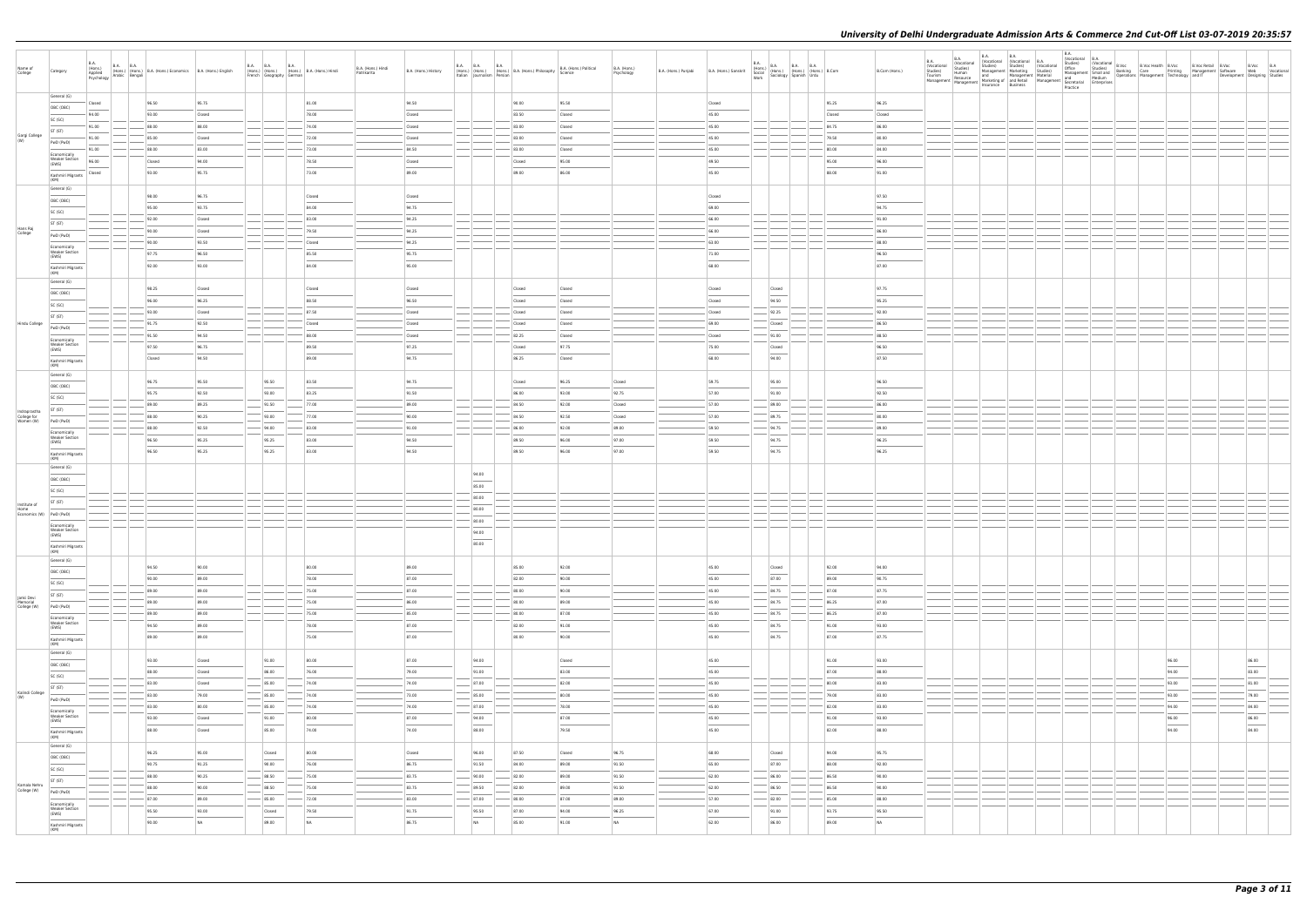| Name of<br>College                                 | Category                                       | <b>B.A.</b><br>(Hons.)<br>Applied<br>Psychology Arabic Bengali | B.A. B.A. (Hons.) B.A. (Hons.) Economics B.A. (Hons.) English |        | <b>B.A. B.A.</b> | <b>B.A.</b><br>French Geography German | (Hons.) (Hons.) (Hons.) B.A. (Hons.) Hindi | B.A. (Hons.) Hindi<br>Patrikarita | B.A. (Hons.) History | <b>B.A. B.A. B.A.</b><br>Italian Journalism Persian                                                                                                                                                                                                                                                                                                                                                                                                                                 | (Hons.) (Hons.) (Hons.) B.A. (Hons.) Philosophy | B.A. (Hons.) Political<br>Science                                                                                                                                                                                                                                                                                                                                                                                                                                                   | B.A. (Hons.)<br>Psychology | B.A. (Hons.) Punjabi | B.A. (Hons.) Sanskrit |                                    | B.A. (Hons.) B.A. B.A. B.A. (Hons.) B.Com<br>Social (Hons.) (Hons.) (Hons.) B.Com<br>Work Sociology Spanish Urdu |             | B.Com (Hons.)  |  |  |  |  |  |  |
|----------------------------------------------------|------------------------------------------------|----------------------------------------------------------------|---------------------------------------------------------------|--------|------------------|----------------------------------------|--------------------------------------------|-----------------------------------|----------------------|-------------------------------------------------------------------------------------------------------------------------------------------------------------------------------------------------------------------------------------------------------------------------------------------------------------------------------------------------------------------------------------------------------------------------------------------------------------------------------------|-------------------------------------------------|-------------------------------------------------------------------------------------------------------------------------------------------------------------------------------------------------------------------------------------------------------------------------------------------------------------------------------------------------------------------------------------------------------------------------------------------------------------------------------------|----------------------------|----------------------|-----------------------|------------------------------------|------------------------------------------------------------------------------------------------------------------|-------------|----------------|--|--|--|--|--|--|
|                                                    | General (G)                                    |                                                                |                                                               |        |                  |                                        |                                            |                                   |                      |                                                                                                                                                                                                                                                                                                                                                                                                                                                                                     |                                                 |                                                                                                                                                                                                                                                                                                                                                                                                                                                                                     | 96.50                      |                      |                       |                                    |                                                                                                                  |             | 96.00          |  |  |  |  |  |  |
|                                                    | OBC (OBC)                                      |                                                                |                                                               |        |                  |                                        |                                            |                                   |                      |                                                                                                                                                                                                                                                                                                                                                                                                                                                                                     |                                                 |                                                                                                                                                                                                                                                                                                                                                                                                                                                                                     | 93.00                      |                      |                       |                                    |                                                                                                                  |             | 89.00          |  |  |  |  |  |  |
|                                                    | SC (SC)                                        |                                                                |                                                               |        |                  |                                        |                                            |                                   |                      |                                                                                                                                                                                                                                                                                                                                                                                                                                                                                     |                                                 |                                                                                                                                                                                                                                                                                                                                                                                                                                                                                     | 88.00                      |                      |                       |                                    |                                                                                                                  |             | 83.00          |  |  |  |  |  |  |
| Keshav                                             | ST (ST)                                        |                                                                |                                                               |        |                  |                                        |                                            |                                   |                      |                                                                                                                                                                                                                                                                                                                                                                                                                                                                                     |                                                 |                                                                                                                                                                                                                                                                                                                                                                                                                                                                                     | 86.00                      |                      |                       |                                    |                                                                                                                  |             | 75.00          |  |  |  |  |  |  |
| Mahavidyalaya                                      | PwD (PwD)                                      |                                                                |                                                               |        |                  |                                        |                                            |                                   |                      |                                                                                                                                                                                                                                                                                                                                                                                                                                                                                     |                                                 |                                                                                                                                                                                                                                                                                                                                                                                                                                                                                     | 87.00                      |                      |                       |                                    |                                                                                                                  |             | 73.00          |  |  |  |  |  |  |
|                                                    | Economically<br><b>Weaker Section</b>          |                                                                |                                                               |        |                  |                                        |                                            |                                   |                      |                                                                                                                                                                                                                                                                                                                                                                                                                                                                                     |                                                 |                                                                                                                                                                                                                                                                                                                                                                                                                                                                                     |                            |                      |                       |                                    |                                                                                                                  |             |                |  |  |  |  |  |  |
|                                                    | (EWS)                                          |                                                                |                                                               |        |                  |                                        |                                            |                                   |                      |                                                                                                                                                                                                                                                                                                                                                                                                                                                                                     |                                                 |                                                                                                                                                                                                                                                                                                                                                                                                                                                                                     | 96.25                      |                      |                       |                                    |                                                                                                                  |             | 94.50          |  |  |  |  |  |  |
|                                                    | Kashmiri Migrants<br>(KM)                      |                                                                |                                                               |        |                  |                                        |                                            |                                   |                      |                                                                                                                                                                                                                                                                                                                                                                                                                                                                                     |                                                 |                                                                                                                                                                                                                                                                                                                                                                                                                                                                                     | 87.00                      |                      |                       |                                    |                                                                                                                  |             | 78.00          |  |  |  |  |  |  |
|                                                    | General (G)                                    |                                                                |                                                               |        |                  |                                        |                                            |                                   |                      |                                                                                                                                                                                                                                                                                                                                                                                                                                                                                     |                                                 |                                                                                                                                                                                                                                                                                                                                                                                                                                                                                     |                            |                      |                       |                                    |                                                                                                                  |             |                |  |  |  |  |  |  |
|                                                    | OBC (OBC)                                      |                                                                | 98.00                                                         | 96.50  |                  | Closed                                 | 88.50                                      |                                   | Closed               |                                                                                                                                                                                                                                                                                                                                                                                                                                                                                     |                                                 | Closed                                                                                                                                                                                                                                                                                                                                                                                                                                                                              |                            |                      | Closed                |                                    | Closed 97.25                                                                                                     |             | 97.75          |  |  |  |  |  |  |
|                                                    | SC (SC)                                        |                                                                | 95.75                                                         | Closed |                  | 95.50                                  | 87.50                                      |                                   | 94.00                |                                                                                                                                                                                                                                                                                                                                                                                                                                                                                     |                                                 | Closed                                                                                                                                                                                                                                                                                                                                                                                                                                                                              |                            |                      | 69.50                 |                                    |                                                                                                                  | 78.50 96.25 | 95.75          |  |  |  |  |  |  |
|                                                    | ST (ST)                                        |                                                                | 91.50                                                         | 90.00  |                  | 94.75                                  | 86.00                                      |                                   | Closed               |                                                                                                                                                                                                                                                                                                                                                                                                                                                                                     |                                                 | Closed                                                                                                                                                                                                                                                                                                                                                                                                                                                                              |                            |                      | 69.50                 |                                    |                                                                                                                  | 77.00 93.75 | 92.50          |  |  |  |  |  |  |
| Kirori Mal<br>College                              | PwD (PwD)                                      |                                                                | 90.25                                                         | 89.00  |                  | Closed                                 | 86.00                                      |                                   | Closed               |                                                                                                                                                                                                                                                                                                                                                                                                                                                                                     |                                                 | Closed                                                                                                                                                                                                                                                                                                                                                                                                                                                                              |                            |                      | 69.50                 |                                    |                                                                                                                  | 76.00 91.25 | 87.50          |  |  |  |  |  |  |
|                                                    | Economically                                   |                                                                | 91.00                                                         | 92.00  |                  | 92.00                                  | 87.00                                      |                                   | 89.50                |                                                                                                                                                                                                                                                                                                                                                                                                                                                                                     |                                                 | Closed                                                                                                                                                                                                                                                                                                                                                                                                                                                                              |                            |                      | Closed                |                                    |                                                                                                                  | 76.00 89.00 | 89.50          |  |  |  |  |  |  |
|                                                    | <b>Weaker Section</b><br>(EWS)                 |                                                                | 97.50                                                         | 95.75  |                  | 96.25                                  | 88.00                                      |                                   | Closed               |                                                                                                                                                                                                                                                                                                                                                                                                                                                                                     |                                                 | Closed                                                                                                                                                                                                                                                                                                                                                                                                                                                                              |                            |                      | Closed                |                                    |                                                                                                                  | 79.00 97.00 | 96.50          |  |  |  |  |  |  |
|                                                    | Kashmiri Migrants<br>(KM)                      |                                                                | 95.00                                                         | 92.00  |                  | 93.00                                  | 86.00                                      |                                   | 92.50                |                                                                                                                                                                                                                                                                                                                                                                                                                                                                                     |                                                 | 93.25                                                                                                                                                                                                                                                                                                                                                                                                                                                                               |                            |                      | 69.50                 |                                    |                                                                                                                  | 76.00 90.75 | 88.00          |  |  |  |  |  |  |
|                                                    | General (G)                                    |                                                                |                                                               |        |                  |                                        |                                            |                                   |                      |                                                                                                                                                                                                                                                                                                                                                                                                                                                                                     |                                                 |                                                                                                                                                                                                                                                                                                                                                                                                                                                                                     |                            |                      |                       |                                    |                                                                                                                  |             |                |  |  |  |  |  |  |
|                                                    | OBC (OBC)                                      |                                                                |                                                               |        |                  |                                        |                                            |                                   |                      |                                                                                                                                                                                                                                                                                                                                                                                                                                                                                     |                                                 |                                                                                                                                                                                                                                                                                                                                                                                                                                                                                     |                            |                      |                       |                                    |                                                                                                                  |             |                |  |  |  |  |  |  |
|                                                    | SC (SC)                                        |                                                                |                                                               |        |                  |                                        |                                            |                                   |                      |                                                                                                                                                                                                                                                                                                                                                                                                                                                                                     |                                                 |                                                                                                                                                                                                                                                                                                                                                                                                                                                                                     |                            |                      |                       |                                    |                                                                                                                  |             |                |  |  |  |  |  |  |
|                                                    | ST (ST)                                        |                                                                |                                                               |        |                  |                                        |                                            |                                   |                      |                                                                                                                                                                                                                                                                                                                                                                                                                                                                                     |                                                 |                                                                                                                                                                                                                                                                                                                                                                                                                                                                                     |                            |                      |                       |                                    |                                                                                                                  |             |                |  |  |  |  |  |  |
| Lady Irwin<br>College (W)                          | PwD (PwD)                                      |                                                                |                                                               |        |                  |                                        |                                            |                                   |                      |                                                                                                                                                                                                                                                                                                                                                                                                                                                                                     |                                                 |                                                                                                                                                                                                                                                                                                                                                                                                                                                                                     |                            |                      |                       |                                    |                                                                                                                  |             |                |  |  |  |  |  |  |
|                                                    | Economically                                   |                                                                |                                                               |        |                  |                                        |                                            |                                   |                      |                                                                                                                                                                                                                                                                                                                                                                                                                                                                                     |                                                 |                                                                                                                                                                                                                                                                                                                                                                                                                                                                                     |                            |                      |                       |                                    |                                                                                                                  |             |                |  |  |  |  |  |  |
|                                                    | <b>Weaker Section</b><br>(EWS)                 |                                                                |                                                               |        |                  |                                        |                                            |                                   |                      |                                                                                                                                                                                                                                                                                                                                                                                                                                                                                     |                                                 |                                                                                                                                                                                                                                                                                                                                                                                                                                                                                     |                            |                      |                       |                                    |                                                                                                                  |             |                |  |  |  |  |  |  |
|                                                    | Kashmiri Migrants                              |                                                                |                                                               |        |                  |                                        |                                            |                                   |                      |                                                                                                                                                                                                                                                                                                                                                                                                                                                                                     |                                                 |                                                                                                                                                                                                                                                                                                                                                                                                                                                                                     |                            |                      |                       |                                    |                                                                                                                  |             |                |  |  |  |  |  |  |
|                                                    | (KM)<br>General (G)                            |                                                                |                                                               |        |                  |                                        |                                            |                                   |                      |                                                                                                                                                                                                                                                                                                                                                                                                                                                                                     |                                                 |                                                                                                                                                                                                                                                                                                                                                                                                                                                                                     |                            |                      |                       |                                    |                                                                                                                  |             |                |  |  |  |  |  |  |
|                                                    | OBC (OBC)                                      |                                                                | Closed                                                        | 97.50  |                  |                                        | Closed                                     |                                   | Closed               | Closed                                                                                                                                                                                                                                                                                                                                                                                                                                                                              | Closed                                          | Closed                                                                                                                                                                                                                                                                                                                                                                                                                                                                              | Closed                     |                      | Closed                | Closed                             |                                                                                                                  |             | Closed         |  |  |  |  |  |  |
|                                                    | SC (SC)                                        |                                                                | Closed                                                        | 94.50  |                  |                                        | 82.00                                      |                                   | Closed               | 93.75                                                                                                                                                                                                                                                                                                                                                                                                                                                                               | 89.00                                           | Closed                                                                                                                                                                                                                                                                                                                                                                                                                                                                              | 96.25                      |                      | 61.75                 | $\overline{\phantom{a}}$<br>Closed |                                                                                                                  |             | Closed         |  |  |  |  |  |  |
|                                                    |                                                |                                                                | Closed                                                        | 93.50  |                  |                                        | Closed                                     |                                   | Closed               | Closed                                                                                                                                                                                                                                                                                                                                                                                                                                                                              | 86.75                                           | Closed                                                                                                                                                                                                                                                                                                                                                                                                                                                                              | 95.25                      |                      | 61.50                 | 91.50                              |                                                                                                                  |             | Closed         |  |  |  |  |  |  |
| Lady Shri Ram<br>College for                       | ST (ST)<br>PwD (PwD)                           |                                                                | Closed                                                        | 92.75  |                  |                                        | 76.00                                      |                                   | 92.50                | 91.75                                                                                                                                                                                                                                                                                                                                                                                                                                                                               | 86.75                                           | Closed                                                                                                                                                                                                                                                                                                                                                                                                                                                                              | 95.75                      |                      | 60.00                 | Closed                             |                                                                                                                  |             | 89.00          |  |  |  |  |  |  |
| Women (W)                                          |                                                |                                                                | 88.25                                                         | 91.25  |                  |                                        | Closed                                     |                                   | 88.00                | 89.75                                                                                                                                                                                                                                                                                                                                                                                                                                                                               | 85.75                                           | 89.75                                                                                                                                                                                                                                                                                                                                                                                                                                                                               | 95.75                      |                      | Closed                | Closed                             |                                                                                                                  |             | 89.00          |  |  |  |  |  |  |
|                                                    | Economically<br><b>Weaker Section</b><br>(EWS) |                                                                | Closed                                                        | 96.25  |                  |                                        | 84.75                                      |                                   | 96.00                | 97.00                                                                                                                                                                                                                                                                                                                                                                                                                                                                               | 92.50                                           | 97.50                                                                                                                                                                                                                                                                                                                                                                                                                                                                               | 97.75                      |                      | 65.00                 | 95.75                              |                                                                                                                  |             | 97.50          |  |  |  |  |  |  |
|                                                    | Kashmiri Migrants                              |                                                                | 94.50                                                         | 94.25  |                  |                                        | 79.25                                      |                                   | 91.50                | Closed                                                                                                                                                                                                                                                                                                                                                                                                                                                                              | 88.75                                           | 94.75                                                                                                                                                                                                                                                                                                                                                                                                                                                                               | 96.25                      |                      | 60.00                 | $\sim$<br>92.75                    |                                                                                                                  |             | 95.00          |  |  |  |  |  |  |
|                                                    | (KM)                                           |                                                                |                                                               |        |                  |                                        |                                            |                                   |                      |                                                                                                                                                                                                                                                                                                                                                                                                                                                                                     |                                                 |                                                                                                                                                                                                                                                                                                                                                                                                                                                                                     |                            |                      |                       |                                    |                                                                                                                  |             |                |  |  |  |  |  |  |
|                                                    | General (G)                                    |                                                                | 94.00                                                         | 94.50  |                  |                                        | 81.00                                      |                                   | 87.00                |                                                                                                                                                                                                                                                                                                                                                                                                                                                                                     | 83.00                                           | 92.00                                                                                                                                                                                                                                                                                                                                                                                                                                                                               |                            |                      | 56.00                 |                                    |                                                                                                                  | 92.00       | 94.00          |  |  |  |  |  |  |
|                                                    | OBC (OBC)                                      |                                                                | 89.00                                                         | 90.50  |                  |                                        | 78.00                                      |                                   | 84.00                |                                                                                                                                                                                                                                                                                                                                                                                                                                                                                     | 79.00                                           | 87.00                                                                                                                                                                                                                                                                                                                                                                                                                                                                               |                            |                      | 54.00                 |                                    |                                                                                                                  | 90.00       | 91.00          |  |  |  |  |  |  |
|                                                    | SC (SC)                                        |                                                                | 88.00                                                         | 89.75  |                  |                                        | 77.00                                      |                                   | 83.00                |                                                                                                                                                                                                                                                                                                                                                                                                                                                                                     | 78.00                                           | 84.00                                                                                                                                                                                                                                                                                                                                                                                                                                                                               |                            |                      | 54.00                 |                                    |                                                                                                                  | 88.00       | 88.00          |  |  |  |  |  |  |
| Lakshmibai<br>College (W)                          | ST (ST)                                        |                                                                | 88.00                                                         | 89.75  |                  |                                        | 77.00                                      |                                   | 83.00                |                                                                                                                                                                                                                                                                                                                                                                                                                                                                                     | 78.00                                           | 83.00                                                                                                                                                                                                                                                                                                                                                                                                                                                                               |                            |                      | 54.00                 |                                    |                                                                                                                  | 88.00       | 88.00          |  |  |  |  |  |  |
|                                                    | PwD (PwD)                                      |                                                                | 88.00                                                         | 89.75  |                  |                                        | 77.00                                      |                                   | 83.00                |                                                                                                                                                                                                                                                                                                                                                                                                                                                                                     | 78.00                                           | 92.00                                                                                                                                                                                                                                                                                                                                                                                                                                                                               |                            |                      | 56.00                 |                                    |                                                                                                                  | 88.00       | 88.00          |  |  |  |  |  |  |
|                                                    | Economically<br><b>Weaker Section</b><br>(EWS) |                                                                | 94.00                                                         | 94.50  |                  |                                        | 81.00                                      |                                   | 87.00                |                                                                                                                                                                                                                                                                                                                                                                                                                                                                                     | 83.00                                           | 92.00                                                                                                                                                                                                                                                                                                                                                                                                                                                                               |                            |                      | 56.00                 |                                    |                                                                                                                  | 92.00       | 94.00          |  |  |  |  |  |  |
|                                                    | Kashmiri Migrants                              |                                                                | 94.00                                                         | NA     |                  |                                        | NA                                         |                                   | NA                   |                                                                                                                                                                                                                                                                                                                                                                                                                                                                                     | 83.00                                           | NA                                                                                                                                                                                                                                                                                                                                                                                                                                                                                  |                            |                      | 56.00                 |                                    |                                                                                                                  | 94.00       | 94.00          |  |  |  |  |  |  |
|                                                    | (KM)<br>General (G)                            |                                                                |                                                               |        |                  |                                        |                                            |                                   |                      |                                                                                                                                                                                                                                                                                                                                                                                                                                                                                     |                                                 |                                                                                                                                                                                                                                                                                                                                                                                                                                                                                     |                            |                      |                       |                                    |                                                                                                                  |             |                |  |  |  |  |  |  |
|                                                    | OBC (OBC)                                      |                                                                |                                                               | 93.00  |                  |                                        | 82.00                                      |                                   |                      | 95.00                                                                                                                                                                                                                                                                                                                                                                                                                                                                               |                                                 | 91.50                                                                                                                                                                                                                                                                                                                                                                                                                                                                               |                            |                      |                       |                                    |                                                                                                                  |             | 94.50          |  |  |  |  |  |  |
|                                                    | SC (SC)                                        |                                                                |                                                               | 86.00  |                  |                                        | 78.00                                      |                                   |                      | 90.00                                                                                                                                                                                                                                                                                                                                                                                                                                                                               |                                                 | 89.00                                                                                                                                                                                                                                                                                                                                                                                                                                                                               |                            |                      |                       |                                    |                                                                                                                  |             | 88.00          |  |  |  |  |  |  |
|                                                    | ST (ST)                                        | $\sim$                                                         |                                                               | 83.50  |                  |                                        | 73.00                                      |                                   |                      | 88.00                                                                                                                                                                                                                                                                                                                                                                                                                                                                               |                                                 | 87.00                                                                                                                                                                                                                                                                                                                                                                                                                                                                               |                            |                      |                       |                                    |                                                                                                                  |             | 84.00          |  |  |  |  |  |  |
| Maharaja<br>Agrasen<br>College                     | PwD (PwD)                                      |                                                                |                                                               | 82.00  |                  |                                        | 68.00                                      |                                   |                      | 82.00                                                                                                                                                                                                                                                                                                                                                                                                                                                                               |                                                 | 79.00                                                                                                                                                                                                                                                                                                                                                                                                                                                                               |                            |                      |                       |                                    |                                                                                                                  |             | 78.00          |  |  |  |  |  |  |
|                                                    |                                                |                                                                |                                                               | 83.00  |                  |                                        | 65.00                                      |                                   |                      | 87.00                                                                                                                                                                                                                                                                                                                                                                                                                                                                               |                                                 | 83.00                                                                                                                                                                                                                                                                                                                                                                                                                                                                               |                            |                      |                       |                                    |                                                                                                                  |             | 78.00          |  |  |  |  |  |  |
|                                                    | Economically<br><b>Weaker Section</b><br>(EWS) |                                                                |                                                               | 92.00  |                  |                                        | 81.00                                      |                                   |                      | 93.50                                                                                                                                                                                                                                                                                                                                                                                                                                                                               |                                                 | 90.00                                                                                                                                                                                                                                                                                                                                                                                                                                                                               |                            |                      |                       |                                    |                                                                                                                  |             | 93.00          |  |  |  |  |  |  |
|                                                    | Kashmiri Migrants                              |                                                                |                                                               | 92.00  |                  |                                        | 74.00                                      |                                   |                      | $\frac{1}{2} \left( \frac{1}{2} \right) \left( \frac{1}{2} \right) \left( \frac{1}{2} \right) \left( \frac{1}{2} \right) \left( \frac{1}{2} \right) \left( \frac{1}{2} \right) \left( \frac{1}{2} \right) \left( \frac{1}{2} \right) \left( \frac{1}{2} \right) \left( \frac{1}{2} \right) \left( \frac{1}{2} \right) \left( \frac{1}{2} \right) \left( \frac{1}{2} \right) \left( \frac{1}{2} \right) \left( \frac{1}{2} \right) \left( \frac{1}{2} \right) \left( \frac$<br>90.00 |                                                 | $\frac{1}{2} \left( \frac{1}{2} \right) \left( \frac{1}{2} \right) \left( \frac{1}{2} \right) \left( \frac{1}{2} \right) \left( \frac{1}{2} \right) \left( \frac{1}{2} \right) \left( \frac{1}{2} \right) \left( \frac{1}{2} \right) \left( \frac{1}{2} \right) \left( \frac{1}{2} \right) \left( \frac{1}{2} \right) \left( \frac{1}{2} \right) \left( \frac{1}{2} \right) \left( \frac{1}{2} \right) \left( \frac{1}{2} \right) \left( \frac{1}{2} \right) \left( \frac$<br>88.00 |                            |                      |                       |                                    |                                                                                                                  |             | 92.00          |  |  |  |  |  |  |
|                                                    | (KM)<br>General (G)                            |                                                                |                                                               |        |                  |                                        |                                            |                                   |                      |                                                                                                                                                                                                                                                                                                                                                                                                                                                                                     |                                                 |                                                                                                                                                                                                                                                                                                                                                                                                                                                                                     |                            |                      |                       |                                    |                                                                                                                  |             |                |  |  |  |  |  |  |
|                                                    | OBC (OBC)                                      |                                                                | 95.50                                                         | 94.50  |                  |                                        | 81.00                                      |                                   | 92.50                |                                                                                                                                                                                                                                                                                                                                                                                                                                                                                     |                                                 | Closed                                                                                                                                                                                                                                                                                                                                                                                                                                                                              |                            |                      | 65.00                 | 93.00                              |                                                                                                                  | 93.50       | Closed         |  |  |  |  |  |  |
|                                                    | SC (SC)                                        |                                                                | 92.50                                                         | 90.00  |                  |                                        | 80.00                                      |                                   | 88.50                |                                                                                                                                                                                                                                                                                                                                                                                                                                                                                     |                                                 | 89.00                                                                                                                                                                                                                                                                                                                                                                                                                                                                               |                            |                      | 63.00                 | $\sim$<br>88.00                    |                                                                                                                  | 89.50       | 92.50          |  |  |  |  |  |  |
|                                                    |                                                |                                                                | 89.00                                                         | 89.00  |                  |                                        | 76.00                                      |                                   | 86.50                |                                                                                                                                                                                                                                                                                                                                                                                                                                                                                     |                                                 | 87.00                                                                                                                                                                                                                                                                                                                                                                                                                                                                               |                            |                      | 60.00                 | 86.00                              |                                                                                                                  | 89.00       | 92.50          |  |  |  |  |  |  |
| Maitreyi<br>College (W)                            | ST (ST)                                        |                                                                | 89.00                                                         | 89.00  |                  |                                        | 76.00                                      |                                   | 86.50                |                                                                                                                                                                                                                                                                                                                                                                                                                                                                                     |                                                 | 87.00                                                                                                                                                                                                                                                                                                                                                                                                                                                                               |                            |                      | 60.00                 | 86.00                              |                                                                                                                  | 83.00       | 84.50          |  |  |  |  |  |  |
|                                                    | PwD (PwD)                                      |                                                                | 89.00                                                         | 89.00  |                  |                                        | 76.00                                      |                                   | 86.50                |                                                                                                                                                                                                                                                                                                                                                                                                                                                                                     |                                                 | 87.00                                                                                                                                                                                                                                                                                                                                                                                                                                                                               |                            |                      | 59.00                 | 84.00                              |                                                                                                                  | 88.00       | 92.50          |  |  |  |  |  |  |
|                                                    | Economically<br><b>Weaker Section</b><br>(EWS) |                                                                | 95.50                                                         | 94.50  |                  |                                        | 81.00                                      |                                   | 92.50                |                                                                                                                                                                                                                                                                                                                                                                                                                                                                                     |                                                 | 93.25                                                                                                                                                                                                                                                                                                                                                                                                                                                                               |                            |                      | 65.00                 | 93.00                              |                                                                                                                  | 93.50       | 94.75          |  |  |  |  |  |  |
|                                                    |                                                |                                                                | 89.00                                                         | 90.00  |                  |                                        | 80.00                                      |                                   | 88.50                |                                                                                                                                                                                                                                                                                                                                                                                                                                                                                     |                                                 | 89.00                                                                                                                                                                                                                                                                                                                                                                                                                                                                               |                            |                      | 63.00                 | 88.00                              |                                                                                                                  | 89.50       | 92.50          |  |  |  |  |  |  |
|                                                    | Kashmiri Migrants<br>(KM)                      |                                                                |                                                               |        |                  |                                        |                                            |                                   |                      |                                                                                                                                                                                                                                                                                                                                                                                                                                                                                     |                                                 |                                                                                                                                                                                                                                                                                                                                                                                                                                                                                     |                            |                      |                       |                                    |                                                                                                                  |             |                |  |  |  |  |  |  |
|                                                    | General (G)                                    |                                                                |                                                               | 90.00  |                  |                                        | 68.00                                      |                                   | 84.00                |                                                                                                                                                                                                                                                                                                                                                                                                                                                                                     | Closed                                          | 87.00                                                                                                                                                                                                                                                                                                                                                                                                                                                                               | 95.75                      | 58.00                | 55.00                 |                                    |                                                                                                                  | 90.00       | 92.00          |  |  |  |  |  |  |
|                                                    | Sikh Minority (SM)                             |                                                                |                                                               | 85.00  |                  |                                        | 55.00                                      |                                   | 79.00                |                                                                                                                                                                                                                                                                                                                                                                                                                                                                                     | 65.00                                           | 82.00                                                                                                                                                                                                                                                                                                                                                                                                                                                                               | 91.50                      | 55.00                | 50.00                 |                                    |                                                                                                                  | 85.00       | 87.00          |  |  |  |  |  |  |
| Mata Sundri                                        | PwD (PwD)                                      |                                                                |                                                               | 77.00  |                  |                                        | 57.00                                      |                                   | 73.00                |                                                                                                                                                                                                                                                                                                                                                                                                                                                                                     | 62.50                                           | 75.00                                                                                                                                                                                                                                                                                                                                                                                                                                                                               | 81.00                      | 48.00                | 45.00                 |                                    |                                                                                                                  | 78.00       | 79.00          |  |  |  |  |  |  |
| College for<br>Women (W)<br>* Sikh<br>Minority(SM) | Economically<br><b>Weaker Section</b>          |                                                                |                                                               | NA     |                  |                                        | NA                                         |                                   | NA                   |                                                                                                                                                                                                                                                                                                                                                                                                                                                                                     | <b>NA</b>                                       | NA                                                                                                                                                                                                                                                                                                                                                                                                                                                                                  | NA                         | N <sub>A</sub>       | <b>NA</b>             |                                    |                                                                                                                  | NA          | N <sub>A</sub> |  |  |  |  |  |  |
|                                                    | (EWS)                                          |                                                                |                                                               | NA     |                  |                                        | NA                                         |                                   | NA                   |                                                                                                                                                                                                                                                                                                                                                                                                                                                                                     | NA                                              | NA                                                                                                                                                                                                                                                                                                                                                                                                                                                                                  | NA                         | NA                   | NA                    |                                    |                                                                                                                  | NA          | NA             |  |  |  |  |  |  |
|                                                    | Kashmiri Migrants<br>(KM)                      |                                                                |                                                               |        |                  |                                        |                                            |                                   |                      |                                                                                                                                                                                                                                                                                                                                                                                                                                                                                     |                                                 |                                                                                                                                                                                                                                                                                                                                                                                                                                                                                     |                            |                      |                       |                                    |                                                                                                                  |             |                |  |  |  |  |  |  |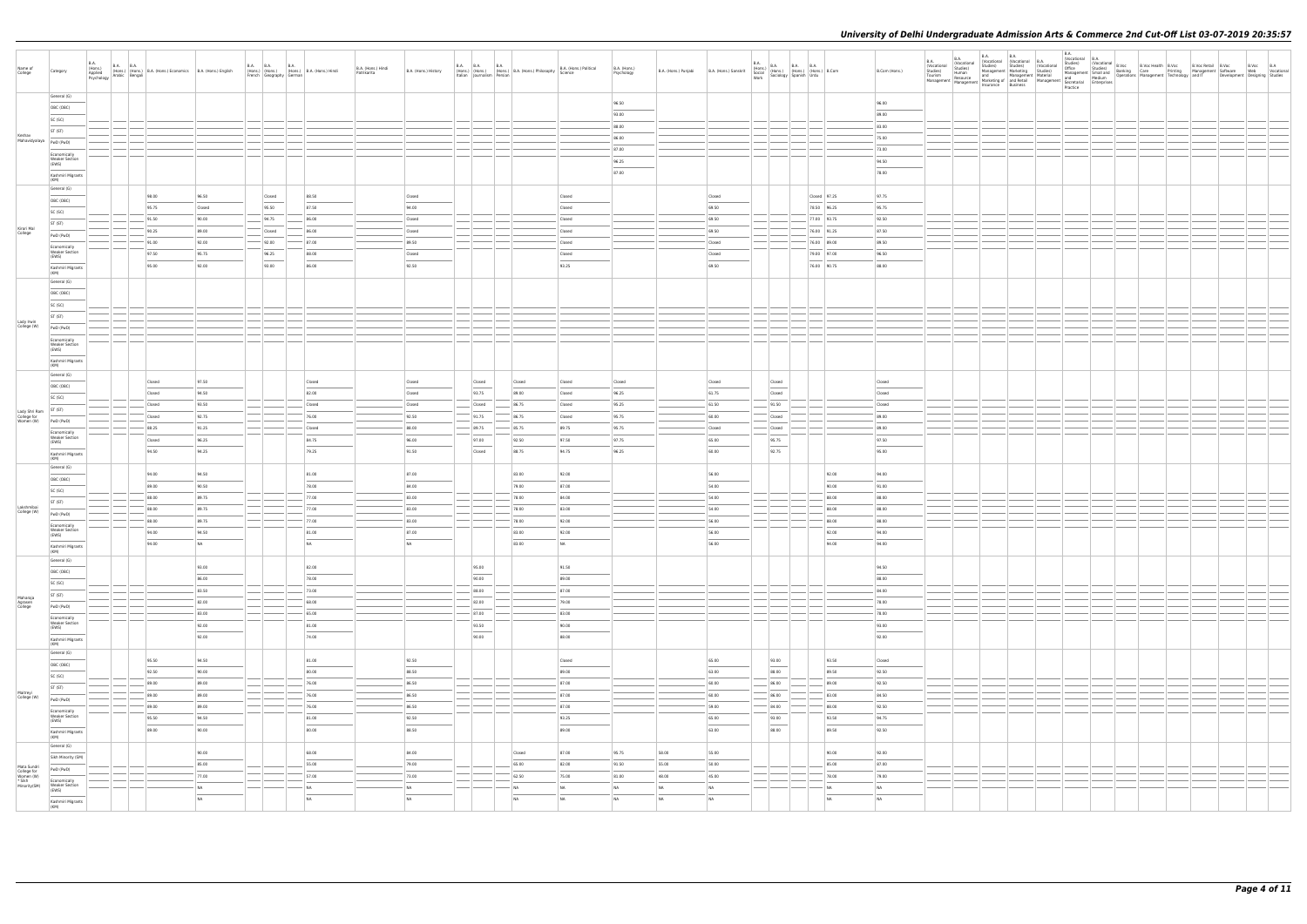| Name of<br>College                 | Category                                       | B.A.                       | B.A. (Hons.) B.A. B.A. (Hons.) B.A. (Hons.) Economics B.A. (Hons.) English Applied (Hons.) English B.A. (Hons.) English Psychology Arabic Bengali |                |               | B.A. B.A. B.A. (Hons.)<br>(Hons.) (Hons.) (Hons.) B.A. (Hons.) Hindi<br>French Geography German | B.A. (Hons.) Hindi<br>Patrikarita | B.A. (Hons.) History | B.A. B.A. B.A. B.A. (Hons.) B.A. (Hons.) Philosophy B.A. (Hons.) (Hons.) B.A. (Hons.) B.A. (Hons.) | B.A. (Hons.) Political                                                                                                                                                                                                                                                                                                                                                                                                                                                               | B.A. (Hons.)<br>Psychology | B.A. (Hons.) Punjabi | B.A. (Hons.) Sanskrit | <b>B.A.</b> |                 | B.A. (Hons.) B.A. B.A. B.A. (Hons.) B.Com<br>Social (Hons.) (Hons.) (Hons.) B.Com<br>Work Sociology Spanish Urdu |                | B.Com (Hons.)  |  |  | $\begin{array}{ c c c }\nB.A. & B.A. \\ \hline\n\end{array}$ |                 |                                                     |       |  |
|------------------------------------|------------------------------------------------|----------------------------|---------------------------------------------------------------------------------------------------------------------------------------------------|----------------|---------------|-------------------------------------------------------------------------------------------------|-----------------------------------|----------------------|----------------------------------------------------------------------------------------------------|--------------------------------------------------------------------------------------------------------------------------------------------------------------------------------------------------------------------------------------------------------------------------------------------------------------------------------------------------------------------------------------------------------------------------------------------------------------------------------------|----------------------------|----------------------|-----------------------|-------------|-----------------|------------------------------------------------------------------------------------------------------------------|----------------|----------------|--|--|--------------------------------------------------------------|-----------------|-----------------------------------------------------|-------|--|
|                                    | General (G)<br>OBC (OBC)                       |                            | 66.00 97.75                                                                                                                                       | Closed         | 98.00         | Closed                                                                                          |                                   | Closed               | 94.50                                                                                              | Closed                                                                                                                                                                                                                                                                                                                                                                                                                                                                               |                            |                      | Closed                |             | 96.50           |                                                                                                                  |                |                |  |  |                                                              |                 |                                                     |       |  |
|                                    | SC (SC)                                        |                            | 64.00 95.00                                                                                                                                       | 93.25          | 97.50         | 85.00                                                                                           |                                   | Closed               | 90.75                                                                                              | Closed                                                                                                                                                                                                                                                                                                                                                                                                                                                                               |                            |                      | 67.00                 |             | Closed          |                                                                                                                  |                |                |  |  |                                                              |                 |                                                     |       |  |
|                                    | ST (ST)                                        |                            | $61.50$ 92.50                                                                                                                                     | 93.00          | 96.75         | 82.00                                                                                           |                                   | Closed               | 89.25                                                                                              | Closed                                                                                                                                                                                                                                                                                                                                                                                                                                                                               |                            |                      | 65.00                 |             | Closed          |                                                                                                                  |                |                |  |  |                                                              |                 |                                                     |       |  |
| Miranda House<br>(W)               | PwD (PwD)                                      |                            | 61.50 90.00                                                                                                                                       | Closed         | 96.25         | 79.00                                                                                           |                                   | 95.00                | 89.00                                                                                              | 95.25                                                                                                                                                                                                                                                                                                                                                                                                                                                                                |                            |                      | 61.00                 |             | 94.25           |                                                                                                                  |                |                |  |  |                                                              |                 |                                                     |       |  |
|                                    | Economically                                   |                            | 61.50 92.00                                                                                                                                       | 92.75          | 90.00         | 80.00                                                                                           |                                   | 91.50                | 87.50                                                                                              | Closed                                                                                                                                                                                                                                                                                                                                                                                                                                                                               |                            |                      | 61.00                 |             | 89.00           |                                                                                                                  |                |                |  |  |                                                              |                 |                                                     |       |  |
|                                    | <b>Weaker Section</b><br>(EWS)                 |                            | 65.00 97.50                                                                                                                                       | 96.25          | 97.75         | 87.00                                                                                           |                                   | 96.50                | Closed                                                                                             | 97.50                                                                                                                                                                                                                                                                                                                                                                                                                                                                                |                            |                      | 69.00                 |             | 96.00<br>$\sim$ |                                                                                                                  |                |                |  |  |                                                              |                 |                                                     |       |  |
|                                    | Kashmiri Migrants                              |                            | 61.50 96.75                                                                                                                                       | 92.75          | 90.00         | 80.00                                                                                           |                                   | 94.75                | 87.50                                                                                              | Closed                                                                                                                                                                                                                                                                                                                                                                                                                                                                               |                            |                      | 62.00                 |             | 90.00           |                                                                                                                  |                |                |  |  |                                                              |                 |                                                     |       |  |
|                                    | (KM)<br>General (G)                            |                            |                                                                                                                                                   |                |               |                                                                                                 |                                   |                      |                                                                                                    |                                                                                                                                                                                                                                                                                                                                                                                                                                                                                      |                            |                      |                       |             |                 |                                                                                                                  |                |                |  |  |                                                              |                 |                                                     |       |  |
|                                    | OBC (OBC)                                      |                            | 95.50                                                                                                                                             | Closed         |               | 80.00                                                                                           |                                   | 91.00                |                                                                                                    | 93.00                                                                                                                                                                                                                                                                                                                                                                                                                                                                                |                            |                      | 56.00                 |             |                 |                                                                                                                  | 93.00          | 94.50          |  |  |                                                              |                 |                                                     |       |  |
|                                    | SC (SC)                                        |                            | 93.00                                                                                                                                             | 86.00          |               | 78.00                                                                                           |                                   | 88.00                |                                                                                                    | 91.00                                                                                                                                                                                                                                                                                                                                                                                                                                                                                |                            |                      | 53.00                 |             |                 |                                                                                                                  | 89.00          | 90.00          |  |  |                                                              |                 |                                                     |       |  |
|                                    | ST (ST)                                        |                            | 85.00                                                                                                                                             | 83.00          |               | 74.00                                                                                           |                                   | 85.00                |                                                                                                    | 90.00                                                                                                                                                                                                                                                                                                                                                                                                                                                                                |                            |                      | 50.00                 |             |                 |                                                                                                                  | 81.00          | 82.00          |  |  |                                                              |                 |                                                     |       |  |
| Motilal Nehru<br>College           | PwD (PwD)                                      |                            | 85.00                                                                                                                                             | 83.00          |               | 70.00                                                                                           |                                   | 85.00                |                                                                                                    | 89.00                                                                                                                                                                                                                                                                                                                                                                                                                                                                                |                            |                      | 48.00                 |             |                 |                                                                                                                  | 79.00          | 80.00          |  |  |                                                              |                 |                                                     |       |  |
|                                    | Economically                                   |                            | 85.00                                                                                                                                             | 83.00          |               | 70.00                                                                                           |                                   | 85.00                |                                                                                                    | 88.00                                                                                                                                                                                                                                                                                                                                                                                                                                                                                |                            |                      | 45.00                 |             |                 |                                                                                                                  | 91.00          | 92.00          |  |  |                                                              |                 |                                                     |       |  |
|                                    | <b>Weaker Section</b><br>(EWS)                 |                            | 95.00                                                                                                                                             | 92.75          |               | 79.50                                                                                           |                                   | 90.50                |                                                                                                    | 92.50                                                                                                                                                                                                                                                                                                                                                                                                                                                                                |                            |                      | 55.00                 |             |                 |                                                                                                                  | 92.75          | 94.25          |  |  |                                                              |                 |                                                     |       |  |
|                                    | Kashmiri Migrants<br>(KM)                      |                            | 88.00                                                                                                                                             | 83.00          |               | 78.00                                                                                           |                                   | 88.00                |                                                                                                    | 88.00                                                                                                                                                                                                                                                                                                                                                                                                                                                                                |                            |                      | 48.00                 |             |                 |                                                                                                                  | 91.00          | 92.00          |  |  |                                                              |                 |                                                     |       |  |
|                                    | General (G)                                    |                            |                                                                                                                                                   |                |               |                                                                                                 |                                   |                      |                                                                                                    |                                                                                                                                                                                                                                                                                                                                                                                                                                                                                      |                            |                      |                       |             |                 |                                                                                                                  |                |                |  |  |                                                              |                 |                                                     |       |  |
|                                    | OBC (OBC)                                      |                            |                                                                                                                                                   | 91.00          |               | 75.00                                                                                           |                                   | 86.00                |                                                                                                    | 90.00                                                                                                                                                                                                                                                                                                                                                                                                                                                                                |                            |                      |                       |             |                 |                                                                                                                  | 91.00          | 92.00          |  |  |                                                              |                 |                                                     |       |  |
|                                    | SC (SC)                                        |                            |                                                                                                                                                   | 87.00          |               | 70.00                                                                                           |                                   | 80.00                |                                                                                                    | 85.00                                                                                                                                                                                                                                                                                                                                                                                                                                                                                |                            |                      |                       |             |                 |                                                                                                                  | 88.00          | 89.00          |  |  |                                                              |                 |                                                     |       |  |
| Motilal Nehru                      | ST (ST)                                        |                            |                                                                                                                                                   | 81.00          |               | 69.00                                                                                           |                                   | 77.00                |                                                                                                    | 80.00                                                                                                                                                                                                                                                                                                                                                                                                                                                                                |                            |                      |                       |             |                 |                                                                                                                  | 82.00          | 85.00          |  |  |                                                              |                 |                                                     |       |  |
| College<br>(Evening)               | PwD (PwD)                                      |                            |                                                                                                                                                   | 84.00          |               | 64.00                                                                                           |                                   | 78.00                |                                                                                                    | 80.00                                                                                                                                                                                                                                                                                                                                                                                                                                                                                |                            |                      |                       |             |                 |                                                                                                                  | 82.00          | 85.00          |  |  |                                                              |                 |                                                     |       |  |
|                                    | Economically<br><b>Weaker Section</b>          |                            |                                                                                                                                                   | 73.00          |               | 59.00                                                                                           |                                   | 60.00                |                                                                                                    | Closed                                                                                                                                                                                                                                                                                                                                                                                                                                                                               |                            |                      |                       |             |                 |                                                                                                                  | 69.00          | 69.00          |  |  |                                                              |                 |                                                     |       |  |
|                                    | (EWS)                                          |                            |                                                                                                                                                   | 90.00<br>81.00 |               | 74.00<br>65.00                                                                                  |                                   | 85.00<br>76.00       |                                                                                                    | 89.00<br>80.00                                                                                                                                                                                                                                                                                                                                                                                                                                                                       |                            |                      |                       |             |                 |                                                                                                                  | 90.00<br>81.00 | 90.00<br>82.00 |  |  |                                                              |                 |                                                     |       |  |
|                                    | Kashmiri Migrants<br>(KM)                      |                            |                                                                                                                                                   |                |               |                                                                                                 |                                   |                      |                                                                                                    |                                                                                                                                                                                                                                                                                                                                                                                                                                                                                      |                            |                      |                       |             |                 |                                                                                                                  |                |                |  |  |                                                              |                 |                                                     |       |  |
|                                    | General (G)                                    |                            | 95.75                                                                                                                                             | 92.50          |               | 79.00                                                                                           |                                   | 89.00                |                                                                                                    | 91.00                                                                                                                                                                                                                                                                                                                                                                                                                                                                                |                            |                      | 60.00                 |             |                 |                                                                                                                  | 93.00          | 94.50          |  |  |                                                              |                 |                                                     |       |  |
|                                    | OBC (OBC)                                      |                            | 89.00                                                                                                                                             | 87.00          |               | 75.00                                                                                           |                                   | 84.00                |                                                                                                    | 88.00                                                                                                                                                                                                                                                                                                                                                                                                                                                                                |                            |                      | 58.00                 |             |                 |                                                                                                                  | 88.00          | 89.00          |  |  |                                                              |                 |                                                     |       |  |
|                                    | SC (SC)                                        |                            | 87.00                                                                                                                                             | 85.00          |               | 75.00                                                                                           |                                   | 83.00                |                                                                                                    | 87.00                                                                                                                                                                                                                                                                                                                                                                                                                                                                                |                            |                      | 57.00                 |             |                 |                                                                                                                  | 85.00          | 87.00          |  |  |                                                              |                 |                                                     |       |  |
| P.G.D.A.V.                         | ST (ST)                                        |                            | 85.00                                                                                                                                             | 85.00          |               | 70.00                                                                                           |                                   | 82.00                |                                                                                                    | 86.00                                                                                                                                                                                                                                                                                                                                                                                                                                                                                |                            |                      | 57.00                 |             |                 |                                                                                                                  | 83.00          | 85.00          |  |  |                                                              |                 |                                                     |       |  |
| College                            | PwD (PwD)                                      |                            | 70.00                                                                                                                                             | 75.00          |               | 71.00                                                                                           |                                   | 75.00                |                                                                                                    | 80.00                                                                                                                                                                                                                                                                                                                                                                                                                                                                                |                            |                      | 55.00                 |             |                 |                                                                                                                  | 80.00          | 80.00          |  |  |                                                              |                 |                                                     |       |  |
|                                    | Economically<br><b>Weaker Section</b>          |                            | 95.00                                                                                                                                             | 92.00          |               | 78.00                                                                                           |                                   | 88.50                |                                                                                                    | 90.50                                                                                                                                                                                                                                                                                                                                                                                                                                                                                |                            |                      | 59.00                 |             |                 |                                                                                                                  | 92.50          | 94.00          |  |  |                                                              |                 |                                                     |       |  |
|                                    | (EWS)<br>Kashmiri Migrants                     |                            | 86.50                                                                                                                                             | 85.00          |               | 72.00                                                                                           |                                   | 81.00                |                                                                                                    | 87.00                                                                                                                                                                                                                                                                                                                                                                                                                                                                                |                            |                      | 58.00                 |             |                 |                                                                                                                  | 85.00          | 86.00          |  |  |                                                              |                 |                                                     |       |  |
|                                    | (KM)                                           |                            |                                                                                                                                                   |                |               |                                                                                                 |                                   |                      |                                                                                                    |                                                                                                                                                                                                                                                                                                                                                                                                                                                                                      |                            |                      |                       |             |                 |                                                                                                                  |                |                |  |  |                                                              |                 |                                                     |       |  |
|                                    | General (G)                                    |                            |                                                                                                                                                   |                |               | 74.00                                                                                           |                                   |                      |                                                                                                    | 85.50                                                                                                                                                                                                                                                                                                                                                                                                                                                                                |                            |                      | 60.00                 |             |                 |                                                                                                                  | 90.00          | 92.00          |  |  |                                                              |                 |                                                     |       |  |
|                                    | OBC (OBC)                                      |                            |                                                                                                                                                   |                |               | 68.00                                                                                           |                                   |                      |                                                                                                    | 79.50                                                                                                                                                                                                                                                                                                                                                                                                                                                                                |                            |                      | 58.00                 |             |                 |                                                                                                                  | 81.00          | 83.00          |  |  |                                                              |                 |                                                     |       |  |
|                                    | SC (SC)                                        |                            |                                                                                                                                                   |                |               | 68.00                                                                                           |                                   |                      |                                                                                                    | 75.50                                                                                                                                                                                                                                                                                                                                                                                                                                                                                |                            |                      | 56.00                 |             |                 |                                                                                                                  | 74.00          | 75.00          |  |  |                                                              |                 |                                                     |       |  |
| P.G.D.A.V.<br>College<br>(Evening) | ST (ST)<br>PwD (PwD)                           |                            |                                                                                                                                                   |                |               | 62.00                                                                                           |                                   |                      |                                                                                                    | 73.50                                                                                                                                                                                                                                                                                                                                                                                                                                                                                |                            |                      | 56.00                 |             |                 |                                                                                                                  | 68.00          | 67.00          |  |  |                                                              |                 |                                                     |       |  |
|                                    | Economically                                   |                            |                                                                                                                                                   |                |               | 55.00                                                                                           |                                   |                      |                                                                                                    | 59.50                                                                                                                                                                                                                                                                                                                                                                                                                                                                                |                            |                      | 56.00                 |             |                 |                                                                                                                  | 69.00          | 70.00          |  |  |                                                              |                 |                                                     |       |  |
|                                    | <b>Weaker Section</b><br>(EWS)                 |                            |                                                                                                                                                   |                |               | Closed                                                                                          |                                   |                      |                                                                                                    | 84.00                                                                                                                                                                                                                                                                                                                                                                                                                                                                                |                            |                      | 58.00                 |             |                 |                                                                                                                  | Closed         | Closed         |  |  |                                                              |                 |                                                     |       |  |
|                                    | Kashmiri Migrants                              |                            |                                                                                                                                                   |                |               | 62.00                                                                                           |                                   |                      |                                                                                                    | 74.50                                                                                                                                                                                                                                                                                                                                                                                                                                                                                |                            |                      | 60.00                 |             |                 |                                                                                                                  | 77.00          | 78.00          |  |  |                                                              |                 |                                                     |       |  |
|                                    | (KM)<br>General (G)                            |                            |                                                                                                                                                   |                |               |                                                                                                 |                                   |                      |                                                                                                    |                                                                                                                                                                                                                                                                                                                                                                                                                                                                                      |                            |                      |                       |             |                 |                                                                                                                  |                |                |  |  |                                                              |                 |                                                     |       |  |
|                                    | OBC (OBC)                                      |                            | 95.00                                                                                                                                             | 90.00          |               | 83.00                                                                                           |                                   | 88.50                |                                                                                                    | 92.50                                                                                                                                                                                                                                                                                                                                                                                                                                                                                |                            |                      | 69.00                 |             |                 |                                                                                                                  |                | 95.00          |  |  |                                                              |                 |                                                     |       |  |
|                                    | SC (SC)                                        |                            | 89.00                                                                                                                                             | 86.00          |               | 79.00                                                                                           |                                   | 83.00                |                                                                                                    | 90.00                                                                                                                                                                                                                                                                                                                                                                                                                                                                                |                            |                      | 67.00                 |             |                 |                                                                                                                  |                | 91.00          |  |  |                                                              |                 |                                                     |       |  |
|                                    | ST (ST)                                        |                            | 85.00                                                                                                                                             | 82.00          |               | 78.00                                                                                           |                                   | 80.00                | $ -$                                                                                               | 88.00                                                                                                                                                                                                                                                                                                                                                                                                                                                                                |                            |                      | 65.00                 |             |                 | ____                                                                                                             |                | 86.00          |  |  |                                                              |                 |                                                     |       |  |
| Rajdhani<br>College                | PwD (PwD)                                      |                            | 85.00                                                                                                                                             | 82.00          |               | 73.00                                                                                           |                                   | 80.00                |                                                                                                    | 83.00                                                                                                                                                                                                                                                                                                                                                                                                                                                                                |                            |                      | 63.00                 |             |                 |                                                                                                                  |                | 86.00          |  |  |                                                              |                 |                                                     |       |  |
|                                    | Economically<br><b>Weaker Section</b>          |                            | 85.00                                                                                                                                             | 80.00          |               | 69.75                                                                                           |                                   | 74.00                |                                                                                                    | 82.00                                                                                                                                                                                                                                                                                                                                                                                                                                                                                |                            |                      | 62.00                 |             |                 |                                                                                                                  |                | 86.00          |  |  |                                                              |                 |                                                     |       |  |
|                                    | (EWS)                                          |                            | 94.75                                                                                                                                             | 89.50          |               | 82.75                                                                                           |                                   | 88.25                |                                                                                                    | Closed<br>$\frac{1}{2} \left( \frac{1}{2} \right) \left( \frac{1}{2} \right) \left( \frac{1}{2} \right) \left( \frac{1}{2} \right) \left( \frac{1}{2} \right) \left( \frac{1}{2} \right) \left( \frac{1}{2} \right) \left( \frac{1}{2} \right) \left( \frac{1}{2} \right) \left( \frac{1}{2} \right) \left( \frac{1}{2} \right) \left( \frac{1}{2} \right) \left( \frac{1}{2} \right) \left( \frac{1}{2} \right) \left( \frac{1}{2} \right) \left( \frac{1}{2} \right) \left( \frac$ |                            |                      | 68.75                 |             |                 |                                                                                                                  |                | 94.75          |  |  |                                                              |                 |                                                     |       |  |
|                                    | Kashmiri Migrants<br>(KM)                      |                            | 85.00                                                                                                                                             | 82.00          |               | 64.00                                                                                           |                                   | 75.00                |                                                                                                    | 80.00                                                                                                                                                                                                                                                                                                                                                                                                                                                                                |                            |                      | 62.00                 |             |                 |                                                                                                                  |                | 86.00          |  |  |                                                              |                 |                                                     |       |  |
|                                    | General (G)                                    |                            |                                                                                                                                                   |                |               |                                                                                                 |                                   |                      |                                                                                                    |                                                                                                                                                                                                                                                                                                                                                                                                                                                                                      |                            |                      |                       |             |                 |                                                                                                                  |                |                |  |  |                                                              |                 |                                                     |       |  |
|                                    | OBC (OBC)                                      |                            |                                                                                                                                                   | 92.50          |               | 79.00                                                                                           | 84.00                             | 88.00                |                                                                                                    | Closed<br>$\frac{1}{2} \left( \frac{1}{2} \right) \left( \frac{1}{2} \right) \left( \frac{1}{2} \right) \left( \frac{1}{2} \right) \left( \frac{1}{2} \right) \left( \frac{1}{2} \right) \left( \frac{1}{2} \right) \left( \frac{1}{2} \right) \left( \frac{1}{2} \right) \left( \frac{1}{2} \right) \left( \frac{1}{2} \right) \left( \frac{1}{2} \right) \left( \frac{1}{2} \right) \left( \frac{1}{2} \right) \left( \frac{1}{2} \right) \left( \frac{1}{2} \right) \left( \frac$ |                            |                      |                       |             |                 |                                                                                                                  | 94.00          | 95.00          |  |  |                                                              |                 |                                                     |       |  |
|                                    | SC (SC)                                        |                            |                                                                                                                                                   | 88.50          |               | 76.00                                                                                           | 81.00                             | 84.00                |                                                                                                    | 87.00                                                                                                                                                                                                                                                                                                                                                                                                                                                                                |                            |                      |                       |             |                 |                                                                                                                  | 90.00          | 92.00          |  |  |                                                              |                 |                                                     |       |  |
| Ram Lal Anand                      | ST (ST)                                        |                            |                                                                                                                                                   | 85.00<br>82.00 |               | 74.00<br>71.00                                                                                  | 79.00<br>79.00                    | 83.00<br>82.00       |                                                                                                    | 86.00<br>86.00                                                                                                                                                                                                                                                                                                                                                                                                                                                                       |                            |                      |                       |             |                 |                                                                                                                  | 83.00<br>80.00 | 85.00<br>82.00 |  |  |                                                              |                 |                                                     |       |  |
| College                            | PwD (PwD)                                      |                            |                                                                                                                                                   | 80.00          | $-\,$         | 70.00                                                                                           | 75.00                             | 75.00                |                                                                                                    | 80.00                                                                                                                                                                                                                                                                                                                                                                                                                                                                                |                            |                      |                       |             |                 |                                                                                                                  | 79.00          | 80.00          |  |  |                                                              |                 |                                                     |       |  |
|                                    | Economically<br><b>Weaker Section</b>          |                            |                                                                                                                                                   | 91.00          |               | 77.00                                                                                           | 82.00                             | 87.00                |                                                                                                    | 89.00                                                                                                                                                                                                                                                                                                                                                                                                                                                                                |                            |                      |                       |             |                 |                                                                                                                  | 93.50          | 94.50          |  |  |                                                              |                 |                                                     |       |  |
|                                    | (EWS)                                          |                            |                                                                                                                                                   | 90.00          |               | 76.00                                                                                           | 81.00                             | 87.00                |                                                                                                    | 87.00                                                                                                                                                                                                                                                                                                                                                                                                                                                                                |                            |                      |                       |             |                 |                                                                                                                  | 92.00          | 93.00          |  |  |                                                              |                 |                                                     |       |  |
|                                    | Kashmiri Migrants<br>(KM)                      |                            |                                                                                                                                                   |                |               |                                                                                                 |                                   |                      |                                                                                                    |                                                                                                                                                                                                                                                                                                                                                                                                                                                                                      |                            |                      |                       |             |                 |                                                                                                                  |                |                |  |  |                                                              |                 |                                                     |       |  |
|                                    | General (G)                                    | Closed                     | Closed                                                                                                                                            | Closed         |               | 80.00                                                                                           |                                   |                      | 87.00                                                                                              | Closed                                                                                                                                                                                                                                                                                                                                                                                                                                                                               |                            |                      |                       |             |                 |                                                                                                                  | Closed         | 94.50          |  |  |                                                              | 90.00           | 89.00                                               |       |  |
|                                    | OBC (OBC)                                      | <b>STATISTICS</b><br>91.00 | 92.00                                                                                                                                             | 84.00          |               | 78.00                                                                                           |                                   |                      | 82.00                                                                                              | 85.00                                                                                                                                                                                                                                                                                                                                                                                                                                                                                |                            |                      |                       |             |                 |                                                                                                                  | Closed         | 87.00          |  |  |                                                              | $\sim$<br>85.00 | <b>Contract Contract Contract Contract</b><br>85.00 |       |  |
|                                    | SC (SC)<br><b>Service Control</b>              | 90.00                      | 89.00                                                                                                                                             | Closed         |               | 76.00                                                                                           |                                   |                      | 78.00                                                                                              | 83.75                                                                                                                                                                                                                                                                                                                                                                                                                                                                                |                            |                      |                       |             |                 |                                                                                                                  | 81.50          | 83.00          |  |  |                                                              | 84.00           | 83.00                                               |       |  |
| Ramanujan<br>College               | ST (ST)                                        | 89.00                      | 89.00                                                                                                                                             | Closed         | $-$           | 75.00                                                                                           |                                   |                      | 78.00                                                                                              | 83.00                                                                                                                                                                                                                                                                                                                                                                                                                                                                                |                            |                      |                       |             |                 |                                                                                                                  | 77.00          | 77.00          |  |  |                                                              | 84.00           | 83.00                                               |       |  |
|                                    | PwD (PwD)                                      | Closed                     | 87.00                                                                                                                                             | 79.00          | $\frac{1}{2}$ | 76.00                                                                                           |                                   |                      | 78.00                                                                                              | 83.00                                                                                                                                                                                                                                                                                                                                                                                                                                                                                |                            |                      |                       |             |                 |                                                                                                                  | 78.00          | 79.00          |  |  |                                                              | 84.00           | 83.00                                               |       |  |
|                                    | Economically<br><b>Weaker Section</b><br>(EWS) | 93.50                      | Closed                                                                                                                                            | 89.75          |               | 78.00                                                                                           |                                   |                      | 85.00                                                                                              | Closed                                                                                                                                                                                                                                                                                                                                                                                                                                                                               |                            |                      |                       |             |                 |                                                                                                                  | Closed         | Closed         |  |  |                                                              | 89.00           | 88.00                                               |       |  |
|                                    | Kashmiri Migrants                              | 89.00                      | 87.00                                                                                                                                             | 84.00          |               | 76.00                                                                                           |                                   |                      | 78.00                                                                                              | 83.00                                                                                                                                                                                                                                                                                                                                                                                                                                                                                |                            |                      |                       |             |                 |                                                                                                                  | 84.00          | 85.00          |  |  |                                                              | 84.00           |                                                     | 83.00 |  |
|                                    | (KM)                                           |                            |                                                                                                                                                   |                |               |                                                                                                 |                                   |                      |                                                                                                    |                                                                                                                                                                                                                                                                                                                                                                                                                                                                                      |                            |                      |                       |             |                 |                                                                                                                  |                |                |  |  |                                                              |                 |                                                     |       |  |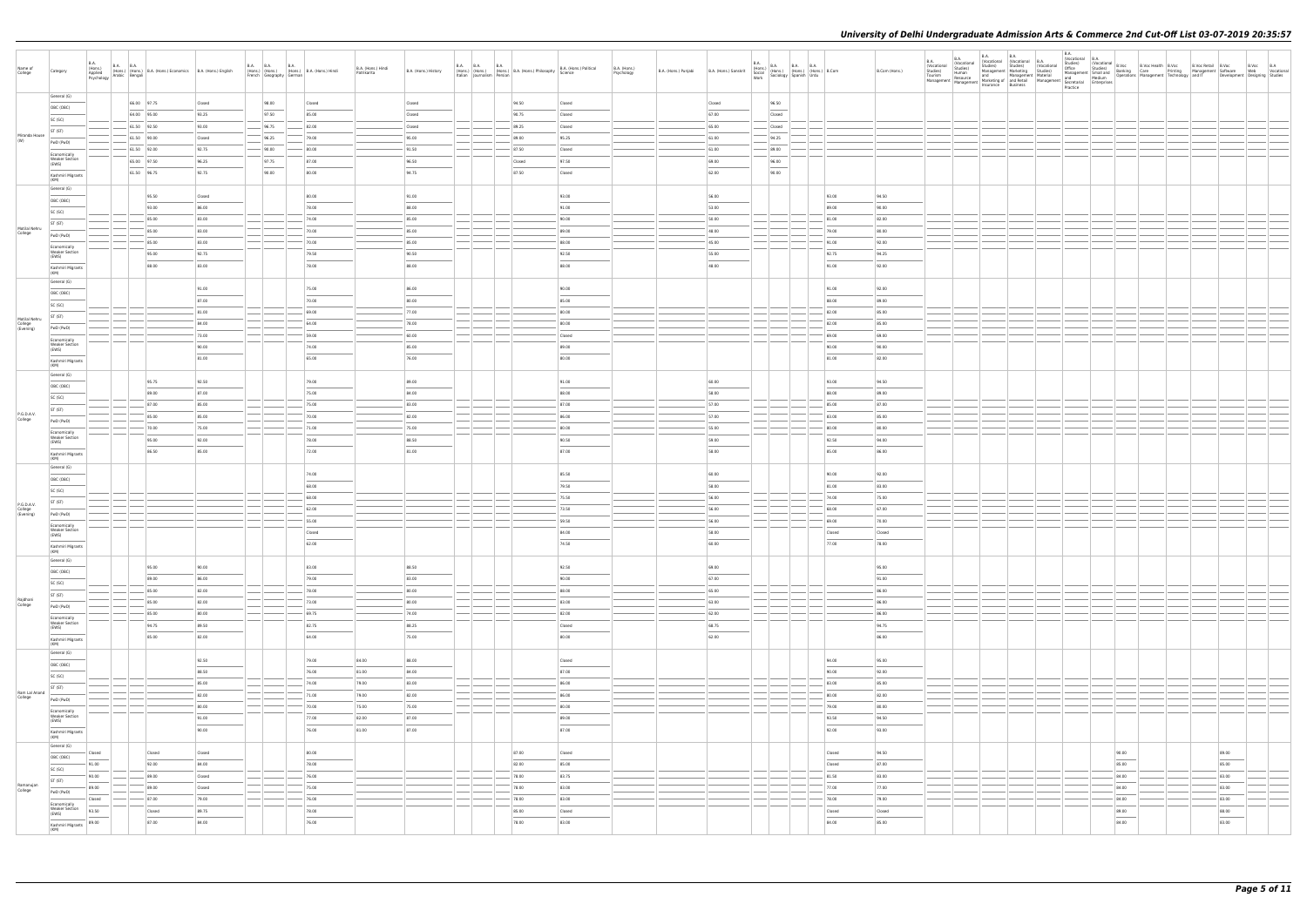| Name of<br>College                                   | Category                                       | B.A.<br>(Hons.)<br>Applied<br>Psychology Arabic Bengali | B.A. B.A. (Hons.) B.A. (Hons.) Economics B.A. (Hons.) English |                 | <b>B.A. B.A.</b><br>French Geography German | <b>B.A.</b><br>(Hons.) (Hons.) (Hons.) B.A. (Hons.) Hindi | B.A. (Hons.) Hindi<br>Patrikarita | B.A. (Hons.) History | <b>B.A. B.A. B.A.</b><br>Italian Journalism Persian | (Hons.) (Hons.) (Hons.) B.A. (Hons.) Philosophy | B.A. (Hons.) Political<br>Science                                                                                                                                                                                                                                                                                                                                                                                                                                                   | B.A. (Hons.)<br>Psychology                                                                                                                                                                                                                                                                                                                                                                                                                                                          | B.A. (Hons.) Punjabi | B.A. (Hons.) Sanskrit                                                                                                                                                                                                                                                                                                                                                                                                                                                               |       | B.A. (Hons.) B.A. B.A. B.A. (Hons.) B.Com<br>Social (Hons.) (Hons.) (Hons.) B.Com<br>Work Sociology Spanish Urdu |                  | B.Com (Hons.)  |  |  |  |  |  |  |
|------------------------------------------------------|------------------------------------------------|---------------------------------------------------------|---------------------------------------------------------------|-----------------|---------------------------------------------|-----------------------------------------------------------|-----------------------------------|----------------------|-----------------------------------------------------|-------------------------------------------------|-------------------------------------------------------------------------------------------------------------------------------------------------------------------------------------------------------------------------------------------------------------------------------------------------------------------------------------------------------------------------------------------------------------------------------------------------------------------------------------|-------------------------------------------------------------------------------------------------------------------------------------------------------------------------------------------------------------------------------------------------------------------------------------------------------------------------------------------------------------------------------------------------------------------------------------------------------------------------------------|----------------------|-------------------------------------------------------------------------------------------------------------------------------------------------------------------------------------------------------------------------------------------------------------------------------------------------------------------------------------------------------------------------------------------------------------------------------------------------------------------------------------|-------|------------------------------------------------------------------------------------------------------------------|------------------|----------------|--|--|--|--|--|--|
|                                                      | General (G)                                    |                                                         | 98.00                                                         | 96.50           |                                             | 89.00                                                     |                                   | 97.00                |                                                     |                                                 | Closed                                                                                                                                                                                                                                                                                                                                                                                                                                                                              |                                                                                                                                                                                                                                                                                                                                                                                                                                                                                     |                      | 74.00                                                                                                                                                                                                                                                                                                                                                                                                                                                                               |       |                                                                                                                  | Closed           | 97.50          |  |  |  |  |  |  |
|                                                      | OBC (OBC)                                      |                                                         | 95.75                                                         | 93.50           |                                             | 85.25                                                     |                                   | 95.00                |                                                     |                                                 | Closed                                                                                                                                                                                                                                                                                                                                                                                                                                                                              |                                                                                                                                                                                                                                                                                                                                                                                                                                                                                     |                      | 72.00                                                                                                                                                                                                                                                                                                                                                                                                                                                                               |       |                                                                                                                  | 95.75            | 96.50          |  |  |  |  |  |  |
|                                                      | SC (SC)                                        |                                                         | 91.50                                                         | 90.00           |                                             | 84.00                                                     |                                   | 93.25                |                                                     |                                                 | Closed                                                                                                                                                                                                                                                                                                                                                                                                                                                                              |                                                                                                                                                                                                                                                                                                                                                                                                                                                                                     |                      | 67.75                                                                                                                                                                                                                                                                                                                                                                                                                                                                               |       |                                                                                                                  | 94.00            | 94.00          |  |  |  |  |  |  |
| Ramjas College                                       | ST (ST)                                        |                                                         | 89.50                                                         | Closed          |                                             | 82.00                                                     |                                   | 93.25                |                                                     |                                                 | Closed                                                                                                                                                                                                                                                                                                                                                                                                                                                                              |                                                                                                                                                                                                                                                                                                                                                                                                                                                                                     |                      | 65.00                                                                                                                                                                                                                                                                                                                                                                                                                                                                               |       |                                                                                                                  | 91.50            | 89.50          |  |  |  |  |  |  |
|                                                      | PwD (PwD)                                      |                                                         | 89.50                                                         | 89.50           |                                             | 84.00                                                     |                                   | 93.75                |                                                     |                                                 | 92.00                                                                                                                                                                                                                                                                                                                                                                                                                                                                               |                                                                                                                                                                                                                                                                                                                                                                                                                                                                                     |                      | 69.00                                                                                                                                                                                                                                                                                                                                                                                                                                                                               |       |                                                                                                                  | 92.00            | 93.00          |  |  |  |  |  |  |
|                                                      | Economically<br><b>Weaker Section</b>          |                                                         | 97.25                                                         |                 |                                             |                                                           |                                   | 96.25                |                                                     |                                                 |                                                                                                                                                                                                                                                                                                                                                                                                                                                                                     |                                                                                                                                                                                                                                                                                                                                                                                                                                                                                     |                      | 73.75                                                                                                                                                                                                                                                                                                                                                                                                                                                                               |       |                                                                                                                  |                  | 97.00          |  |  |  |  |  |  |
|                                                      | (EWS)                                          |                                                         |                                                               | 96.00           |                                             | 88.50                                                     |                                   |                      |                                                     |                                                 | Closed                                                                                                                                                                                                                                                                                                                                                                                                                                                                              |                                                                                                                                                                                                                                                                                                                                                                                                                                                                                     |                      |                                                                                                                                                                                                                                                                                                                                                                                                                                                                                     |       |                                                                                                                  | Closed           |                |  |  |  |  |  |  |
|                                                      | Kashmiri Migrants<br>(KM)                      |                                                         | 90.00                                                         | 92.00           |                                             | 80.00                                                     |                                   | 96.00                |                                                     |                                                 | Closed                                                                                                                                                                                                                                                                                                                                                                                                                                                                              |                                                                                                                                                                                                                                                                                                                                                                                                                                                                                     |                      | 70.00                                                                                                                                                                                                                                                                                                                                                                                                                                                                               |       |                                                                                                                  | 91.00            | 92.00          |  |  |  |  |  |  |
|                                                      | General (G)                                    |                                                         |                                                               |                 |                                             |                                                           |                                   |                      |                                                     |                                                 |                                                                                                                                                                                                                                                                                                                                                                                                                                                                                     |                                                                                                                                                                                                                                                                                                                                                                                                                                                                                     |                      |                                                                                                                                                                                                                                                                                                                                                                                                                                                                                     |       |                                                                                                                  |                  |                |  |  |  |  |  |  |
|                                                      | OBC (OBC)                                      |                                                         | 94.50                                                         | 93.25           |                                             | 82.50                                                     |                                   | 88.00                |                                                     |                                                 | 92.00                                                                                                                                                                                                                                                                                                                                                                                                                                                                               |                                                                                                                                                                                                                                                                                                                                                                                                                                                                                     |                      | Closed                                                                                                                                                                                                                                                                                                                                                                                                                                                                              |       | 59.00 92.50                                                                                                      |                  | 94.50          |  |  |  |  |  |  |
|                                                      | SC (SC)                                        |                                                         | 88.00                                                         | 89.00           |                                             | 77.50                                                     |                                   | 83.50                |                                                     |                                                 | Closed                                                                                                                                                                                                                                                                                                                                                                                                                                                                              |                                                                                                                                                                                                                                                                                                                                                                                                                                                                                     |                      | 56.00                                                                                                                                                                                                                                                                                                                                                                                                                                                                               |       |                                                                                                                  | 53.00 87.25      | 89.25          |  |  |  |  |  |  |
|                                                      | ST (ST)                                        |                                                         | 77.00                                                         | Closed          |                                             | 74.25                                                     |                                   | Closed               |                                                     |                                                 | Closed                                                                                                                                                                                                                                                                                                                                                                                                                                                                              |                                                                                                                                                                                                                                                                                                                                                                                                                                                                                     |                      | 54.50                                                                                                                                                                                                                                                                                                                                                                                                                                                                               |       |                                                                                                                  | 48.00 77.50      | 79.50          |  |  |  |  |  |  |
| Satyawati<br>College                                 | PwD (PwD)                                      |                                                         | 75.00                                                         | 81.00           |                                             | 70.00                                                     |                                   | 79.00                |                                                     |                                                 | 82.25                                                                                                                                                                                                                                                                                                                                                                                                                                                                               |                                                                                                                                                                                                                                                                                                                                                                                                                                                                                     |                      | 53.00                                                                                                                                                                                                                                                                                                                                                                                                                                                                               |       |                                                                                                                  | 43.00 75.00      | 77.00          |  |  |  |  |  |  |
|                                                      | Economically<br><b>Weaker Section</b>          |                                                         | 67.00                                                         | Closed          |                                             | Closed                                                    |                                   | 75.00                |                                                     |                                                 | 78.00                                                                                                                                                                                                                                                                                                                                                                                                                                                                               |                                                                                                                                                                                                                                                                                                                                                                                                                                                                                     |                      | 52.00                                                                                                                                                                                                                                                                                                                                                                                                                                                                               |       |                                                                                                                  | 43.00 65.00      | 69.00          |  |  |  |  |  |  |
|                                                      | (EWS)                                          |                                                         | 94.25                                                         | 92.00           |                                             | 81.50                                                     |                                   | 86.00                |                                                     |                                                 | 91.75                                                                                                                                                                                                                                                                                                                                                                                                                                                                               |                                                                                                                                                                                                                                                                                                                                                                                                                                                                                     |                      | 58.00                                                                                                                                                                                                                                                                                                                                                                                                                                                                               |       |                                                                                                                  | 57.00 92.00      | 94.00          |  |  |  |  |  |  |
|                                                      | Kashmiri Migrants<br>(KM)                      |                                                         | NA                                                            | NA              |                                             | NA                                                        |                                   | NA                   |                                                     |                                                 | NA                                                                                                                                                                                                                                                                                                                                                                                                                                                                                  |                                                                                                                                                                                                                                                                                                                                                                                                                                                                                     |                      | <b>NA</b>                                                                                                                                                                                                                                                                                                                                                                                                                                                                           |       | NA NA                                                                                                            |                  | N <sub>A</sub> |  |  |  |  |  |  |
|                                                      | General (G)                                    |                                                         |                                                               |                 |                                             |                                                           |                                   |                      |                                                     |                                                 |                                                                                                                                                                                                                                                                                                                                                                                                                                                                                     |                                                                                                                                                                                                                                                                                                                                                                                                                                                                                     |                      |                                                                                                                                                                                                                                                                                                                                                                                                                                                                                     |       |                                                                                                                  |                  |                |  |  |  |  |  |  |
|                                                      | OBC (OBC)                                      |                                                         | 91.00                                                         | 88.00           |                                             | 75.00                                                     |                                   | 85.00                |                                                     |                                                 | 88.00                                                                                                                                                                                                                                                                                                                                                                                                                                                                               |                                                                                                                                                                                                                                                                                                                                                                                                                                                                                     |                      |                                                                                                                                                                                                                                                                                                                                                                                                                                                                                     |       |                                                                                                                  | 89.00            | 91.00          |  |  |  |  |  |  |
|                                                      | SC (SC)                                        |                                                         | 85.00                                                         | 84.00           |                                             | 73.00                                                     |                                   | 80.00                |                                                     |                                                 | 85.00                                                                                                                                                                                                                                                                                                                                                                                                                                                                               |                                                                                                                                                                                                                                                                                                                                                                                                                                                                                     |                      |                                                                                                                                                                                                                                                                                                                                                                                                                                                                                     |       |                                                                                                                  | 84.00            | 85.00          |  |  |  |  |  |  |
|                                                      | ST (ST)                                        |                                                         | 76.00                                                         | 77.00           |                                             | 72.00                                                     |                                   | 77.00                |                                                     |                                                 | 82.00                                                                                                                                                                                                                                                                                                                                                                                                                                                                               |                                                                                                                                                                                                                                                                                                                                                                                                                                                                                     |                      |                                                                                                                                                                                                                                                                                                                                                                                                                                                                                     |       |                                                                                                                  | 74.00            | 75.00          |  |  |  |  |  |  |
| Satyawati<br>College<br>(Evening)                    | PwD (PwD)                                      |                                                         | 71.00                                                         | 77.00           |                                             | 71.00                                                     |                                   | 75.00                |                                                     |                                                 | 80.00                                                                                                                                                                                                                                                                                                                                                                                                                                                                               |                                                                                                                                                                                                                                                                                                                                                                                                                                                                                     |                      |                                                                                                                                                                                                                                                                                                                                                                                                                                                                                     |       |                                                                                                                  | 72.00            | 73.00          |  |  |  |  |  |  |
|                                                      | Economically<br><b>Weaker Section</b>          |                                                         | 68.00                                                         | 64.00           |                                             | 68.00                                                     |                                   | 70.00                |                                                     |                                                 | 75.00                                                                                                                                                                                                                                                                                                                                                                                                                                                                               |                                                                                                                                                                                                                                                                                                                                                                                                                                                                                     |                      |                                                                                                                                                                                                                                                                                                                                                                                                                                                                                     |       |                                                                                                                  | 68.00            | 69.00          |  |  |  |  |  |  |
|                                                      | (EWS)                                          |                                                         | 90.00                                                         | 87.00           |                                             | 74.00                                                     |                                   | 84.00                |                                                     |                                                 | 87.00                                                                                                                                                                                                                                                                                                                                                                                                                                                                               |                                                                                                                                                                                                                                                                                                                                                                                                                                                                                     |                      |                                                                                                                                                                                                                                                                                                                                                                                                                                                                                     |       |                                                                                                                  | 88.00            | 90.00          |  |  |  |  |  |  |
|                                                      | Kashmiri Migrants<br>(KM)                      |                                                         | <b>NA</b>                                                     | <b>NA</b>       |                                             | NA                                                        |                                   | NA                   |                                                     |                                                 | NA                                                                                                                                                                                                                                                                                                                                                                                                                                                                                  |                                                                                                                                                                                                                                                                                                                                                                                                                                                                                     |                      |                                                                                                                                                                                                                                                                                                                                                                                                                                                                                     |       |                                                                                                                  | NA               | NA             |  |  |  |  |  |  |
|                                                      | General (G)                                    |                                                         | 97.25                                                         | 94.75           | Closed                                      | 81.00                                                     |                                   | Closed               |                                                     |                                                 |                                                                                                                                                                                                                                                                                                                                                                                                                                                                                     |                                                                                                                                                                                                                                                                                                                                                                                                                                                                                     |                      |                                                                                                                                                                                                                                                                                                                                                                                                                                                                                     |       |                                                                                                                  | 95.50            | 97.00          |  |  |  |  |  |  |
|                                                      | OBC (OBC)                                      |                                                         |                                                               |                 |                                             | 79.00                                                     |                                   |                      |                                                     |                                                 | Closed                                                                                                                                                                                                                                                                                                                                                                                                                                                                              |                                                                                                                                                                                                                                                                                                                                                                                                                                                                                     |                      |                                                                                                                                                                                                                                                                                                                                                                                                                                                                                     |       |                                                                                                                  |                  | 91.50          |  |  |  |  |  |  |
|                                                      | SC (SC)                                        |                                                         | Closed<br>Closed                                              | 87.50<br>84.75  | Closed<br>Closed                            | Closed                                                    |                                   | Closed<br>Closed     |                                                     |                                                 | Closed<br>Closed                                                                                                                                                                                                                                                                                                                                                                                                                                                                    |                                                                                                                                                                                                                                                                                                                                                                                                                                                                                     |                      |                                                                                                                                                                                                                                                                                                                                                                                                                                                                                     |       |                                                                                                                  | Closed<br>Closed | 85.50          |  |  |  |  |  |  |
| Shaheed                                              | ST (ST)                                        |                                                         |                                                               |                 |                                             | 75.00                                                     |                                   | 81.00                |                                                     |                                                 |                                                                                                                                                                                                                                                                                                                                                                                                                                                                                     |                                                                                                                                                                                                                                                                                                                                                                                                                                                                                     |                      |                                                                                                                                                                                                                                                                                                                                                                                                                                                                                     |       |                                                                                                                  |                  | 70.50          |  |  |  |  |  |  |
| <b>Bhagat Singh</b><br>College                       | PwD (PwD)                                      |                                                         | 76.00                                                         | Closed          | Closed                                      |                                                           |                                   | 65.00                |                                                     |                                                 | Closed                                                                                                                                                                                                                                                                                                                                                                                                                                                                              |                                                                                                                                                                                                                                                                                                                                                                                                                                                                                     |                      |                                                                                                                                                                                                                                                                                                                                                                                                                                                                                     |       |                                                                                                                  | Closed           | 64.00          |  |  |  |  |  |  |
|                                                      | Economically<br><b>Weaker Section</b>          |                                                         | Closed<br>Closed                                              | Closed<br>94.00 | 64.50<br>Closed                             | 64.50<br>80.00                                            |                                   | 91.00                |                                                     |                                                 | Closed<br>Closed                                                                                                                                                                                                                                                                                                                                                                                                                                                                    |                                                                                                                                                                                                                                                                                                                                                                                                                                                                                     |                      |                                                                                                                                                                                                                                                                                                                                                                                                                                                                                     |       |                                                                                                                  | Closed<br>Closed | 96.00          |  |  |  |  |  |  |
|                                                      | (EWS)                                          |                                                         | 87.25                                                         | 85.00           | 84.50                                       | 74.00                                                     |                                   | 81.00                |                                                     |                                                 | 84.75                                                                                                                                                                                                                                                                                                                                                                                                                                                                               |                                                                                                                                                                                                                                                                                                                                                                                                                                                                                     |                      |                                                                                                                                                                                                                                                                                                                                                                                                                                                                                     |       |                                                                                                                  | 85.50            | 87.00          |  |  |  |  |  |  |
|                                                      | Kashmiri Migrants<br>(KM)                      |                                                         |                                                               |                 |                                             |                                                           |                                   |                      |                                                     |                                                 |                                                                                                                                                                                                                                                                                                                                                                                                                                                                                     |                                                                                                                                                                                                                                                                                                                                                                                                                                                                                     |                      |                                                                                                                                                                                                                                                                                                                                                                                                                                                                                     |       |                                                                                                                  |                  |                |  |  |  |  |  |  |
|                                                      | General (G)                                    |                                                         |                                                               |                 | 89.00                                       |                                                           |                                   |                      |                                                     |                                                 | 89.00                                                                                                                                                                                                                                                                                                                                                                                                                                                                               |                                                                                                                                                                                                                                                                                                                                                                                                                                                                                     |                      |                                                                                                                                                                                                                                                                                                                                                                                                                                                                                     |       |                                                                                                                  | 91.00            | 94.50          |  |  |  |  |  |  |
|                                                      | OBC (OBC)                                      |                                                         |                                                               |                 | Closed                                      |                                                           |                                   |                      |                                                     |                                                 | Closed                                                                                                                                                                                                                                                                                                                                                                                                                                                                              |                                                                                                                                                                                                                                                                                                                                                                                                                                                                                     |                      |                                                                                                                                                                                                                                                                                                                                                                                                                                                                                     |       |                                                                                                                  | 82.00            | Closed         |  |  |  |  |  |  |
|                                                      | SC (SC)                                        |                                                         |                                                               |                 | Closed                                      |                                                           |                                   |                      |                                                     |                                                 | Closed                                                                                                                                                                                                                                                                                                                                                                                                                                                                              |                                                                                                                                                                                                                                                                                                                                                                                                                                                                                     |                      |                                                                                                                                                                                                                                                                                                                                                                                                                                                                                     |       |                                                                                                                  | 76.00            | 79.00          |  |  |  |  |  |  |
| Shaheed                                              | ST (ST)                                        |                                                         |                                                               |                 | Closed                                      |                                                           |                                   |                      |                                                     |                                                 | Closed                                                                                                                                                                                                                                                                                                                                                                                                                                                                              |                                                                                                                                                                                                                                                                                                                                                                                                                                                                                     |                      |                                                                                                                                                                                                                                                                                                                                                                                                                                                                                     |       |                                                                                                                  | 76.00            | 79.00          |  |  |  |  |  |  |
| Bhagat Singh<br>College<br>(Evening)                 | PwD (PwD)                                      |                                                         |                                                               |                 | 70.00                                       |                                                           |                                   |                      |                                                     |                                                 | 68.00                                                                                                                                                                                                                                                                                                                                                                                                                                                                               |                                                                                                                                                                                                                                                                                                                                                                                                                                                                                     |                      |                                                                                                                                                                                                                                                                                                                                                                                                                                                                                     |       |                                                                                                                  | 76.00            | 79.00          |  |  |  |  |  |  |
|                                                      | Economically<br><b>Weaker Section</b>          |                                                         |                                                               |                 | Closed                                      |                                                           |                                   |                      |                                                     |                                                 | Closed                                                                                                                                                                                                                                                                                                                                                                                                                                                                              |                                                                                                                                                                                                                                                                                                                                                                                                                                                                                     |                      |                                                                                                                                                                                                                                                                                                                                                                                                                                                                                     |       |                                                                                                                  | Closed           | Closed         |  |  |  |  |  |  |
|                                                      | (EWS)                                          |                                                         |                                                               |                 | 79.00                                       |                                                           |                                   |                      |                                                     |                                                 | 79.00                                                                                                                                                                                                                                                                                                                                                                                                                                                                               |                                                                                                                                                                                                                                                                                                                                                                                                                                                                                     |                      |                                                                                                                                                                                                                                                                                                                                                                                                                                                                                     |       |                                                                                                                  | 81.00            | 84.50          |  |  |  |  |  |  |
|                                                      | Kashmiri Migrants<br>(KM)                      |                                                         |                                                               |                 |                                             |                                                           |                                   |                      |                                                     |                                                 |                                                                                                                                                                                                                                                                                                                                                                                                                                                                                     |                                                                                                                                                                                                                                                                                                                                                                                                                                                                                     |                      |                                                                                                                                                                                                                                                                                                                                                                                                                                                                                     |       |                                                                                                                  |                  |                |  |  |  |  |  |  |
|                                                      | General (G)                                    |                                                         |                                                               |                 |                                             |                                                           |                                   |                      |                                                     |                                                 |                                                                                                                                                                                                                                                                                                                                                                                                                                                                                     | 95.50                                                                                                                                                                                                                                                                                                                                                                                                                                                                               |                      |                                                                                                                                                                                                                                                                                                                                                                                                                                                                                     |       |                                                                                                                  |                  |                |  |  |  |  |  |  |
|                                                      | OBC (OBC)                                      |                                                         |                                                               |                 |                                             |                                                           |                                   |                      |                                                     |                                                 |                                                                                                                                                                                                                                                                                                                                                                                                                                                                                     | 93.50                                                                                                                                                                                                                                                                                                                                                                                                                                                                               |                      |                                                                                                                                                                                                                                                                                                                                                                                                                                                                                     |       |                                                                                                                  |                  |                |  |  |  |  |  |  |
| Shaheed                                              | SC (SC)                                        |                                                         |                                                               |                 |                                             |                                                           |                                   |                      |                                                     |                                                 |                                                                                                                                                                                                                                                                                                                                                                                                                                                                                     | 89.00                                                                                                                                                                                                                                                                                                                                                                                                                                                                               |                      |                                                                                                                                                                                                                                                                                                                                                                                                                                                                                     | $  -$ | $\sim$ $\sim$ $\sim$ $\sim$ $\sim$                                                                               |                  |                |  |  |  |  |  |  |
| Rajguru College<br>of Applied                        | ST (ST)                                        | . <u>.</u>                                              |                                                               |                 |                                             |                                                           |                                   |                      |                                                     |                                                 |                                                                                                                                                                                                                                                                                                                                                                                                                                                                                     | 87.00                                                                                                                                                                                                                                                                                                                                                                                                                                                                               |                      |                                                                                                                                                                                                                                                                                                                                                                                                                                                                                     |       | ___                                                                                                              |                  |                |  |  |  |  |  |  |
| Sciences for<br>Women (W)                            | PwD (PwD)                                      |                                                         |                                                               |                 |                                             |                                                           |                                   |                      |                                                     |                                                 |                                                                                                                                                                                                                                                                                                                                                                                                                                                                                     | 86.00                                                                                                                                                                                                                                                                                                                                                                                                                                                                               |                      |                                                                                                                                                                                                                                                                                                                                                                                                                                                                                     |       |                                                                                                                  |                  |                |  |  |  |  |  |  |
|                                                      | Economically<br>Weaker Section<br>(EWS)        |                                                         |                                                               |                 |                                             |                                                           |                                   |                      |                                                     |                                                 |                                                                                                                                                                                                                                                                                                                                                                                                                                                                                     | 94.50                                                                                                                                                                                                                                                                                                                                                                                                                                                                               |                      |                                                                                                                                                                                                                                                                                                                                                                                                                                                                                     |       |                                                                                                                  |                  |                |  |  |  |  |  |  |
|                                                      | Kashmiri Migrants                              |                                                         |                                                               |                 |                                             |                                                           |                                   |                      |                                                     |                                                 |                                                                                                                                                                                                                                                                                                                                                                                                                                                                                     | $\frac{1}{2} \left( \frac{1}{2} \right) \left( \frac{1}{2} \right) \left( \frac{1}{2} \right) \left( \frac{1}{2} \right) \left( \frac{1}{2} \right) \left( \frac{1}{2} \right) \left( \frac{1}{2} \right) \left( \frac{1}{2} \right) \left( \frac{1}{2} \right) \left( \frac{1}{2} \right) \left( \frac{1}{2} \right) \left( \frac{1}{2} \right) \left( \frac{1}{2} \right) \left( \frac{1}{2} \right) \left( \frac{1}{2} \right) \left( \frac{1}{2} \right) \left( \frac$<br>88.00 |                      |                                                                                                                                                                                                                                                                                                                                                                                                                                                                                     |       |                                                                                                                  |                  |                |  |  |  |  |  |  |
|                                                      | (KM)                                           |                                                         |                                                               |                 |                                             |                                                           |                                   |                      |                                                     |                                                 |                                                                                                                                                                                                                                                                                                                                                                                                                                                                                     |                                                                                                                                                                                                                                                                                                                                                                                                                                                                                     |                      |                                                                                                                                                                                                                                                                                                                                                                                                                                                                                     |       |                                                                                                                  |                  |                |  |  |  |  |  |  |
|                                                      | General (G)                                    |                                                         |                                                               |                 |                                             |                                                           |                                   |                      |                                                     |                                                 |                                                                                                                                                                                                                                                                                                                                                                                                                                                                                     |                                                                                                                                                                                                                                                                                                                                                                                                                                                                                     |                      |                                                                                                                                                                                                                                                                                                                                                                                                                                                                                     |       |                                                                                                                  |                  |                |  |  |  |  |  |  |
|                                                      | OBC (OBC)                                      |                                                         |                                                               |                 |                                             |                                                           |                                   |                      |                                                     |                                                 |                                                                                                                                                                                                                                                                                                                                                                                                                                                                                     |                                                                                                                                                                                                                                                                                                                                                                                                                                                                                     |                      |                                                                                                                                                                                                                                                                                                                                                                                                                                                                                     |       |                                                                                                                  |                  |                |  |  |  |  |  |  |
|                                                      | SC (SC)                                        |                                                         |                                                               |                 |                                             |                                                           |                                   |                      |                                                     |                                                 |                                                                                                                                                                                                                                                                                                                                                                                                                                                                                     |                                                                                                                                                                                                                                                                                                                                                                                                                                                                                     |                      |                                                                                                                                                                                                                                                                                                                                                                                                                                                                                     |       |                                                                                                                  |                  |                |  |  |  |  |  |  |
| Shaheed<br>Sukhdev<br>College<br>Business<br>Studies | ST (ST)                                        |                                                         |                                                               |                 |                                             |                                                           |                                   |                      |                                                     |                                                 |                                                                                                                                                                                                                                                                                                                                                                                                                                                                                     |                                                                                                                                                                                                                                                                                                                                                                                                                                                                                     |                      |                                                                                                                                                                                                                                                                                                                                                                                                                                                                                     |       |                                                                                                                  |                  |                |  |  |  |  |  |  |
|                                                      | PwD (PwD)                                      | $\equiv$                                                |                                                               |                 |                                             |                                                           |                                   |                      |                                                     |                                                 |                                                                                                                                                                                                                                                                                                                                                                                                                                                                                     |                                                                                                                                                                                                                                                                                                                                                                                                                                                                                     |                      |                                                                                                                                                                                                                                                                                                                                                                                                                                                                                     |       | $\frac{1}{2}$<br>$\overline{\phantom{a}}$                                                                        |                  |                |  |  |  |  |  |  |
|                                                      | Economically<br><b>Weaker Section</b><br>(EWS) |                                                         |                                                               |                 |                                             |                                                           |                                   |                      |                                                     |                                                 |                                                                                                                                                                                                                                                                                                                                                                                                                                                                                     |                                                                                                                                                                                                                                                                                                                                                                                                                                                                                     |                      |                                                                                                                                                                                                                                                                                                                                                                                                                                                                                     |       |                                                                                                                  |                  |                |  |  |  |  |  |  |
|                                                      |                                                |                                                         |                                                               |                 |                                             |                                                           |                                   |                      |                                                     |                                                 |                                                                                                                                                                                                                                                                                                                                                                                                                                                                                     |                                                                                                                                                                                                                                                                                                                                                                                                                                                                                     |                      |                                                                                                                                                                                                                                                                                                                                                                                                                                                                                     |       |                                                                                                                  |                  |                |  |  |  |  |  |  |
|                                                      | Kashmiri Migrants<br>(KM)                      |                                                         |                                                               |                 |                                             |                                                           |                                   |                      |                                                     |                                                 |                                                                                                                                                                                                                                                                                                                                                                                                                                                                                     |                                                                                                                                                                                                                                                                                                                                                                                                                                                                                     |                      |                                                                                                                                                                                                                                                                                                                                                                                                                                                                                     |       |                                                                                                                  |                  |                |  |  |  |  |  |  |
|                                                      | General (G)                                    |                                                         | 95.75                                                         | 92.50           | 91.75                                       | 81.00                                                     |                                   | 89.00                |                                                     |                                                 | 92.50                                                                                                                                                                                                                                                                                                                                                                                                                                                                               |                                                                                                                                                                                                                                                                                                                                                                                                                                                                                     |                      | 68.00                                                                                                                                                                                                                                                                                                                                                                                                                                                                               |       |                                                                                                                  | 94.00            | 95.75          |  |  |  |  |  |  |
|                                                      | OBC (OBC)                                      |                                                         | 92.00                                                         | 88.00           | 88.00                                       | 79.00                                                     |                                   | 83.00                |                                                     |                                                 | 89.50                                                                                                                                                                                                                                                                                                                                                                                                                                                                               |                                                                                                                                                                                                                                                                                                                                                                                                                                                                                     |                      | 65.00                                                                                                                                                                                                                                                                                                                                                                                                                                                                               |       |                                                                                                                  | 88.00            | 90.00          |  |  |  |  |  |  |
|                                                      | SC (SC)                                        |                                                         | 89.00                                                         | 85.00           | Closed                                      | $- 77.00$                                                 |                                   | 83.00                |                                                     |                                                 | 88.50                                                                                                                                                                                                                                                                                                                                                                                                                                                                               |                                                                                                                                                                                                                                                                                                                                                                                                                                                                                     |                      | 62.00                                                                                                                                                                                                                                                                                                                                                                                                                                                                               |       |                                                                                                                  | 83.00            | 85.00          |  |  |  |  |  |  |
| Shivaji College                                      | ST (ST)                                        |                                                         | 85.00                                                         | 84.00           | 87.50                                       | 70.00                                                     |                                   | 75.00                |                                                     |                                                 | 87.50                                                                                                                                                                                                                                                                                                                                                                                                                                                                               |                                                                                                                                                                                                                                                                                                                                                                                                                                                                                     |                      | 62.00                                                                                                                                                                                                                                                                                                                                                                                                                                                                               |       |                                                                                                                  | 83.00            | 85.00          |  |  |  |  |  |  |
|                                                      | PwD (PwD)                                      |                                                         | 75.00                                                         | 78.00           | 78.00                                       | $- 70.00$                                                 |                                   | 74.50                |                                                     |                                                 | 86.50                                                                                                                                                                                                                                                                                                                                                                                                                                                                               |                                                                                                                                                                                                                                                                                                                                                                                                                                                                                     |                      | 59.00                                                                                                                                                                                                                                                                                                                                                                                                                                                                               |       |                                                                                                                  | 73.00            | 75.00          |  |  |  |  |  |  |
|                                                      | Economically<br>Weaker Section<br>(EWS)        |                                                         | 95.00                                                         | 91.50           | 91.00                                       | 80.00                                                     |                                   | 88.00                |                                                     |                                                 | 92.00                                                                                                                                                                                                                                                                                                                                                                                                                                                                               |                                                                                                                                                                                                                                                                                                                                                                                                                                                                                     |                      | 67.00                                                                                                                                                                                                                                                                                                                                                                                                                                                                               |       |                                                                                                                  | 93.50            | 95.25          |  |  |  |  |  |  |
|                                                      | Kashmiri Migrants                              |                                                         | 86.50                                                         | 86.50           | $\sim$<br>82.75                             | $\overline{\phantom{a}}$<br>72.00                         |                                   | 80.50                |                                                     |                                                 | $\frac{1}{2} \left( \frac{1}{2} \right) \left( \frac{1}{2} \right) \left( \frac{1}{2} \right) \left( \frac{1}{2} \right) \left( \frac{1}{2} \right) \left( \frac{1}{2} \right) \left( \frac{1}{2} \right) \left( \frac{1}{2} \right) \left( \frac{1}{2} \right) \left( \frac{1}{2} \right) \left( \frac{1}{2} \right) \left( \frac{1}{2} \right) \left( \frac{1}{2} \right) \left( \frac{1}{2} \right) \left( \frac{1}{2} \right) \left( \frac{1}{2} \right) \left( \frac$<br>86.50 |                                                                                                                                                                                                                                                                                                                                                                                                                                                                                     |                      | $\frac{1}{2} \left( \frac{1}{2} \right) \left( \frac{1}{2} \right) \left( \frac{1}{2} \right) \left( \frac{1}{2} \right) \left( \frac{1}{2} \right) \left( \frac{1}{2} \right) \left( \frac{1}{2} \right) \left( \frac{1}{2} \right) \left( \frac{1}{2} \right) \left( \frac{1}{2} \right) \left( \frac{1}{2} \right) \left( \frac{1}{2} \right) \left( \frac{1}{2} \right) \left( \frac{1}{2} \right) \left( \frac{1}{2} \right) \left( \frac{1}{2} \right) \left( \frac$<br>61.50 |       |                                                                                                                  | 85.00            | 86.50          |  |  |  |  |  |  |
|                                                      | (KM)                                           |                                                         |                                                               |                 |                                             |                                                           |                                   |                      |                                                     |                                                 |                                                                                                                                                                                                                                                                                                                                                                                                                                                                                     |                                                                                                                                                                                                                                                                                                                                                                                                                                                                                     |                      |                                                                                                                                                                                                                                                                                                                                                                                                                                                                                     |       |                                                                                                                  |                  |                |  |  |  |  |  |  |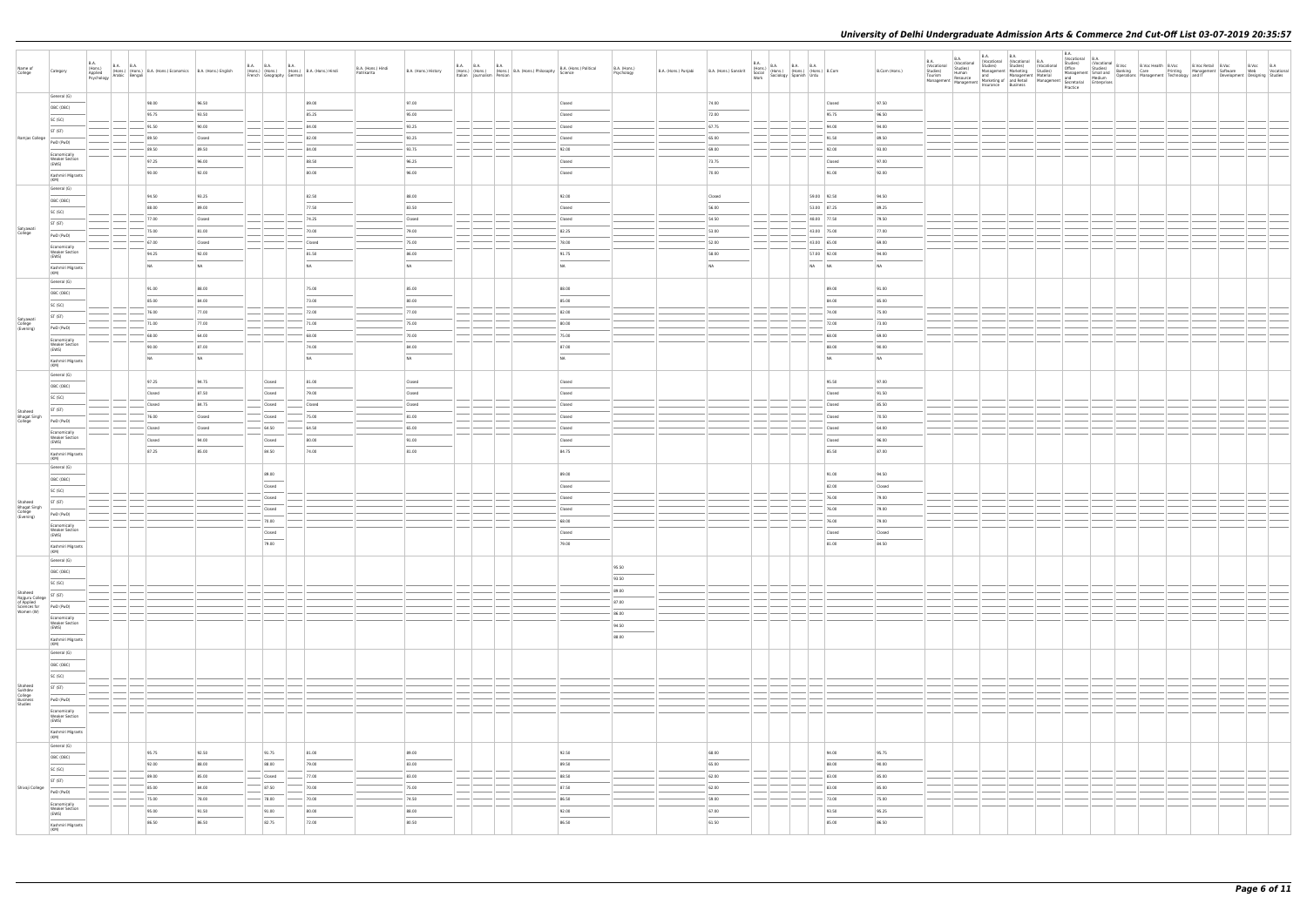| Name of<br>College                                                                                                                                                                                                                                                                                                                                      | Category                                     | B.A.<br>B.A. (Hons.) B.A. B.A. (Hons.) B.A. (Hons.) Economics B.A. (Hons.) English Psychology Arabic Bengali |           |                        | French   Geography   German | B.A. B.A. B.A. B.A. (Hons.) B.A. (Hons.) Hindi | B.A. (Hons.) Hindi<br>Patrikarita | B.A. (Hons.) History | Italian   Iournalism   Persian | B.A. (Hons.) B.A. (Hons.) B.A. (Hons.) Philosophy B.A. (Hons.) Calculation (Hons.) Philosophy Science | B.A. (Hons.) Political         | B.A. (Hons.)<br>Psychology | B.A. (Hons.) Punjabi B.A. (Hons.) Sanskrit |       | <b>B.A.</b> |                            | B.Com (Hons.) | <b>B.A.</b><br>(Vocational<br>Studies)<br>Tourism | <b>B.A.</b><br>(Vocational<br>Studies)<br>Human<br>Resource<br>Management Mesource Marketing or and normal Management Management Insurance | <b>B.A.</b><br>B.A. |  | <b>B.A.</b> |  |  |  |  |
|---------------------------------------------------------------------------------------------------------------------------------------------------------------------------------------------------------------------------------------------------------------------------------------------------------------------------------------------------------|----------------------------------------------|--------------------------------------------------------------------------------------------------------------|-----------|------------------------|-----------------------------|------------------------------------------------|-----------------------------------|----------------------|--------------------------------|-------------------------------------------------------------------------------------------------------|--------------------------------|----------------------------|--------------------------------------------|-------|-------------|----------------------------|---------------|---------------------------------------------------|--------------------------------------------------------------------------------------------------------------------------------------------|---------------------|--|-------------|--|--|--|--|
|                                                                                                                                                                                                                                                                                                                                                         | General (G)                                  |                                                                                                              | Closed    |                        |                             |                                                |                                   |                      |                                |                                                                                                       |                                |                            |                                            |       |             |                            | 98.00         |                                                   |                                                                                                                                            |                     |  |             |  |  |  |  |
|                                                                                                                                                                                                                                                                                                                                                         | OBC (OBC)                                    |                                                                                                              | Closed    |                        |                             |                                                |                                   |                      |                                |                                                                                                       |                                |                            |                                            |       |             |                            | 95.75         |                                                   |                                                                                                                                            |                     |  |             |  |  |  |  |
|                                                                                                                                                                                                                                                                                                                                                         | SC (SC)                                      |                                                                                                              | 94.25     |                        |                             |                                                |                                   |                      |                                |                                                                                                       |                                |                            |                                            |       |             |                            | 92.75         |                                                   |                                                                                                                                            |                     |  |             |  |  |  |  |
|                                                                                                                                                                                                                                                                                                                                                         | ST (ST)                                      |                                                                                                              |           |                        |                             |                                                |                                   |                      |                                |                                                                                                       |                                |                            |                                            |       |             |                            |               |                                                   |                                                                                                                                            |                     |  |             |  |  |  |  |
| Shri Ram<br>College of<br>Commerce                                                                                                                                                                                                                                                                                                                      | PwD (PwD)                                    |                                                                                                              | Closed    |                        |                             |                                                |                                   |                      |                                |                                                                                                       |                                |                            |                                            |       |             |                            | 87.75         |                                                   |                                                                                                                                            |                     |  |             |  |  |  |  |
|                                                                                                                                                                                                                                                                                                                                                         | Economically<br><b>Weaker Section</b>        |                                                                                                              | Closed    |                        |                             |                                                |                                   |                      |                                |                                                                                                       |                                |                            |                                            |       |             |                            | 89.00         |                                                   |                                                                                                                                            |                     |  |             |  |  |  |  |
|                                                                                                                                                                                                                                                                                                                                                         | (EWS)                                        |                                                                                                              | 97.50     |                        |                             |                                                |                                   |                      |                                |                                                                                                       |                                |                            |                                            |       |             |                            | 96.75         |                                                   |                                                                                                                                            |                     |  |             |  |  |  |  |
|                                                                                                                                                                                                                                                                                                                                                         | Kashmiri Migrants<br>(KM)                    |                                                                                                              | 92.75     |                        |                             |                                                |                                   |                      |                                |                                                                                                       |                                |                            |                                            |       |             |                            | 88.00         |                                                   |                                                                                                                                            |                     |  |             |  |  |  |  |
|                                                                                                                                                                                                                                                                                                                                                         | General (G)                                  |                                                                                                              |           |                        |                             |                                                |                                   |                      |                                |                                                                                                       |                                |                            |                                            |       |             |                            |               |                                                   |                                                                                                                                            |                     |  |             |  |  |  |  |
|                                                                                                                                                                                                                                                                                                                                                         | OBC (OBC)                                    |                                                                                                              | 94.50     | 92.50                  |                             | 83.50                                          |                                   | 86.00                |                                |                                                                                                       | 91.00                          |                            |                                            |       |             | 92.50                      | 94.50         |                                                   |                                                                                                                                            |                     |  |             |  |  |  |  |
|                                                                                                                                                                                                                                                                                                                                                         | SC (SC)                                      |                                                                                                              | 88.50     | 87.00                  |                             | 78.00                                          |                                   | 81.00                |                                |                                                                                                       | 85.00                          |                            |                                            |       |             | 86.00                      | 88.00         |                                                   |                                                                                                                                            |                     |  |             |  |  |  |  |
|                                                                                                                                                                                                                                                                                                                                                         | ST (ST)                                      |                                                                                                              | 83.00     | 85.00                  |                             | 74.00                                          |                                   | 80.00                |                                |                                                                                                       | 84.00                          |                            |                                            |       |             | 84.00                      | 83.00         |                                                   |                                                                                                                                            |                     |  |             |  |  |  |  |
| Shyam Lal<br>College                                                                                                                                                                                                                                                                                                                                    | PwD (PwD)                                    |                                                                                                              | 80.00     | 85.00                  |                             | 70.00                                          |                                   | 78.00                |                                |                                                                                                       | 80.00                          |                            |                                            |       |             | 80.00                      | 80.00         |                                                   |                                                                                                                                            |                     |  |             |  |  |  |  |
|                                                                                                                                                                                                                                                                                                                                                         | Economically                                 |                                                                                                              | 80.00     | 80.00                  |                             | 70.00                                          |                                   | 78.00                |                                |                                                                                                       | 80.00                          |                            |                                            |       |             | 80.00                      | 80.00         |                                                   |                                                                                                                                            |                     |  |             |  |  |  |  |
|                                                                                                                                                                                                                                                                                                                                                         | <b>Weaker Section</b><br>(EWS)               |                                                                                                              | 94.50     | 92.25                  |                             | 83.25                                          |                                   | 86.00                |                                |                                                                                                       | 90.75                          |                            |                                            |       |             | 92.25                      | 94.25         |                                                   |                                                                                                                                            |                     |  |             |  |  |  |  |
|                                                                                                                                                                                                                                                                                                                                                         | Kashmiri Migrants<br>(KM)                    |                                                                                                              | 85.00     | 83.00                  |                             | 75.00                                          |                                   | 77.00                |                                |                                                                                                       | 82.00                          |                            |                                            |       |             | 83.00                      | 85.00         |                                                   |                                                                                                                                            |                     |  |             |  |  |  |  |
|                                                                                                                                                                                                                                                                                                                                                         | General (G)                                  |                                                                                                              |           |                        |                             |                                                |                                   |                      |                                |                                                                                                       |                                |                            |                                            |       |             |                            |               |                                                   |                                                                                                                                            |                     |  |             |  |  |  |  |
|                                                                                                                                                                                                                                                                                                                                                         | OBC (OBC)                                    |                                                                                                              | 93.00     |                        |                             | 82.50                                          |                                   |                      |                                |                                                                                                       | 89.00                          |                            |                                            |       |             | 90.00                      | 93.00         |                                                   |                                                                                                                                            |                     |  |             |  |  |  |  |
|                                                                                                                                                                                                                                                                                                                                                         | SC (SC)                                      |                                                                                                              | 87.50     |                        |                             | 77.00                                          |                                   |                      |                                |                                                                                                       | 84.00                          |                            |                                            |       |             | 83.00                      | 87.00         |                                                   |                                                                                                                                            |                     |  |             |  |  |  |  |
|                                                                                                                                                                                                                                                                                                                                                         | ST (ST)                                      |                                                                                                              | 82.00     |                        |                             | 73.00                                          |                                   |                      |                                |                                                                                                       | 83.00                          |                            |                                            |       |             | 80.00                      | 82.00         |                                                   |                                                                                                                                            |                     |  |             |  |  |  |  |
| Shyam Lal<br>College<br>(Evening)                                                                                                                                                                                                                                                                                                                       | PwD (PwD)                                    |                                                                                                              | 78.00     |                        |                             | 69.00                                          |                                   |                      |                                |                                                                                                       | 79.00                          |                            |                                            |       |             | 76.00                      | 79.00         |                                                   |                                                                                                                                            |                     |  |             |  |  |  |  |
|                                                                                                                                                                                                                                                                                                                                                         | Economically                                 |                                                                                                              | 79.00     |                        |                             | $-69.00$                                       |                                   |                      |                                |                                                                                                       | 79.00                          |                            |                                            |       |             | 75.00                      | 79.00         |                                                   |                                                                                                                                            |                     |  |             |  |  |  |  |
|                                                                                                                                                                                                                                                                                                                                                         | <b>Weaker Section</b><br>(EWS)               |                                                                                                              | 92.50     |                        |                             | 82.00                                          |                                   |                      |                                |                                                                                                       | 88.50                          |                            |                                            |       |             | 89.50                      | 92.50         |                                                   |                                                                                                                                            |                     |  |             |  |  |  |  |
|                                                                                                                                                                                                                                                                                                                                                         | Kashmiri Migrants<br>(KM)                    |                                                                                                              | 84.00     |                        |                             | 74.00                                          |                                   |                      |                                |                                                                                                       | 81.00                          |                            |                                            |       |             | 82.00                      | 84.00         |                                                   |                                                                                                                                            |                     |  |             |  |  |  |  |
|                                                                                                                                                                                                                                                                                                                                                         | General (G)                                  |                                                                                                              |           |                        |                             |                                                |                                   |                      |                                |                                                                                                       |                                |                            |                                            |       |             |                            |               |                                                   |                                                                                                                                            |                     |  |             |  |  |  |  |
|                                                                                                                                                                                                                                                                                                                                                         | OBC (OBC)                                    | 93.25                                                                                                        | Closed    | 91.00                  | 86.50                       | Closed                                         |                                   | Closed               |                                | 77.00                                                                                                 | 89.50                          |                            |                                            | 55.00 |             | 90.00                      | 92.50         |                                                   |                                                                                                                                            |                     |  |             |  |  |  |  |
|                                                                                                                                                                                                                                                                                                                                                         | SC (SC)                                      | 88.00                                                                                                        | 88.00     | 87.00                  | 80.00                       | 74.50                                          |                                   | 79.00                |                                | 74.00                                                                                                 | 88.00                          |                            |                                            | 53.00 |             | 85.00                      | 86.00         |                                                   |                                                                                                                                            |                     |  |             |  |  |  |  |
|                                                                                                                                                                                                                                                                                                                                                         |                                              | 86.00                                                                                                        | 87.00     | 83.00                  | 78.00                       | 74.50                                          |                                   | 79.25                |                                | 73.00                                                                                                 | 86.00                          |                            |                                            | 53.00 |             | 81.00                      | 83.00         |                                                   |                                                                                                                                            |                     |  |             |  |  |  |  |
| Shyama Prasad<br>Mukherji<br>College For<br>Women (W)<br>PwD (PwE                                                                                                                                                                                                                                                                                       | PwD (PwD)                                    | 85.00                                                                                                        | 85.00     | 83.00                  | 80.00                       | 74.50                                          |                                   | 78.50                |                                | 73.00                                                                                                 | 86.00                          |                            |                                            | 53.00 |             | 81.00                      | 83.00         |                                                   |                                                                                                                                            |                     |  |             |  |  |  |  |
|                                                                                                                                                                                                                                                                                                                                                         | Economically                                 | 85.00                                                                                                        | 85.00     | 83.00                  | 83.00                       | 74.50                                          |                                   | 75.50                |                                | 73.00                                                                                                 | 83.00                          |                            |                                            | 53.00 |             | 84.00                      | 85.00         |                                                   |                                                                                                                                            |                     |  |             |  |  |  |  |
|                                                                                                                                                                                                                                                                                                                                                         | <b>Weaker Section</b><br>(EWS)               | 93.00                                                                                                        | 92.00     | 89.00                  | Closed                      | 75.75                                          |                                   | 83.50                |                                | 77.00                                                                                                 | 89.00                          |                            |                                            | 55.00 |             | 90.00                      | 92.50         |                                                   |                                                                                                                                            |                     |  |             |  |  |  |  |
|                                                                                                                                                                                                                                                                                                                                                         | Kashmiri Migrants<br>(KM)                    | 90.00                                                                                                        | 85.00     | 89.00                  | 80.00                       | 74.00                                          |                                   | 75.50                |                                | 73.00                                                                                                 | 84.00                          |                            |                                            | 53.00 |             | 84.00                      | 85.00         |                                                   |                                                                                                                                            |                     |  |             |  |  |  |  |
|                                                                                                                                                                                                                                                                                                                                                         | General (G)                                  |                                                                                                              |           |                        |                             |                                                |                                   |                      |                                |                                                                                                       |                                |                            |                                            |       |             |                            |               |                                                   |                                                                                                                                            |                     |  |             |  |  |  |  |
|                                                                                                                                                                                                                                                                                                                                                         | OBC (OBC)                                    |                                                                                                              |           | 91.00                  |                             | 76.50                                          |                                   |                      |                                |                                                                                                       | Closed                         |                            |                                            |       |             | 91.00                      | 94.00         |                                                   |                                                                                                                                            |                     |  |             |  |  |  |  |
|                                                                                                                                                                                                                                                                                                                                                         | SC (SC)                                      |                                                                                                              |           | 84.00                  |                             | 73.50                                          |                                   |                      |                                |                                                                                                       | 85.25                          |                            |                                            |       |             | 85.50                      | 88.00         |                                                   |                                                                                                                                            |                     |  |             |  |  |  |  |
|                                                                                                                                                                                                                                                                                                                                                         | ST (ST)                                      |                                                                                                              |           | 81.50                  |                             | 70.50                                          |                                   |                      |                                |                                                                                                       | 82.50                          |                            |                                            |       |             | 81.00                      | 83.50         |                                                   |                                                                                                                                            |                     |  |             |  |  |  |  |
| Sri Aurobindo<br>College (Day)                                                                                                                                                                                                                                                                                                                          | PwD (PwD)                                    |                                                                                                              |           | 80.00                  |                             | 68.00                                          |                                   |                      |                                |                                                                                                       | 81.50                          |                            |                                            |       |             | 71.00                      | 72.00         |                                                   |                                                                                                                                            |                     |  |             |  |  |  |  |
|                                                                                                                                                                                                                                                                                                                                                         | Economically                                 |                                                                                                              |           | 71.00                  |                             | 65.00                                          |                                   |                      |                                |                                                                                                       | 75.00                          |                            |                                            |       |             | 70.00                      | 72.00         |                                                   |                                                                                                                                            |                     |  |             |  |  |  |  |
|                                                                                                                                                                                                                                                                                                                                                         | <b>Weaker Section</b><br>(EWS)               |                                                                                                              |           | 90.75                  |                             | 76.00                                          |                                   |                      |                                |                                                                                                       | 88.00                          |                            |                                            |       |             | 90.50                      | 93.50         |                                                   |                                                                                                                                            |                     |  |             |  |  |  |  |
|                                                                                                                                                                                                                                                                                                                                                         | Kashmiri Migrants<br>(KM)                    |                                                                                                              |           | 81.00                  |                             | 66.50                                          |                                   |                      |                                |                                                                                                       | 79.00                          |                            |                                            |       |             | 81.00                      | 84.00         |                                                   |                                                                                                                                            |                     |  |             |  |  |  |  |
|                                                                                                                                                                                                                                                                                                                                                         | General (G)                                  |                                                                                                              |           |                        |                             |                                                |                                   |                      |                                |                                                                                                       |                                |                            |                                            |       |             |                            |               |                                                   |                                                                                                                                            |                     |  |             |  |  |  |  |
|                                                                                                                                                                                                                                                                                                                                                         | OBC (OBC)                                    | 90.50                                                                                                        | 92.00     | 90.00                  |                             | 74.00                                          |                                   |                      |                                |                                                                                                       |                                |                            |                                            |       |             | 90.00                      | 92.00         |                                                   |                                                                                                                                            |                     |  |             |  |  |  |  |
|                                                                                                                                                                                                                                                                                                                                                         | SC (SC)                                      | 86.00                                                                                                        | 90.00     | 87.00                  |                             | 71.00                                          |                                   |                      |                                |                                                                                                       |                                |                            |                                            |       |             | 86.00                      | 87.00         |                                                   |                                                                                                                                            |                     |  |             |  |  |  |  |
|                                                                                                                                                                                                                                                                                                                                                         | <b>STATISTICS</b><br>ST (ST)                 | 86.00                                                                                                        | 85.00     | 85.00                  |                             | 71.00                                          |                                   |                      |                                |                                                                                                       |                                |                            |                                            |       |             | 82.00                      | 83.00         |                                                   |                                                                                                                                            |                     |  |             |  |  |  |  |
| Sri Aurobindo<br>College<br>(Evening)                                                                                                                                                                                                                                                                                                                   | PwD (PwD)                                    | 84.00                                                                                                        | 85.00     | 84.00                  |                             | 65.00                                          |                                   |                      |                                |                                                                                                       |                                |                            |                                            |       |             | 80.00                      | 82.00         |                                                   |                                                                                                                                            |                     |  |             |  |  |  |  |
|                                                                                                                                                                                                                                                                                                                                                         | Economically<br>Weaker Section               | 84.00                                                                                                        | 85.00     | 82.00                  |                             | 65.00                                          |                                   |                      |                                |                                                                                                       |                                |                            |                                            |       |             | 80.00                      | 82.00         |                                                   |                                                                                                                                            |                     |  |             |  |  |  |  |
|                                                                                                                                                                                                                                                                                                                                                         | (EWS)                                        | 89.00                                                                                                        | 91.00     | 89.00                  |                             | 73.00                                          |                                   |                      |                                |                                                                                                       |                                |                            |                                            |       |             | 89.00                      | 91.00         |                                                   |                                                                                                                                            |                     |  |             |  |  |  |  |
|                                                                                                                                                                                                                                                                                                                                                         | Kashmiri Migrants<br>(KM)                    | 84.00                                                                                                        | 85.00     | 82.00                  |                             | 65.00                                          |                                   |                      |                                |                                                                                                       |                                |                            |                                            |       |             | 80.00                      | 82.00         |                                                   |                                                                                                                                            |                     |  |             |  |  |  |  |
|                                                                                                                                                                                                                                                                                                                                                         | General (G)                                  |                                                                                                              |           |                        |                             |                                                |                                   |                      |                                |                                                                                                       |                                |                            |                                            |       |             |                            |               |                                                   |                                                                                                                                            |                     |  |             |  |  |  |  |
|                                                                                                                                                                                                                                                                                                                                                         | Sikh Minority (SM)                           |                                                                                                              | 96.25     |                        |                             |                                                |                                   |                      |                                |                                                                                                       |                                |                            | 64.00                                      |       |             | 95.00                      | 96.50         |                                                   |                                                                                                                                            |                     |  |             |  |  |  |  |
|                                                                                                                                                                                                                                                                                                                                                         |                                              |                                                                                                              | 92.00     |                        |                             |                                                |                                   |                      |                                |                                                                                                       |                                |                            | 55.00                                      |       |             | 89.00                      | 91.00         |                                                   |                                                                                                                                            |                     |  |             |  |  |  |  |
| Sri Guru Gobind<br>Singh College<br>of Commerce<br>* Sikh<br>Minority(SM)<br>$\frac{1}{\frac{1}{\sqrt{2}}\sqrt{2}}$<br>$\frac{1}{\sqrt{2}}$<br>$\frac{1}{\sqrt{2}}$<br>$\frac{1}{\sqrt{2}}$<br>$\frac{1}{\sqrt{2}}$<br>$\frac{1}{\sqrt{2}}$<br>$\frac{1}{\sqrt{2}}$<br>$\frac{1}{\sqrt{2}}$<br>$\frac{1}{\sqrt{2}}$<br>$\frac{1}{\sqrt{2}}$<br>$\frac{$ | Economically<br>Weaker Section               |                                                                                                              | 68.00     |                        |                             |                                                |                                   |                      |                                |                                                                                                       |                                |                            | 55.00                                      |       |             | 73.00                      | 71.00         |                                                   |                                                                                                                                            |                     |  |             |  |  |  |  |
|                                                                                                                                                                                                                                                                                                                                                         | (EWS)                                        |                                                                                                              | NA        |                        |                             |                                                |                                   |                      |                                |                                                                                                       |                                |                            | NA                                         |       |             | NA                         | NA            |                                                   |                                                                                                                                            |                     |  |             |  |  |  |  |
|                                                                                                                                                                                                                                                                                                                                                         | Kashmiri Migrants<br>(KM)                    |                                                                                                              | 86.25     |                        |                             |                                                |                                   |                      |                                |                                                                                                       |                                |                            | 54.00                                      |       |             | 85.00                      | 86.50         |                                                   |                                                                                                                                            |                     |  |             |  |  |  |  |
|                                                                                                                                                                                                                                                                                                                                                         | General (G)                                  |                                                                                                              |           |                        |                             |                                                |                                   |                      |                                |                                                                                                       |                                |                            |                                            |       |             |                            |               |                                                   |                                                                                                                                            |                     |  |             |  |  |  |  |
|                                                                                                                                                                                                                                                                                                                                                         | Sikh Minority (SM)                           |                                                                                                              |           | 91.00<br>$\frac{1}{2}$ |                             | 78.00                                          | 80.00                             | 85.00                |                                |                                                                                                       | Closed                         |                            | 52.00<br>$\overline{\phantom{a}}$          |       |             | 91.50                      | 93.75         |                                                   |                                                                                                                                            |                     |  |             |  |  |  |  |
|                                                                                                                                                                                                                                                                                                                                                         | PwD (PwD)                                    |                                                                                                              |           | 85.00                  |                             | 70.00                                          | 72.00                             | 78.00                |                                |                                                                                                       | 82.00                          |                            | 50.00                                      |       |             | 86.00                      | 88.00         |                                                   |                                                                                                                                            |                     |  |             |  |  |  |  |
| Sri Guru Nanak<br>Dev Khalsa<br>College<br>* Sikh<br>Minority(SM)                                                                                                                                                                                                                                                                                       | Economically                                 |                                                                                                              |           | 71.00                  |                             | 71.00                                          | 72.00                             | 71.00                |                                |                                                                                                       | Closed                         |                            | 48.00                                      |       |             | 71.00                      | 72.00         |                                                   |                                                                                                                                            |                     |  |             |  |  |  |  |
|                                                                                                                                                                                                                                                                                                                                                         | Weaker Section<br>(EWS)                      |                                                                                                              |           | <b>NA</b>              |                             | NA                                             | NA                                | <b>NA</b>            |                                |                                                                                                       | NA<br>$\overline{\phantom{a}}$ |                            | <b>NA</b><br>$\overline{\phantom{a}}$      |       |             | <b>NA</b>                  | <b>NA</b>     |                                                   |                                                                                                                                            |                     |  |             |  |  |  |  |
|                                                                                                                                                                                                                                                                                                                                                         | Kashmiri Migrants<br>(KM)                    |                                                                                                              |           | 81.00                  |                             | 68.00                                          | 70.00                             | 75.00                |                                |                                                                                                       | 80.00                          |                            | 48.00                                      |       |             | 81.50                      | 83.75         |                                                   |                                                                                                                                            |                     |  |             |  |  |  |  |
|                                                                                                                                                                                                                                                                                                                                                         | General (G)                                  |                                                                                                              |           |                        |                             |                                                |                                   |                      |                                |                                                                                                       |                                |                            |                                            |       |             |                            |               |                                                   |                                                                                                                                            |                     |  |             |  |  |  |  |
|                                                                                                                                                                                                                                                                                                                                                         | Sikh Minority (SM)                           |                                                                                                              | 97.25     | 95.75                  |                             | 84.25                                          |                                   | 94.00                |                                |                                                                                                       | 96.50                          |                            | 70.00                                      |       |             | 96.25                      | 96.75         |                                                   |                                                                                                                                            |                     |  |             |  |  |  |  |
|                                                                                                                                                                                                                                                                                                                                                         | PwD (PwD)                                    |                                                                                                              | 93.00     | 91.00                  |                             | 56.00                                          |                                   | 84.00                |                                |                                                                                                       | 92.00                          |                            | 64.00                                      |       |             | 92.00                      | 92.50         |                                                   |                                                                                                                                            |                     |  |             |  |  |  |  |
| Sri Guru Tegh<br>Bahadur Khalsa<br>College<br>* Sikh<br>Minority(SM)                                                                                                                                                                                                                                                                                    | Economically                                 |                                                                                                              | 88.00     | 84.00                  |                             | 83.50                                          |                                   | 89.00                |                                |                                                                                                       | 89.50                          |                            | 58.00                                      |       |             | 86.00                      | 85.00         |                                                   |                                                                                                                                            |                     |  |             |  |  |  |  |
|                                                                                                                                                                                                                                                                                                                                                         | Weaker Section<br>(EWS)<br><b>STATISTICS</b> |                                                                                                              | <b>NA</b> | <b>NA</b>              |                             | NA                                             |                                   | <b>NA</b>            |                                |                                                                                                       | NA<br>$\overline{\phantom{a}}$ |                            | <b>NA</b><br>$\overline{\phantom{a}}$      |       |             | <b>NA</b><br>$\frac{1}{2}$ | <b>NA</b>     |                                                   |                                                                                                                                            |                     |  |             |  |  |  |  |
|                                                                                                                                                                                                                                                                                                                                                         | Kashmiri Migrants<br>(KM)                    |                                                                                                              | 87.25     | 85.75                  |                             | 74.25                                          |                                   | 84.00                |                                |                                                                                                       | 86.50                          |                            | 60.00                                      |       |             | 86.25                      | 89.00         |                                                   |                                                                                                                                            |                     |  |             |  |  |  |  |
|                                                                                                                                                                                                                                                                                                                                                         |                                              |                                                                                                              |           |                        |                             |                                                |                                   |                      |                                |                                                                                                       |                                |                            |                                            |       |             |                            |               |                                                   |                                                                                                                                            |                     |  |             |  |  |  |  |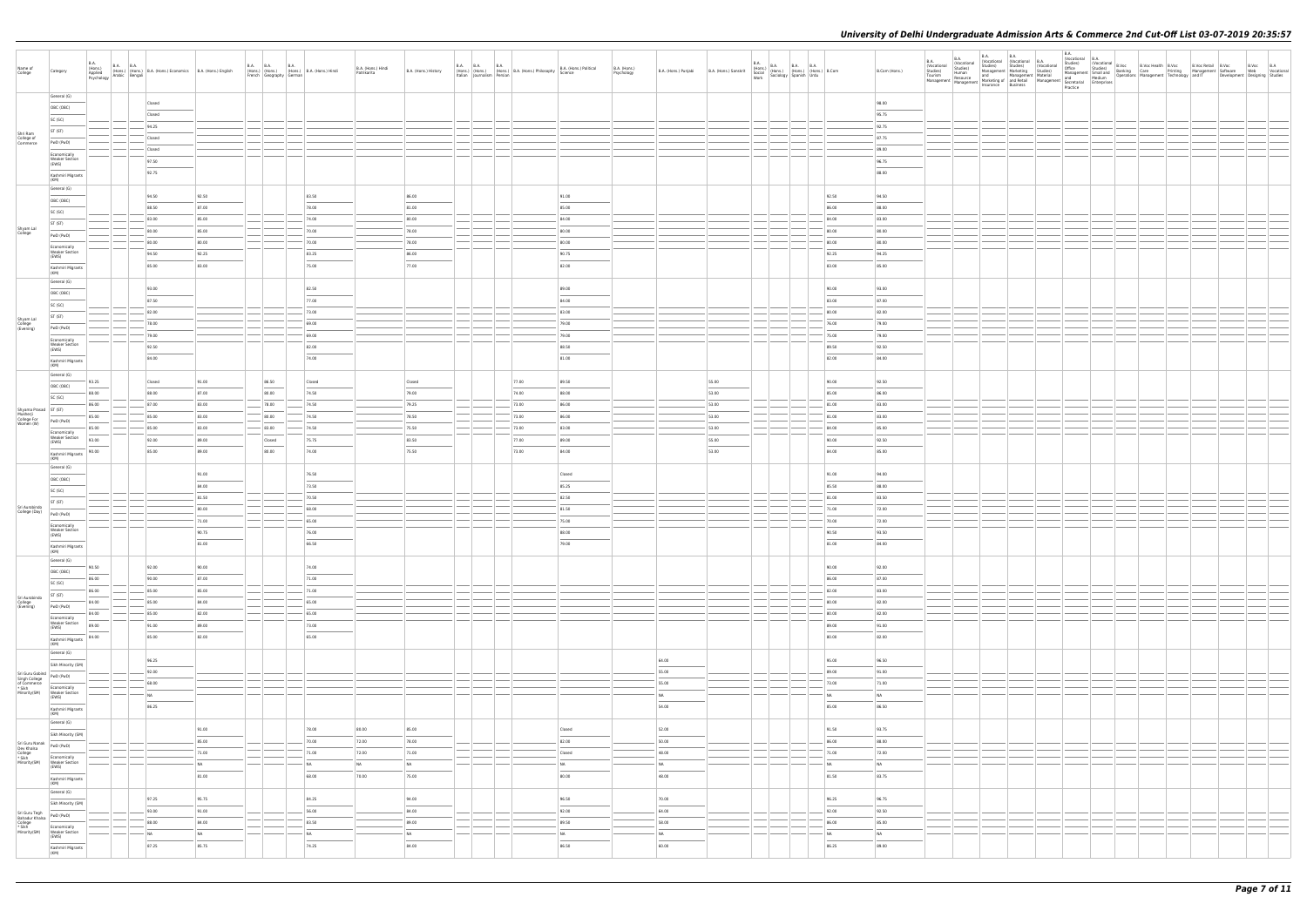| Name of<br>College              | Category                                | B.A.<br>(Hons.)<br>Applied | <b>B.A. B.A.</b><br>Psychology Arabic Bengali | (Hons.) (Hons.) B.A. (Hons.) Economics B.A. (Hons.) English |                | <b>B.A. B.A.</b><br>B.A.<br>(Hons.) (Hons.) (Hons.) B.A. (Hons.) Hindi<br>French Geography German |                | B.A. (Hons.) Hindi<br>Patrikarita | B.A. (Hons.) History | <b>B.A. B.A.</b><br>Italian Journalism Persian | <b>B.A.</b><br>(Hons.)   (Hons.)   (Hons.)   B.A. (Hons.) Philosophy | B.A. (Hons.) Political<br>Science | B.A. (Hons.)<br>Psychology | B.A. (Hons.) Punjabi | B.A. (Hons.) Sanskrit |                | B.A. (Hons.) B.A. B.A. B.A. (Hons.) B.Com<br>Social (Hons.) (Hons.) (Hons.) B.Com<br>Work Sociology Spanish Urdu |                | B.Com (Hons.)  | B.A.<br>(Vocational<br>Studies)<br>Tourism | $\begin{tabular}{c c c} $\mathsf{BA}$ & $\mathsf{BA}$ \\ \hline \texttt{~~and} & (Vocational & (Vocational) & \texttt{BA} \\ \hline \texttt{~~and} & \texttt{Student} & (Vocational) \\ \hline \texttt{~~all} & \texttt{Student} & \texttt{inductional} \\ \hline \texttt{~~all} & \texttt{Maman} & \texttt{Margement} & \texttt{Maveline} \\ \texttt{~and} & \texttt{Mengement} & \texttt{Mave} \\ \hline \texttt{~Mangement} & \texttt{Mave} \\ \end{tabular} \hspace{1.5cm} \begin{tabular}{c} $\mathsf{BA}$ & $\$<br>Management Management Marketing or and news-<br>Insurance Business | (Vocational | <b>B.A.</b><br>(Vocational B.A.<br>Practice |  | Vocational B.Voc<br>Office Studies) (Vocational B.Voc<br>Office Studies) (Vocational Banking Care Printing Management Software<br>Management Small and Deperations Management Technology and IT Development<br>thand Medium Operations |  | B.Voc B.A<br>Web Vocational<br>Development Designing Studies |
|---------------------------------|-----------------------------------------|----------------------------|-----------------------------------------------|-------------------------------------------------------------|----------------|---------------------------------------------------------------------------------------------------|----------------|-----------------------------------|----------------------|------------------------------------------------|----------------------------------------------------------------------|-----------------------------------|----------------------------|----------------------|-----------------------|----------------|------------------------------------------------------------------------------------------------------------------|----------------|----------------|--------------------------------------------|---------------------------------------------------------------------------------------------------------------------------------------------------------------------------------------------------------------------------------------------------------------------------------------------------------------------------------------------------------------------------------------------------------------------------------------------------------------------------------------------------------------------------------------------------------------------------------------------|-------------|---------------------------------------------|--|----------------------------------------------------------------------------------------------------------------------------------------------------------------------------------------------------------------------------------------|--|--------------------------------------------------------------|
|                                 | General (G)<br>OBC (OBC)                |                            |                                               | 97.50<br>95.50                                              | 96.00<br>93.75 |                                                                                                   | 83.75<br>81.75 |                                   | 95.50<br>93.00       |                                                |                                                                      | 96.25<br>94.25                    |                            |                      | Closed<br>64.00       | 95.25<br>93.50 |                                                                                                                  | 96.50<br>94.75 | 97.50<br>95.25 |                                            |                                                                                                                                                                                                                                                                                                                                                                                                                                                                                                                                                                                             |             |                                             |  |                                                                                                                                                                                                                                        |  |                                                              |
|                                 | SC (SC)                                 |                            |                                               |                                                             |                |                                                                                                   |                |                                   |                      |                                                |                                                                      |                                   |                            |                      |                       |                |                                                                                                                  |                |                |                                            |                                                                                                                                                                                                                                                                                                                                                                                                                                                                                                                                                                                             |             |                                             |  |                                                                                                                                                                                                                                        |  |                                                              |
|                                 | ST (ST)                                 |                            |                                               | 93.75                                                       | 90.50          |                                                                                                   | 78.50          |                                   | 91.00                |                                                |                                                                      | 91.50                             |                            |                      | 63.00                 | 90.25          |                                                                                                                  | 92.25          | 92.50          |                                            |                                                                                                                                                                                                                                                                                                                                                                                                                                                                                                                                                                                             |             |                                             |  |                                                                                                                                                                                                                                        |  |                                                              |
| Venketeswara<br>College         | PwD (PwD)                               |                            |                                               | 91.00                                                       | 90.75          |                                                                                                   | 77.25          |                                   | 91.00                |                                                |                                                                      | Closed                            |                            |                      | 60.25                 | 90.50          |                                                                                                                  | 90.75          | 91.00          |                                            |                                                                                                                                                                                                                                                                                                                                                                                                                                                                                                                                                                                             |             |                                             |  |                                                                                                                                                                                                                                        |  |                                                              |
|                                 | Fronomically                            |                            |                                               | 93.00                                                       | Closed         |                                                                                                   | 78.00          |                                   | 88.50                |                                                |                                                                      | Closed                            |                            |                      | 60.25                 | 88.00          |                                                                                                                  | 92.75          | 93.00          |                                            |                                                                                                                                                                                                                                                                                                                                                                                                                                                                                                                                                                                             |             |                                             |  |                                                                                                                                                                                                                                        |  |                                                              |
|                                 | Weaker Section<br>(EWS)                 |                            |                                               | 97.25                                                       | 95.75          |                                                                                                   | 83.50          |                                   | 95.25                |                                                |                                                                      | 96.00                             |                            |                      | 65.00                 | 95.00          |                                                                                                                  | 96.25          | 97.25          |                                            |                                                                                                                                                                                                                                                                                                                                                                                                                                                                                                                                                                                             |             |                                             |  |                                                                                                                                                                                                                                        |  |                                                              |
|                                 | Kashmiri Migrants<br>(KM)               |                            |                                               | 93.00                                                       | 91.50          |                                                                                                   | 79.00          |                                   | 90.00                |                                                |                                                                      | 90.75                             |                            |                      | 60.25                 | 89.00          |                                                                                                                  | 92.75          | 93.00          |                                            |                                                                                                                                                                                                                                                                                                                                                                                                                                                                                                                                                                                             |             |                                             |  |                                                                                                                                                                                                                                        |  |                                                              |
|                                 | General (G)                             |                            |                                               |                                                             |                |                                                                                                   |                |                                   |                      |                                                |                                                                      |                                   |                            |                      |                       |                |                                                                                                                  |                |                |                                            |                                                                                                                                                                                                                                                                                                                                                                                                                                                                                                                                                                                             |             |                                             |  |                                                                                                                                                                                                                                        |  |                                                              |
|                                 | OBC (OBC)                               |                            |                                               |                                                             | 91.00          | 86.00                                                                                             | 78.00          |                                   | 91.50                |                                                |                                                                      |                                   |                            |                      |                       |                |                                                                                                                  | 89.50          | 92.00          |                                            |                                                                                                                                                                                                                                                                                                                                                                                                                                                                                                                                                                                             |             |                                             |  |                                                                                                                                                                                                                                        |  |                                                              |
|                                 | SC (SC)                                 |                            |                                               |                                                             | 87.00          | 83.00                                                                                             | 73.00          |                                   | 89.00                |                                                |                                                                      |                                   |                            |                      |                       |                |                                                                                                                  | 85.00          | 87.00          |                                            |                                                                                                                                                                                                                                                                                                                                                                                                                                                                                                                                                                                             |             |                                             |  |                                                                                                                                                                                                                                        |  |                                                              |
|                                 | ST (ST)                                 |                            |                                               |                                                             | 80.00          | 80.00                                                                                             | 71.00          |                                   | 87.00                |                                                |                                                                      |                                   |                            |                      |                       |                |                                                                                                                  | 82.00          | 84.00          |                                            |                                                                                                                                                                                                                                                                                                                                                                                                                                                                                                                                                                                             |             |                                             |  |                                                                                                                                                                                                                                        |  |                                                              |
| Swami<br>Shardhanand<br>College | PwD (PwD)                               |                            |                                               |                                                             | 80.00          | 78.00                                                                                             | 70.00          |                                   | 87.00                |                                                |                                                                      |                                   |                            |                      |                       |                |                                                                                                                  | 77.00          | 79.00          |                                            |                                                                                                                                                                                                                                                                                                                                                                                                                                                                                                                                                                                             |             |                                             |  |                                                                                                                                                                                                                                        |  |                                                              |
|                                 |                                         |                            |                                               |                                                             | 75.00          | 73.00                                                                                             | 70.00          |                                   | 84.00                |                                                |                                                                      |                                   |                            |                      |                       |                |                                                                                                                  | 71.00          | 76.00          |                                            |                                                                                                                                                                                                                                                                                                                                                                                                                                                                                                                                                                                             |             |                                             |  |                                                                                                                                                                                                                                        |  |                                                              |
|                                 | Economically<br>Weaker Section<br>(EWS) |                            |                                               |                                                             | 89.00          | 84.00                                                                                             | 78.00          |                                   | 89.00                |                                                |                                                                      |                                   |                            |                      |                       |                |                                                                                                                  | 85.00          | 87.00          |                                            |                                                                                                                                                                                                                                                                                                                                                                                                                                                                                                                                                                                             |             |                                             |  |                                                                                                                                                                                                                                        |  |                                                              |
|                                 | Kashmiri Migrants                       |                            |                                               |                                                             | 86.00          | 77.00                                                                                             | 74.00          |                                   | 87.00                |                                                |                                                                      |                                   |                            |                      |                       |                |                                                                                                                  | 81.00          | 83.00          |                                            |                                                                                                                                                                                                                                                                                                                                                                                                                                                                                                                                                                                             |             |                                             |  |                                                                                                                                                                                                                                        |  |                                                              |
|                                 | (KM)                                    |                            |                                               |                                                             |                |                                                                                                   |                |                                   |                      |                                                |                                                                      |                                   |                            |                      |                       |                |                                                                                                                  |                |                |                                            |                                                                                                                                                                                                                                                                                                                                                                                                                                                                                                                                                                                             |             |                                             |  |                                                                                                                                                                                                                                        |  |                                                              |
|                                 | General (G)                             | 93.00                      |                                               |                                                             | 90.00          |                                                                                                   | 78.00          |                                   | Closed               |                                                |                                                                      | Closed                            |                            |                      | 53.00                 |                |                                                                                                                  | 91.00          | 94.00          |                                            |                                                                                                                                                                                                                                                                                                                                                                                                                                                                                                                                                                                             |             |                                             |  |                                                                                                                                                                                                                                        |  |                                                              |
|                                 | OBC (OBC)                               | 87.00                      |                                               |                                                             | 82.00          |                                                                                                   | 73.00          |                                   | 79.50                |                                                |                                                                      | 85.00                             |                            |                      | 50.00                 |                |                                                                                                                  | 87.00          | 89.00          |                                            |                                                                                                                                                                                                                                                                                                                                                                                                                                                                                                                                                                                             |             |                                             |  |                                                                                                                                                                                                                                        |  |                                                              |
|                                 | SC (SC)                                 | 83.00                      |                                               |                                                             | 80.00          |                                                                                                   | ,  72.00       |                                   | 77.00                |                                                |                                                                      | 84.00                             |                            |                      | 48.00                 |                |                                                                                                                  | 84.00          | 88.00          |                                            |                                                                                                                                                                                                                                                                                                                                                                                                                                                                                                                                                                                             |             |                                             |  |                                                                                                                                                                                                                                        |  |                                                              |
| Vivekananda                     | ST (ST)                                 | 81.00                      |                                               |                                                             | 69.50          |                                                                                                   | 70.00          |                                   | 73.00                |                                                |                                                                      | 80.00                             |                            |                      | 48.00                 |                |                                                                                                                  | 84.00          | 86.00          |                                            |                                                                                                                                                                                                                                                                                                                                                                                                                                                                                                                                                                                             |             |                                             |  |                                                                                                                                                                                                                                        |  |                                                              |
| College (W)                     | PwD (PwD)                               | 81.00                      |                                               |                                                             | 59.50          |                                                                                                   | 68.00          |                                   | 73.00                |                                                |                                                                      | 80.00                             |                            |                      | 48.00                 |                |                                                                                                                  | 82.00          | 85.00          |                                            |                                                                                                                                                                                                                                                                                                                                                                                                                                                                                                                                                                                             |             |                                             |  |                                                                                                                                                                                                                                        |  |                                                              |
|                                 | Economically<br><b>Weaker Section</b>   |                            |                                               |                                                             |                |                                                                                                   |                |                                   |                      |                                                |                                                                      |                                   |                            |                      |                       |                |                                                                                                                  |                |                |                                            |                                                                                                                                                                                                                                                                                                                                                                                                                                                                                                                                                                                             |             |                                             |  |                                                                                                                                                                                                                                        |  |                                                              |
|                                 | (EWS)                                   | 91.00                      |                                               |                                                             | Closed         |                                                                                                   | 77.00          |                                   | 82.50                |                                                |                                                                      | 88.00                             |                            |                      | 51.00                 |                |                                                                                                                  | 89.00          | 91.00          |                                            |                                                                                                                                                                                                                                                                                                                                                                                                                                                                                                                                                                                             |             |                                             |  |                                                                                                                                                                                                                                        |  |                                                              |
|                                 | Kashmiri Migrants<br>(KM)               | 87.00                      |                                               |                                                             | 81.00          |                                                                                                   | 71.00          |                                   | 78.00                |                                                |                                                                      | 81.00                             |                            |                      | 48.00                 |                |                                                                                                                  | 82.00          | 86.00          |                                            |                                                                                                                                                                                                                                                                                                                                                                                                                                                                                                                                                                                             |             |                                             |  |                                                                                                                                                                                                                                        |  |                                                              |
|                                 | General (G)                             |                            |                                               | Closed 58.00 94.75                                          | 92.00          |                                                                                                   | 77.00          |                                   | Closed               |                                                | 63.00 89.00                                                          | 91.50                             | Closed                     |                      | 64.50                 |                | 70.00 94.00                                                                                                      |                | 94.00          |                                            |                                                                                                                                                                                                                                                                                                                                                                                                                                                                                                                                                                                             |             |                                             |  |                                                                                                                                                                                                                                        |  |                                                              |
|                                 | OBC (OBC)                               |                            |                                               |                                                             |                |                                                                                                   |                |                                   |                      |                                                |                                                                      |                                   |                            |                      |                       |                |                                                                                                                  |                |                |                                            |                                                                                                                                                                                                                                                                                                                                                                                                                                                                                                                                                                                             |             |                                             |  |                                                                                                                                                                                                                                        |  |                                                              |
|                                 | SC (SC)                                 |                            |                                               | Closed 52.00 89.75                                          | 89.00          |                                                                                                   | 72.00          |                                   | Closed               |                                                | 61.00 87.00                                                          | 86.00                             | 89.00                      |                      | 62.50                 |                | 67.00 90.00                                                                                                      |                | 90.00          |                                            |                                                                                                                                                                                                                                                                                                                                                                                                                                                                                                                                                                                             |             |                                             |  |                                                                                                                                                                                                                                        |  |                                                              |
| Zakir Husain                    | ST (ST)                                 |                            |                                               | 45.00 45.00 83.00                                           | 83.00          |                                                                                                   | Closed         |                                   | 79.50                |                                                | 47.00 82.00                                                          | 82.50                             | Closed                     |                      | 58.50                 |                | 48.00 83.50                                                                                                      |                | 83.50          |                                            |                                                                                                                                                                                                                                                                                                                                                                                                                                                                                                                                                                                             |             |                                             |  |                                                                                                                                                                                                                                        |  |                                                              |
| Delhi College                   | PwD (PwD)                               |                            |                                               | 45.00 45.00 78.00                                           | 78.00          |                                                                                                   | 69.00          |                                   | Closed               |                                                | 47.00 77.00                                                          | 79.50                             | 81.50                      |                      | 53.00                 |                | 48.00 78.00                                                                                                      |                | 78.00          |                                            |                                                                                                                                                                                                                                                                                                                                                                                                                                                                                                                                                                                             |             |                                             |  |                                                                                                                                                                                                                                        |  |                                                              |
|                                 | Economically                            |                            |                                               | 48.00 48.00 78.00                                           | 78.00          |                                                                                                   | Closed         |                                   | 73.00                |                                                | 47.00 72.00                                                          | Closed                            | 80.00                      |                      | 53.00                 |                | 53.00 78.00                                                                                                      |                | 78.00          |                                            |                                                                                                                                                                                                                                                                                                                                                                                                                                                                                                                                                                                             |             |                                             |  |                                                                                                                                                                                                                                        |  |                                                              |
|                                 | <b>Weaker Section</b><br>(EWS)          |                            |                                               | NA NA 94.25                                                 | 91.75          |                                                                                                   | 76.75          |                                   | 87.75                |                                                | NA 88.75                                                             | 91.25                             | 95.50                      |                      | 64.25                 |                | NA 93.75                                                                                                         |                | 93.75          |                                            |                                                                                                                                                                                                                                                                                                                                                                                                                                                                                                                                                                                             |             |                                             |  |                                                                                                                                                                                                                                        |  |                                                              |
|                                 | Kashmiri Migrants<br>(KM)               |                            |                                               | 65.00 53.00 89.00                                           | 87.00          |                                                                                                   | 70.00          |                                   | 82.00                |                                                | 59.00 82.00                                                          | 82.00                             | 86.00                      |                      | 59.00                 |                | 63.00 85.00                                                                                                      |                | 85.00          |                                            |                                                                                                                                                                                                                                                                                                                                                                                                                                                                                                                                                                                             |             |                                             |  |                                                                                                                                                                                                                                        |  |                                                              |
|                                 | General (G)                             |                            |                                               |                                                             |                |                                                                                                   |                |                                   |                      |                                                |                                                                      |                                   |                            |                      |                       |                |                                                                                                                  |                |                |                                            |                                                                                                                                                                                                                                                                                                                                                                                                                                                                                                                                                                                             |             |                                             |  |                                                                                                                                                                                                                                        |  |                                                              |
|                                 | OBC (OBC)                               |                            |                                               |                                                             | 91.00          |                                                                                                   | 78.00          |                                   | Closed               |                                                | 60.00                                                                | Closed                            |                            |                      | 58.00                 |                | Closed 89.00                                                                                                     |                | 91.00          |                                            |                                                                                                                                                                                                                                                                                                                                                                                                                                                                                                                                                                                             |             |                                             |  |                                                                                                                                                                                                                                        |  |                                                              |
|                                 | SC (SC)                                 |                            |                                               |                                                             | 82.00          |                                                                                                   | 73.00          |                                   | Closed               |                                                | 58.00                                                                | Closed                            |                            |                      | 52.00                 |                | 59.00 82.00                                                                                                      |                | 83.00          |                                            |                                                                                                                                                                                                                                                                                                                                                                                                                                                                                                                                                                                             |             |                                             |  |                                                                                                                                                                                                                                        |  |                                                              |
| Zakir Husain                    | ST (ST)                                 |                            |                                               |                                                             | 76.00          |                                                                                                   | 66.00          |                                   | 75.50                |                                                | 45.00                                                                | Closed                            |                            |                      | 51.00                 |                | 45.00 76.00                                                                                                      |                | 78.00          |                                            |                                                                                                                                                                                                                                                                                                                                                                                                                                                                                                                                                                                             |             |                                             |  |                                                                                                                                                                                                                                        |  |                                                              |
| Delhi College<br>(Evening)      | PwD (PwD)                               |                            |                                               |                                                             | 76.00          |                                                                                                   | 64.00          |                                   | 74.00                |                                                | 45.00                                                                | 77.00                             |                            |                      | 45.00                 |                | Closed 73.00                                                                                                     |                | 75.00          |                                            |                                                                                                                                                                                                                                                                                                                                                                                                                                                                                                                                                                                             |             |                                             |  |                                                                                                                                                                                                                                        |  |                                                              |
|                                 | Economically                            |                            |                                               |                                                             | 76.00          |                                                                                                   | 63.00          |                                   | 73.00                |                                                | 45.00                                                                | 76.00                             |                            |                      | 48.00                 |                | 48.00 71.00                                                                                                      |                | 73.00          |                                            |                                                                                                                                                                                                                                                                                                                                                                                                                                                                                                                                                                                             |             |                                             |  |                                                                                                                                                                                                                                        |  |                                                              |
|                                 | <b>Weaker Section</b><br>(EWS)          |                            |                                               |                                                             | <b>NA</b>      |                                                                                                   | <b>NA</b>      |                                   | NA                   |                                                | NA                                                                   | NA                                |                            |                      | <b>NA</b>             |                | NA 88.75                                                                                                         |                | 90.75          |                                            |                                                                                                                                                                                                                                                                                                                                                                                                                                                                                                                                                                                             |             |                                             |  |                                                                                                                                                                                                                                        |  |                                                              |
|                                 | Kashmiri Migrants                       |                            |                                               |                                                             | 82.00          |                                                                                                   | 70.25          |                                   | 74.00                |                                                | 54.00                                                                | 76.50                             |                            |                      | 52.25                 |                | 57.00 80.25                                                                                                      |                | 82.00          |                                            |                                                                                                                                                                                                                                                                                                                                                                                                                                                                                                                                                                                             |             |                                             |  |                                                                                                                                                                                                                                        |  |                                                              |
|                                 | (KM)                                    |                            |                                               |                                                             |                |                                                                                                   |                |                                   |                      |                                                |                                                                      |                                   |                            |                      |                       |                |                                                                                                                  |                |                |                                            |                                                                                                                                                                                                                                                                                                                                                                                                                                                                                                                                                                                             |             |                                             |  |                                                                                                                                                                                                                                        |  |                                                              |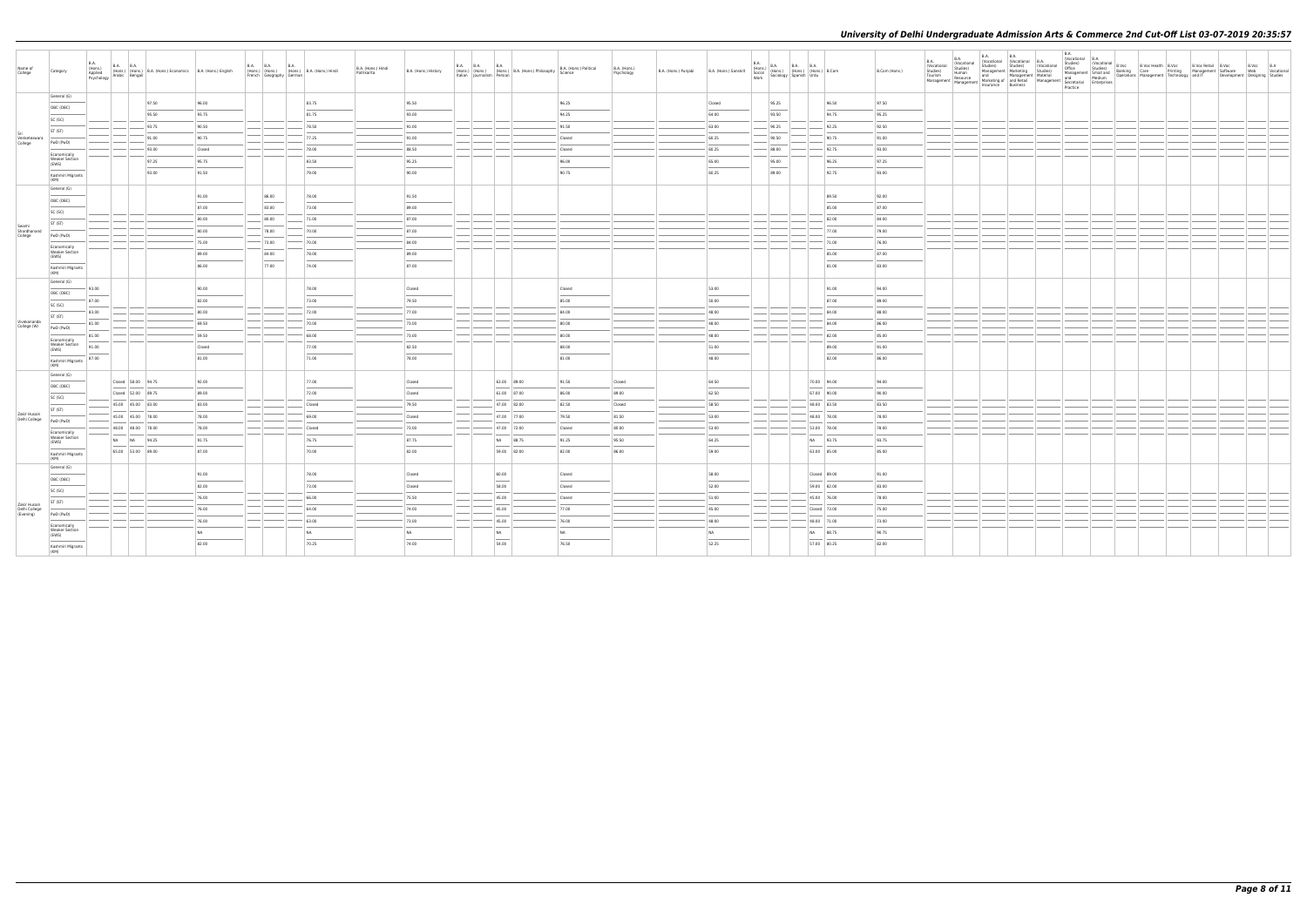# **Arts & Commerce Courses 2nd Cut-Off Remarks**

| Name of<br>College                                  | B.A. (Hons.) Applied<br>Psychology                                                 | <b>B.A. B.A.</b> | (Hons.) (Hons.) B.A. (Hons.) Economics<br>Arabic Bengali                                                                                                         | B.A. (Hons.) English                                                                                                                                                                                                                                             | French                                                                                                                                                                                                                                  | Geography German                                                                               |                                                                                                                                                                                                                                         | $\left  \begin{array}{c c c c} B.A. (Hons.) & B.A. (Hons.) & B.A. (Hons.) & B.A. (Hons.) & Hindi \end{array} \right $                                                                                                    | B.A.<br>(Hons.)<br>Hindi<br>Patrikarita                                          |                                                                                                                                                                                                                                                                       |                                                                                                                                                                                                                                         | B.A. (Hons.) B.A. (Hons.) B.A. (Hons.) B.A. (Hons.) (Hons.) (Hons.) (Hons.) | B.A. (Hons.) Philosophy | B.A. (Hons.) Political Science                                           |  | B.A.<br>$\begin{tabular}{  l   l   l   l  } \hline B.A. (Hons.) & B.A. (Hons.) & B.A. (Hons.) & (Hons.) \\ \hline {\color{red}Pexchologv} & \color{red}Punjabi & \color{red}Sanskrit & \color{red}Social \\ \hline \end{tabular}$ | <b>B.A.</b><br>Work                                                                               | (Hons.)<br>Sociology<br>Spanish                                                                                                                                                                                                         | $B.A.$ (Hons.) $B.A.$ (Hons.) $B.Com$<br>Urdu |                                                                                    | B.Com (Hons.)                                                                                                                                                                                                         | B.A.<br>(Vocational<br>Studies)<br>Tourism                     | <b>B.A.</b><br>(Vocational<br>Studies)<br>Human<br>Tourism<br>Management Management                                                                                                                                                                                                                                               | B.A.<br>(Vocational (Vocational<br>Studies)<br>Management   Marketing<br>and<br>Marketing of Managemen<br>Marketing of and Retail<br>Insurance Business                                                                                                                                  | B.A.<br>Studies)                                                                          |
|-----------------------------------------------------|------------------------------------------------------------------------------------|------------------|------------------------------------------------------------------------------------------------------------------------------------------------------------------|------------------------------------------------------------------------------------------------------------------------------------------------------------------------------------------------------------------------------------------------------------------|-----------------------------------------------------------------------------------------------------------------------------------------------------------------------------------------------------------------------------------------|------------------------------------------------------------------------------------------------|-----------------------------------------------------------------------------------------------------------------------------------------------------------------------------------------------------------------------------------------|--------------------------------------------------------------------------------------------------------------------------------------------------------------------------------------------------------------------------|----------------------------------------------------------------------------------|-----------------------------------------------------------------------------------------------------------------------------------------------------------------------------------------------------------------------------------------------------------------------|-----------------------------------------------------------------------------------------------------------------------------------------------------------------------------------------------------------------------------------------|-----------------------------------------------------------------------------|-------------------------|--------------------------------------------------------------------------|--|-----------------------------------------------------------------------------------------------------------------------------------------------------------------------------------------------------------------------------------|---------------------------------------------------------------------------------------------------|-----------------------------------------------------------------------------------------------------------------------------------------------------------------------------------------------------------------------------------------|-----------------------------------------------|------------------------------------------------------------------------------------|-----------------------------------------------------------------------------------------------------------------------------------------------------------------------------------------------------------------------|----------------------------------------------------------------|-----------------------------------------------------------------------------------------------------------------------------------------------------------------------------------------------------------------------------------------------------------------------------------------------------------------------------------|------------------------------------------------------------------------------------------------------------------------------------------------------------------------------------------------------------------------------------------------------------------------------------------|-------------------------------------------------------------------------------------------|
| Acharya<br>Narendra Dev<br>College                  |                                                                                    |                  |                                                                                                                                                                  |                                                                                                                                                                                                                                                                  |                                                                                                                                                                                                                                         |                                                                                                |                                                                                                                                                                                                                                         |                                                                                                                                                                                                                          |                                                                                  |                                                                                                                                                                                                                                                                       |                                                                                                                                                                                                                                         |                                                                             |                         |                                                                          |  |                                                                                                                                                                                                                                   |                                                                                                   |                                                                                                                                                                                                                                         |                                               |                                                                                    |                                                                                                                                                                                                                       |                                                                |                                                                                                                                                                                                                                                                                                                                   |                                                                                                                                                                                                                                                                                          |                                                                                           |
| Aditi<br>Mahavidyalaya<br>(W)                       |                                                                                    |                  |                                                                                                                                                                  |                                                                                                                                                                                                                                                                  |                                                                                                                                                                                                                                         |                                                                                                |                                                                                                                                                                                                                                         |                                                                                                                                                                                                                          |                                                                                  |                                                                                                                                                                                                                                                                       |                                                                                                                                                                                                                                         |                                                                             |                         |                                                                          |  |                                                                                                                                                                                                                                   |                                                                                                   |                                                                                                                                                                                                                                         |                                               |                                                                                    |                                                                                                                                                                                                                       |                                                                |                                                                                                                                                                                                                                                                                                                                   |                                                                                                                                                                                                                                                                                          |                                                                                           |
| Aryabhatta<br>College                               |                                                                                    |                  |                                                                                                                                                                  |                                                                                                                                                                                                                                                                  |                                                                                                                                                                                                                                         |                                                                                                |                                                                                                                                                                                                                                         | 1% less for women<br>candidates                                                                                                                                                                                          |                                                                                  | 1% less for<br>women<br>candidates                                                                                                                                                                                                                                    |                                                                                                                                                                                                                                         |                                                                             |                         | 1% less for women<br>candidates                                          |  |                                                                                                                                                                                                                                   |                                                                                                   |                                                                                                                                                                                                                                         |                                               | 1% less for women<br>candidates                                                    |                                                                                                                                                                                                                       |                                                                |                                                                                                                                                                                                                                                                                                                                   |                                                                                                                                                                                                                                                                                          |                                                                                           |
| Atma Ram<br>Sanatan<br>Dharma College               |                                                                                    |                  | 1% relaxation for Girl<br>only.                                                                                                                                  | 1% relaxation for Girl<br>Candidates in the aggregate   Candidates in the aggregate<br>only.                                                                                                                                                                     |                                                                                                                                                                                                                                         |                                                                                                |                                                                                                                                                                                                                                         | 1% relaxation for Girl<br>Candidates in the aggregate<br>only.                                                                                                                                                           |                                                                                  | 1%<br>relaxation<br>for Girl<br>Candidates<br>in the<br>aggregate<br>only.                                                                                                                                                                                            |                                                                                                                                                                                                                                         |                                                                             |                         | 1% relaxation for Girl<br>Candidates in the aggregate<br>only.           |  |                                                                                                                                                                                                                                   |                                                                                                   |                                                                                                                                                                                                                                         |                                               | 1% relaxation for Girl<br>only.                                                    | 1% relaxation for Girl<br>Candidates in the aggregate   Candidates in the aggregate<br>only.                                                                                                                          |                                                                |                                                                                                                                                                                                                                                                                                                                   |                                                                                                                                                                                                                                                                                          |                                                                                           |
| Bhagini<br>Nivedita<br>College (W)                  |                                                                                    |                  |                                                                                                                                                                  |                                                                                                                                                                                                                                                                  |                                                                                                                                                                                                                                         |                                                                                                |                                                                                                                                                                                                                                         |                                                                                                                                                                                                                          |                                                                                  |                                                                                                                                                                                                                                                                       |                                                                                                                                                                                                                                         |                                                                             |                         |                                                                          |  |                                                                                                                                                                                                                                   |                                                                                                   |                                                                                                                                                                                                                                         |                                               |                                                                                    |                                                                                                                                                                                                                       |                                                                |                                                                                                                                                                                                                                                                                                                                   |                                                                                                                                                                                                                                                                                          |                                                                                           |
| <b>Bharati College</b><br>(W)                       |                                                                                    |                  |                                                                                                                                                                  |                                                                                                                                                                                                                                                                  |                                                                                                                                                                                                                                         |                                                                                                |                                                                                                                                                                                                                                         |                                                                                                                                                                                                                          |                                                                                  |                                                                                                                                                                                                                                                                       |                                                                                                                                                                                                                                         |                                                                             |                         |                                                                          |  |                                                                                                                                                                                                                                   |                                                                                                   |                                                                                                                                                                                                                                         |                                               |                                                                                    |                                                                                                                                                                                                                       |                                                                |                                                                                                                                                                                                                                                                                                                                   |                                                                                                                                                                                                                                                                                          |                                                                                           |
| Bhaskaracharya<br>College of<br>Applied<br>Sciences |                                                                                    |                  |                                                                                                                                                                  |                                                                                                                                                                                                                                                                  |                                                                                                                                                                                                                                         |                                                                                                |                                                                                                                                                                                                                                         |                                                                                                                                                                                                                          |                                                                                  |                                                                                                                                                                                                                                                                       |                                                                                                                                                                                                                                         |                                                                             |                         |                                                                          |  |                                                                                                                                                                                                                                   |                                                                                                   |                                                                                                                                                                                                                                         |                                               |                                                                                    |                                                                                                                                                                                                                       |                                                                |                                                                                                                                                                                                                                                                                                                                   |                                                                                                                                                                                                                                                                                          |                                                                                           |
| College of<br>Vocational<br>Studies                 |                                                                                    |                  | 91.75 SC - 83.5 LESS THAN<br>85.5 ST - 73.5 LESS THAN<br>75.5 PWD - 71.5 LESS THAN<br>72.5 KASHMIRI MIGRANT -<br>87.5 LESS THAN 88.5 EWS -<br>96 LESS THAN 96.25 | GEN - 96.25 LESS THAN 96.5 GEN - 95.25 LESS THAN 96.5<br>OBC - 91.25 LESS THAN OBC - 92 LESS THAN 93.5 SC -<br>89 LESS THAN 90.5 ST - 89<br>LESS THAN 90.5 PWD - 89.5<br>LESS THAN 90.5 KASHMIRI<br>MIGRANT - 92.5 LESS THAN<br>93.5 EWS94.75 LESS THAN<br>96.25 |                                                                                                                                                                                                                                         |                                                                                                |                                                                                                                                                                                                                                         | GEN - 78.5 LESS THAN 79.5<br>OBC - 76.75 LESS THAN 77.5<br>SC - 75.75 LESS THAN 76.5<br>ST - 71 LESS THAN 75.5 PWD<br>- 74.5 LESS THAN 75.5<br>.KASHMIRI MIGRANT - 76.5<br>LESS THAN 77.5 EWS - 78.25<br>LESS THAN 79.25 |                                                                                  | GEN - 89.25<br><b>LESS THAN</b><br>90 OBC -<br>86.5 LESS<br><b>THAN 87.5</b><br>$SC - 85.5$<br>LESS THAN<br>86.5 ST - 83<br>85.5 PWD -<br>85 LESS<br><b>THAN 85.5</b><br>KASHMIRI<br>MIGRANT-<br>86 LESS<br><b>THAN 86.5</b><br>EWS - 89<br><b>LESS THAN</b><br>89.75 |                                                                                                                                                                                                                                         |                                                                             |                         |                                                                          |  |                                                                                                                                                                                                                                   |                                                                                                   |                                                                                                                                                                                                                                         |                                               |                                                                                    | GEN - 96 LESS THAN 96.5 OBC<br>- 90 LESS THAN 91.25 SC - 83<br>LESS THAN 85.25 ST - 72 LESS<br>THAN 75.25 PWD - 71.5 LESS<br>THAN 72.25 KASHMIRI<br>MIGRANT - 87.25 LESS THAN<br>88.25 EWS - 95.75 LESS THAN<br>96.25 | GEN - 89<br>85 SC - 82<br><b>LESS THAN</b><br>84 LESS<br>89.75 | OBC - 86<br>LESS THAN LESS THAN<br>90 OBC - 84 86.5 SC -<br>LESS THAN 83.5 LESS<br><b>THAN 84.5</b><br>LESS THAN ST - 82 LESS<br>83 ST - 81 THAN 83.5<br>82 PWD - 81 LESS THAN<br>83.5<br>82 KASHMIRI KASHMIRI<br>MIGRANT - MIGRANT -<br>85.5 LESS<br>THAN 85 THAN 86.5<br>EWS - 88.75 EWS - 90.5<br>LESS THAN LESS THAN<br>90.75 | OBC-81.5 OBC-85<br>LESS THAN LESS THAN<br>82.5 SC - 80 86 SC - 82.5<br>LESS THAN LESS THAN<br>81.5 ST - 79 84 ST - 81<br>LESS THAN LESS THAN<br>80.5 PWD -<br>80 LESS<br>THAN 80.5<br>KASHMIRI<br>MIGRANT -<br>82 LESS<br>THAN 82.5<br>EWS-86.5 EWS-89.5<br>LESS THAN LESS THAN<br>86.75 | 83 PWD -<br>82.5 LESS<br>THAN 83<br>KASHMIRI<br>MIGRANT-<br>85 LESS<br>THAN 85.5<br>89.75 |
| Daulat Ram<br>College (W)                           |                                                                                    |                  |                                                                                                                                                                  |                                                                                                                                                                                                                                                                  |                                                                                                                                                                                                                                         |                                                                                                |                                                                                                                                                                                                                                         |                                                                                                                                                                                                                          |                                                                                  |                                                                                                                                                                                                                                                                       |                                                                                                                                                                                                                                         |                                                                             |                         |                                                                          |  |                                                                                                                                                                                                                                   |                                                                                                   |                                                                                                                                                                                                                                         |                                               |                                                                                    |                                                                                                                                                                                                                       |                                                                |                                                                                                                                                                                                                                                                                                                                   |                                                                                                                                                                                                                                                                                          |                                                                                           |
| Deen Dayal<br>Upadhyaya<br>College                  |                                                                                    |                  |                                                                                                                                                                  | No concession for Girl<br>Candidates. Eligibility Criteria<br>will be as per DU guidelines.                                                                                                                                                                      |                                                                                                                                                                                                                                         |                                                                                                |                                                                                                                                                                                                                                         |                                                                                                                                                                                                                          |                                                                                  |                                                                                                                                                                                                                                                                       |                                                                                                                                                                                                                                         |                                                                             |                         |                                                                          |  |                                                                                                                                                                                                                                   |                                                                                                   |                                                                                                                                                                                                                                         |                                               |                                                                                    | No concession for Girl<br>Candidates Eligibility Criteria<br>Advantage(s),/Disadvantage(s)<br>will be as per DU guidelines.                                                                                           |                                                                |                                                                                                                                                                                                                                                                                                                                   |                                                                                                                                                                                                                                                                                          |                                                                                           |
| Delhi College of<br>Arts and<br>Commerce            |                                                                                    |                  |                                                                                                                                                                  |                                                                                                                                                                                                                                                                  |                                                                                                                                                                                                                                         |                                                                                                |                                                                                                                                                                                                                                         |                                                                                                                                                                                                                          |                                                                                  |                                                                                                                                                                                                                                                                       |                                                                                                                                                                                                                                         |                                                                             |                         |                                                                          |  |                                                                                                                                                                                                                                   |                                                                                                   |                                                                                                                                                                                                                                         |                                               |                                                                                    |                                                                                                                                                                                                                       |                                                                |                                                                                                                                                                                                                                                                                                                                   |                                                                                                                                                                                                                                                                                          |                                                                                           |
| Department of<br>Germanic and<br>Romance<br>Studies |                                                                                    |                  |                                                                                                                                                                  |                                                                                                                                                                                                                                                                  | In case, an<br>applicant<br>has not<br>studied a<br>language at<br>qualifying<br>exam and<br>is seeking<br>admission<br>to Honours<br>in that<br>language,<br>deduction<br>of 5% will<br>be imposed<br>on 'Best<br>Four'<br>percentage. |                                                                                                | In case, an<br>applicant<br>has not<br>studied a<br>language at<br>qualifying<br>exam and<br>is seeking<br>admission<br>to Honours<br>in that<br>language,<br>deduction<br>of 5% will<br>be imposed<br>on 'Best<br>Four'<br>percentage. |                                                                                                                                                                                                                          |                                                                                  |                                                                                                                                                                                                                                                                       | In case, an<br>applicant<br>has not<br>studied a<br>language at<br>qualifying<br>exam and<br>is seeking<br>admission<br>to Honours<br>in that<br>language,<br>deduction<br>of 5% will<br>be imposed<br>on 'Best<br>Four'<br>percentage. |                                                                             |                         |                                                                          |  |                                                                                                                                                                                                                                   |                                                                                                   | In case, an<br>applicant<br>has not<br>studied a<br>language at<br>qualifying<br>exam and<br>is seeking<br>admission<br>to Honours<br>in that<br>language,<br>deduction<br>of 5% will<br>be imposed<br>on 'Best<br>Four'<br>percentage. |                                               |                                                                                    |                                                                                                                                                                                                                       |                                                                |                                                                                                                                                                                                                                                                                                                                   |                                                                                                                                                                                                                                                                                          |                                                                                           |
| Deshbandhu<br>College                               |                                                                                    |                  |                                                                                                                                                                  |                                                                                                                                                                                                                                                                  |                                                                                                                                                                                                                                         |                                                                                                |                                                                                                                                                                                                                                         |                                                                                                                                                                                                                          |                                                                                  |                                                                                                                                                                                                                                                                       |                                                                                                                                                                                                                                         |                                                                             |                         |                                                                          |  |                                                                                                                                                                                                                                   |                                                                                                   |                                                                                                                                                                                                                                         |                                               |                                                                                    |                                                                                                                                                                                                                       |                                                                |                                                                                                                                                                                                                                                                                                                                   |                                                                                                                                                                                                                                                                                          |                                                                                           |
| Dr. Bhim Rao<br>Ambedkar<br>College                 | Less 1% for Girls for all<br>Categories, but not below<br>the minimum eligibility. |                  | Less 1% for Girls for all<br>Categories, but not below<br>the minimum eligibility.                                                                               |                                                                                                                                                                                                                                                                  |                                                                                                                                                                                                                                         | Less 1% for<br>Girls for all<br>Categories,<br>but not<br>below the<br>minimum<br>eligibility. |                                                                                                                                                                                                                                         | Less 1% for Girls for all<br>Categories, but not below<br>the minimum eligibility.                                                                                                                                       | Less 1%<br>all<br>Categories,<br>but not<br>below the<br>minimum<br>eligibility. | Less 1% Less 1% for<br>for Girls for Girls for all<br>Categories,<br>but not<br>below the<br>minimum<br>eligibility.                                                                                                                                                  |                                                                                                                                                                                                                                         |                                                                             |                         |                                                                          |  |                                                                                                                                                                                                                                   | Less 1%<br>for Girls for<br>all<br>Categories,<br>but not<br>below the<br>minimum<br>eligibility. |                                                                                                                                                                                                                                         |                                               | Less 1% for Girls for all<br>Categories, but not below<br>the minimum eligibility. | Less 1% for Girls for all<br>Categories, but not below the<br>minimum eligibility.                                                                                                                                    |                                                                |                                                                                                                                                                                                                                                                                                                                   |                                                                                                                                                                                                                                                                                          |                                                                                           |
| Dyal Singh<br>College                               |                                                                                    |                  |                                                                                                                                                                  |                                                                                                                                                                                                                                                                  |                                                                                                                                                                                                                                         |                                                                                                |                                                                                                                                                                                                                                         |                                                                                                                                                                                                                          |                                                                                  |                                                                                                                                                                                                                                                                       |                                                                                                                                                                                                                                         |                                                                             |                         |                                                                          |  |                                                                                                                                                                                                                                   |                                                                                                   |                                                                                                                                                                                                                                         |                                               |                                                                                    |                                                                                                                                                                                                                       |                                                                |                                                                                                                                                                                                                                                                                                                                   |                                                                                                                                                                                                                                                                                          |                                                                                           |
| Dyal Singh<br>College<br>(Evening)                  |                                                                                    |                  |                                                                                                                                                                  | 1% relaxation will be given to<br>all girl candidates in all<br>courses.                                                                                                                                                                                         |                                                                                                                                                                                                                                         |                                                                                                |                                                                                                                                                                                                                                         |                                                                                                                                                                                                                          |                                                                                  |                                                                                                                                                                                                                                                                       |                                                                                                                                                                                                                                         |                                                                             |                         | 1% relaxation will be given<br>to all girl candidates in all<br>courses. |  |                                                                                                                                                                                                                                   |                                                                                                   |                                                                                                                                                                                                                                         |                                               | to all girl candidates in all<br>courses.                                          | 1% relaxation will be given   1% relaxation will be given to<br>all girl candidates in all<br>courses.                                                                                                                |                                                                |                                                                                                                                                                                                                                                                                                                                   |                                                                                                                                                                                                                                                                                          |                                                                                           |
| Gargi College<br>(W)                                |                                                                                    |                  |                                                                                                                                                                  |                                                                                                                                                                                                                                                                  |                                                                                                                                                                                                                                         |                                                                                                |                                                                                                                                                                                                                                         |                                                                                                                                                                                                                          |                                                                                  |                                                                                                                                                                                                                                                                       |                                                                                                                                                                                                                                         |                                                                             |                         |                                                                          |  |                                                                                                                                                                                                                                   |                                                                                                   |                                                                                                                                                                                                                                         |                                               |                                                                                    |                                                                                                                                                                                                                       |                                                                |                                                                                                                                                                                                                                                                                                                                   |                                                                                                                                                                                                                                                                                          |                                                                                           |
| Hans Raj<br>College                                 |                                                                                    |                  |                                                                                                                                                                  |                                                                                                                                                                                                                                                                  |                                                                                                                                                                                                                                         |                                                                                                |                                                                                                                                                                                                                                         |                                                                                                                                                                                                                          |                                                                                  |                                                                                                                                                                                                                                                                       |                                                                                                                                                                                                                                         |                                                                             |                         |                                                                          |  |                                                                                                                                                                                                                                   |                                                                                                   |                                                                                                                                                                                                                                         |                                               |                                                                                    |                                                                                                                                                                                                                       |                                                                |                                                                                                                                                                                                                                                                                                                                   |                                                                                                                                                                                                                                                                                          |                                                                                           |
| Hindu College                                       |                                                                                    |                  |                                                                                                                                                                  |                                                                                                                                                                                                                                                                  |                                                                                                                                                                                                                                         |                                                                                                |                                                                                                                                                                                                                                         |                                                                                                                                                                                                                          |                                                                                  |                                                                                                                                                                                                                                                                       |                                                                                                                                                                                                                                         |                                                                             |                         |                                                                          |  |                                                                                                                                                                                                                                   |                                                                                                   |                                                                                                                                                                                                                                         |                                               |                                                                                    |                                                                                                                                                                                                                       |                                                                |                                                                                                                                                                                                                                                                                                                                   |                                                                                                                                                                                                                                                                                          |                                                                                           |
| Indraprastha<br>College for<br>Women (W)            |                                                                                    |                  |                                                                                                                                                                  |                                                                                                                                                                                                                                                                  |                                                                                                                                                                                                                                         |                                                                                                |                                                                                                                                                                                                                                         |                                                                                                                                                                                                                          |                                                                                  |                                                                                                                                                                                                                                                                       |                                                                                                                                                                                                                                         |                                                                             |                         |                                                                          |  |                                                                                                                                                                                                                                   |                                                                                                   |                                                                                                                                                                                                                                         |                                               |                                                                                    |                                                                                                                                                                                                                       |                                                                |                                                                                                                                                                                                                                                                                                                                   |                                                                                                                                                                                                                                                                                          |                                                                                           |
| Institute of<br>Home<br>Economics (W)               |                                                                                    |                  |                                                                                                                                                                  |                                                                                                                                                                                                                                                                  |                                                                                                                                                                                                                                         |                                                                                                |                                                                                                                                                                                                                                         |                                                                                                                                                                                                                          |                                                                                  |                                                                                                                                                                                                                                                                       |                                                                                                                                                                                                                                         |                                                                             |                         |                                                                          |  |                                                                                                                                                                                                                                   |                                                                                                   |                                                                                                                                                                                                                                         |                                               |                                                                                    |                                                                                                                                                                                                                       |                                                                |                                                                                                                                                                                                                                                                                                                                   |                                                                                                                                                                                                                                                                                          |                                                                                           |
| Janki Devi<br>Memorial<br>College (W)               |                                                                                    |                  |                                                                                                                                                                  |                                                                                                                                                                                                                                                                  |                                                                                                                                                                                                                                         |                                                                                                |                                                                                                                                                                                                                                         |                                                                                                                                                                                                                          |                                                                                  |                                                                                                                                                                                                                                                                       |                                                                                                                                                                                                                                         |                                                                             |                         |                                                                          |  |                                                                                                                                                                                                                                   |                                                                                                   |                                                                                                                                                                                                                                         |                                               |                                                                                    |                                                                                                                                                                                                                       |                                                                |                                                                                                                                                                                                                                                                                                                                   |                                                                                                                                                                                                                                                                                          |                                                                                           |
| Kalindi College<br>(W)                              |                                                                                    |                  | 10+2 with Maths                                                                                                                                                  |                                                                                                                                                                                                                                                                  |                                                                                                                                                                                                                                         |                                                                                                |                                                                                                                                                                                                                                         |                                                                                                                                                                                                                          |                                                                                  |                                                                                                                                                                                                                                                                       |                                                                                                                                                                                                                                         |                                                                             |                         |                                                                          |  | Sanskrit<br>studied upto<br>class 10th                                                                                                                                                                                            |                                                                                                   |                                                                                                                                                                                                                                         |                                               |                                                                                    | 10+2 with Maths                                                                                                                                                                                                       |                                                                |                                                                                                                                                                                                                                                                                                                                   |                                                                                                                                                                                                                                                                                          |                                                                                           |
|                                                     |                                                                                    |                  |                                                                                                                                                                  |                                                                                                                                                                                                                                                                  |                                                                                                                                                                                                                                         |                                                                                                |                                                                                                                                                                                                                                         |                                                                                                                                                                                                                          |                                                                                  |                                                                                                                                                                                                                                                                       |                                                                                                                                                                                                                                         |                                                                             |                         |                                                                          |  |                                                                                                                                                                                                                                   |                                                                                                   |                                                                                                                                                                                                                                         |                                               |                                                                                    |                                                                                                                                                                                                                       |                                                                |                                                                                                                                                                                                                                                                                                                                   |                                                                                                                                                                                                                                                                                          |                                                                                           |

| B.A.<br>(Vocational<br>Studies)<br>Material<br>Management                                                                                                                             | B.A.<br>(Vocational<br>Studies)<br>Office<br>Management<br>nungeme<br>and<br>Secretarial<br>Practice                                                                                                                              | B.A.<br>(Vocational<br>Studies)<br>Small and<br>Medium<br>Enterprises                                                                                                                                 | <b>B.Voc Banking Operations</b> | B.Voc Health<br>Care<br>Management | B.Voc<br>Printing<br>Technology | <b>B.Voc Retail</b><br>Management<br>and IT | <b>B.Voc Software Development</b> | B.Voc<br>Web<br>Designing | B.A<br>Vocational<br>Studies |
|---------------------------------------------------------------------------------------------------------------------------------------------------------------------------------------|-----------------------------------------------------------------------------------------------------------------------------------------------------------------------------------------------------------------------------------|-------------------------------------------------------------------------------------------------------------------------------------------------------------------------------------------------------|---------------------------------|------------------------------------|---------------------------------|---------------------------------------------|-----------------------------------|---------------------------|------------------------------|
|                                                                                                                                                                                       |                                                                                                                                                                                                                                   |                                                                                                                                                                                                       |                                 |                                    |                                 |                                             |                                   |                           |                              |
|                                                                                                                                                                                       |                                                                                                                                                                                                                                   |                                                                                                                                                                                                       |                                 |                                    |                                 |                                             |                                   |                           |                              |
|                                                                                                                                                                                       |                                                                                                                                                                                                                                   |                                                                                                                                                                                                       |                                 |                                    |                                 |                                             |                                   |                           |                              |
|                                                                                                                                                                                       |                                                                                                                                                                                                                                   |                                                                                                                                                                                                       |                                 |                                    |                                 |                                             |                                   |                           |                              |
|                                                                                                                                                                                       |                                                                                                                                                                                                                                   |                                                                                                                                                                                                       |                                 |                                    |                                 |                                             |                                   |                           |                              |
|                                                                                                                                                                                       |                                                                                                                                                                                                                                   |                                                                                                                                                                                                       |                                 |                                    |                                 |                                             |                                   |                           |                              |
|                                                                                                                                                                                       |                                                                                                                                                                                                                                   |                                                                                                                                                                                                       |                                 |                                    |                                 |                                             |                                   |                           |                              |
|                                                                                                                                                                                       |                                                                                                                                                                                                                                   |                                                                                                                                                                                                       |                                 |                                    |                                 |                                             |                                   |                           |                              |
| GEN - 84.75<br>LESS THAN<br>85 OBC - 80<br>LESS THAN<br>81 SC - 79<br>80 ST - 78<br>79 PWD - 78<br>79 KASHMIRI<br>MIGRANT -<br>80 LESS<br>THAN 81<br>EWS - 84.5<br>LESS THAN<br>84.75 | GEN - 84.5<br>LESS THAN<br>85 OBC -<br>THAN 81 SC<br>- 78.5 LESS<br>THAN 80 ST<br>-76 LESS<br>-76 LESS<br>THAN 78<br>PWD - 77<br>LESS THAN<br>78 KASHMIRI<br>MIGRANT -<br>79 LESS<br>THAN 80<br>EWS - 84.25<br>LESS THAN<br>84.75 | OBC - 80.5<br>UBC - 80.5<br>LESS THAN<br>81 SC - 79<br>LESS THAN<br>80 ST - 78<br>LESS THAN<br>79 PWD -<br>78 LESS<br>THAN 79<br>KASHMIRI<br>MIGRANT -<br>80.5 LESS<br>THAN 81<br>EWS - 84.5<br>84.75 |                                 |                                    |                                 |                                             |                                   |                           |                              |
|                                                                                                                                                                                       |                                                                                                                                                                                                                                   |                                                                                                                                                                                                       |                                 |                                    |                                 |                                             |                                   |                           |                              |
|                                                                                                                                                                                       |                                                                                                                                                                                                                                   |                                                                                                                                                                                                       |                                 |                                    |                                 |                                             |                                   |                           |                              |
|                                                                                                                                                                                       |                                                                                                                                                                                                                                   |                                                                                                                                                                                                       |                                 |                                    |                                 |                                             |                                   |                           |                              |
|                                                                                                                                                                                       |                                                                                                                                                                                                                                   |                                                                                                                                                                                                       |                                 |                                    |                                 |                                             |                                   |                           |                              |
|                                                                                                                                                                                       |                                                                                                                                                                                                                                   |                                                                                                                                                                                                       |                                 |                                    |                                 |                                             |                                   |                           |                              |
|                                                                                                                                                                                       |                                                                                                                                                                                                                                   |                                                                                                                                                                                                       |                                 |                                    |                                 |                                             |                                   |                           |                              |
|                                                                                                                                                                                       |                                                                                                                                                                                                                                   |                                                                                                                                                                                                       |                                 |                                    |                                 |                                             |                                   |                           |                              |
|                                                                                                                                                                                       |                                                                                                                                                                                                                                   |                                                                                                                                                                                                       |                                 |                                    |                                 |                                             |                                   |                           |                              |
|                                                                                                                                                                                       |                                                                                                                                                                                                                                   |                                                                                                                                                                                                       |                                 |                                    |                                 |                                             |                                   |                           |                              |
|                                                                                                                                                                                       |                                                                                                                                                                                                                                   |                                                                                                                                                                                                       |                                 |                                    |                                 |                                             |                                   |                           |                              |
|                                                                                                                                                                                       |                                                                                                                                                                                                                                   |                                                                                                                                                                                                       |                                 |                                    |                                 |                                             |                                   |                           |                              |
|                                                                                                                                                                                       |                                                                                                                                                                                                                                   |                                                                                                                                                                                                       |                                 |                                    |                                 |                                             |                                   |                           |                              |
|                                                                                                                                                                                       |                                                                                                                                                                                                                                   |                                                                                                                                                                                                       |                                 |                                    |                                 |                                             |                                   |                           |                              |
|                                                                                                                                                                                       |                                                                                                                                                                                                                                   |                                                                                                                                                                                                       |                                 |                                    |                                 |                                             |                                   |                           |                              |
|                                                                                                                                                                                       |                                                                                                                                                                                                                                   |                                                                                                                                                                                                       |                                 |                                    | $10+2$ with<br>Maths            |                                             |                                   | $10 + 2$<br>with<br>Maths |                              |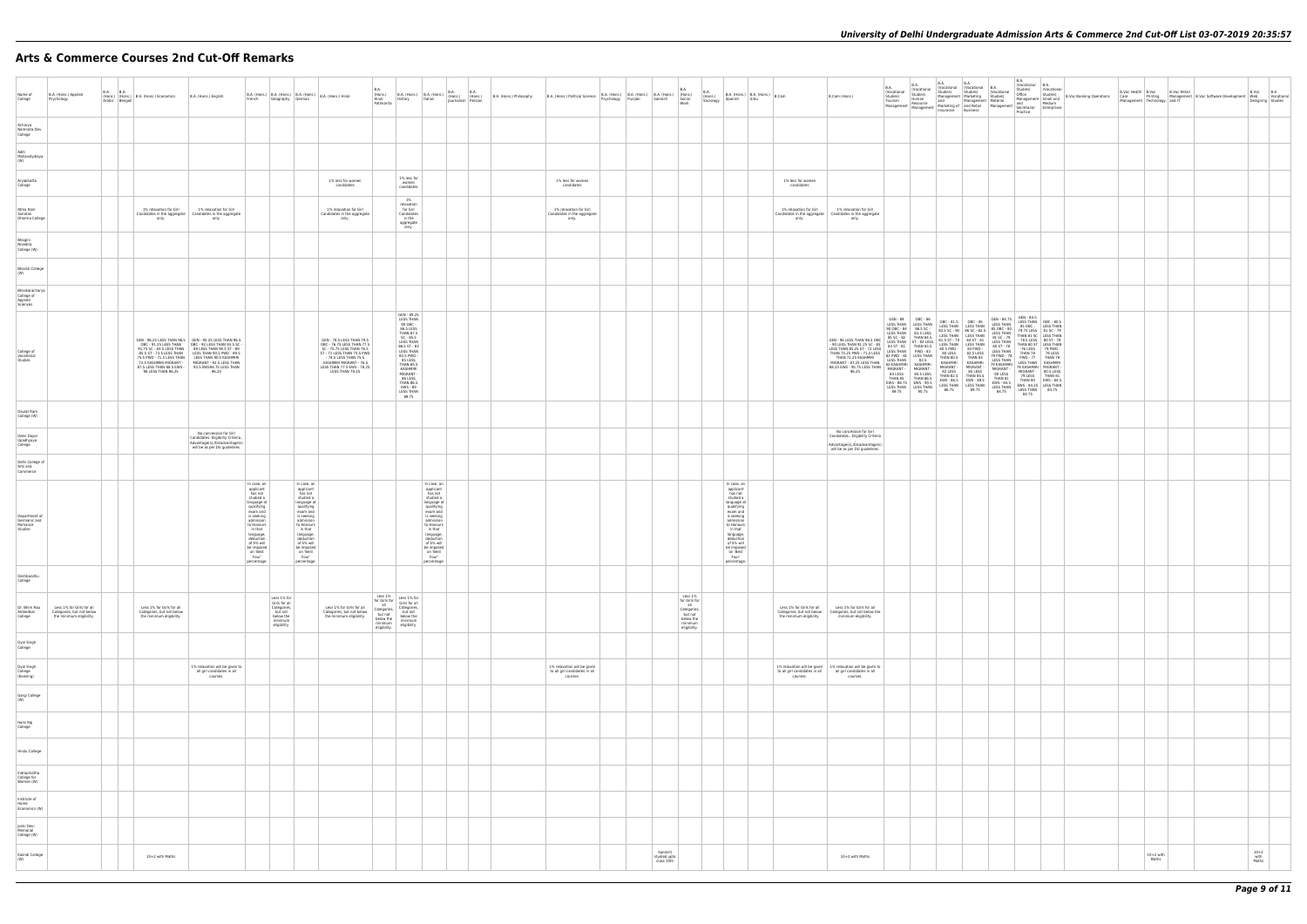| B.A.<br>(Vocational<br>Studies)<br>Material<br>Management | B.A.<br>(Vocational<br>Studies)<br>Office<br>Management<br>and<br>Secretarial<br>Practice | B.A.<br>(Vocational<br>Studies)<br>Small and<br>Medium<br>Enterprises | <b>B.Voc Banking Operations</b>                                                                                                                                                | B.Voc Health B.Voc<br>Care Printing<br>Management Technology | and IT | B.Voc Retail<br>Management B.Voc Software Development                                                                                                                         | B.Voc<br>Web<br>Designing | B.A<br>Vocational<br>Studies |
|-----------------------------------------------------------|-------------------------------------------------------------------------------------------|-----------------------------------------------------------------------|--------------------------------------------------------------------------------------------------------------------------------------------------------------------------------|--------------------------------------------------------------|--------|-------------------------------------------------------------------------------------------------------------------------------------------------------------------------------|---------------------------|------------------------------|
|                                                           |                                                                                           |                                                                       |                                                                                                                                                                                |                                                              |        |                                                                                                                                                                               |                           |                              |
|                                                           |                                                                                           |                                                                       |                                                                                                                                                                                |                                                              |        |                                                                                                                                                                               |                           |                              |
|                                                           |                                                                                           |                                                                       |                                                                                                                                                                                |                                                              |        |                                                                                                                                                                               |                           |                              |
|                                                           |                                                                                           |                                                                       |                                                                                                                                                                                |                                                              |        |                                                                                                                                                                               |                           |                              |
|                                                           |                                                                                           |                                                                       |                                                                                                                                                                                |                                                              |        |                                                                                                                                                                               |                           |                              |
|                                                           |                                                                                           |                                                                       |                                                                                                                                                                                |                                                              |        |                                                                                                                                                                               |                           |                              |
|                                                           |                                                                                           |                                                                       |                                                                                                                                                                                |                                                              |        |                                                                                                                                                                               |                           |                              |
|                                                           |                                                                                           |                                                                       |                                                                                                                                                                                |                                                              |        |                                                                                                                                                                               |                           |                              |
|                                                           |                                                                                           |                                                                       |                                                                                                                                                                                |                                                              |        |                                                                                                                                                                               |                           |                              |
|                                                           |                                                                                           |                                                                       |                                                                                                                                                                                |                                                              |        |                                                                                                                                                                               |                           |                              |
|                                                           |                                                                                           |                                                                       |                                                                                                                                                                                |                                                              |        |                                                                                                                                                                               |                           |                              |
|                                                           |                                                                                           |                                                                       |                                                                                                                                                                                |                                                              |        |                                                                                                                                                                               |                           |                              |
|                                                           |                                                                                           |                                                                       |                                                                                                                                                                                |                                                              |        |                                                                                                                                                                               |                           |                              |
|                                                           |                                                                                           |                                                                       |                                                                                                                                                                                |                                                              |        |                                                                                                                                                                               |                           |                              |
|                                                           |                                                                                           |                                                                       |                                                                                                                                                                                |                                                              |        |                                                                                                                                                                               |                           |                              |
|                                                           |                                                                                           |                                                                       |                                                                                                                                                                                |                                                              |        |                                                                                                                                                                               |                           |                              |
|                                                           |                                                                                           |                                                                       |                                                                                                                                                                                |                                                              |        |                                                                                                                                                                               |                           |                              |
|                                                           |                                                                                           |                                                                       |                                                                                                                                                                                |                                                              |        |                                                                                                                                                                               |                           |                              |
|                                                           |                                                                                           |                                                                       | $1\%$ Concession given to<br>women applicants (General<br>Category) For any<br>information see cut-off on<br>college website<br>(www.ramanujancollege.ac.in<br>or www.rcdu.in) |                                                              |        | $1\%$ Concession given to<br>women applicants (General<br>category) For any<br>infomation see cut-off on<br>college website<br>(www.ramanujancollege.ac.in<br>or www.rcdu.in) |                           |                              |
|                                                           |                                                                                           |                                                                       |                                                                                                                                                                                |                                                              |        |                                                                                                                                                                               |                           |                              |
|                                                           |                                                                                           |                                                                       |                                                                                                                                                                                |                                                              |        |                                                                                                                                                                               |                           |                              |
|                                                           |                                                                                           |                                                                       |                                                                                                                                                                                |                                                              |        |                                                                                                                                                                               |                           |                              |
|                                                           |                                                                                           |                                                                       |                                                                                                                                                                                |                                                              |        |                                                                                                                                                                               |                           |                              |
|                                                           |                                                                                           |                                                                       |                                                                                                                                                                                |                                                              |        |                                                                                                                                                                               |                           |                              |
|                                                           |                                                                                           |                                                                       |                                                                                                                                                                                |                                                              |        |                                                                                                                                                                               |                           |                              |
|                                                           |                                                                                           |                                                                       |                                                                                                                                                                                |                                                              |        |                                                                                                                                                                               |                           |                              |
|                                                           |                                                                                           |                                                                       |                                                                                                                                                                                |                                                              |        |                                                                                                                                                                               |                           |                              |

| Name of<br>College                                                    | B.A. (Hons.) Applied<br>Psychology                                                                                                                                          | <b>B.A.</b> | B.A.<br>Arabic Bengali | (Hons.) (Hons.) B.A. (Hons.) Economics                                                                                                                                      | B.A. (Hons.) English                                                                                                                                                                                                                                              | French |                                                                                                                                                  | Geography German | B.A. (Hons.) B.A. (Hons.) B.A. (Hons.) B.A. (Hons.) Hindi                                                                                                                                                                                                                                                                           | B.A.<br>(Hons.)<br>Hindi<br>Patrikarita | B.A. (Hons.) B.A. (Hons.)<br>History                                                                                                                                                                                                | Italian | <b>B.A.</b><br>(Hons.) (Hons.)<br>Journalism Persian | B.A. | B.A. (Hons.) Philosophy                                                                                                                                 | B.A. (Hons.) Political Science                                                                                                                                                                          | Psychology                                                                                                            | B.A. (Hons.) B.A. (Hons.) B.A. (Hons.)<br>Punjabi                                                                                                                                                                                     | Sanskrit                                                                                                                                         | B.A.<br>(Hons.)<br>Social<br>Work | B.A.<br>(Hons.)<br>Sociology       | Spanish | B.A. (Hons.) $B.A.$ (Hons.) $B.C.$<br>Urdu                                                                                                       |                                                                                                                                                                             | B.Com (Hons.)                                                                                                                                                                                                                                                            | B.A.<br>(Vocational<br>Studies)<br>Tourism<br>Management | <b>B.A.</b><br>Vocational<br>Studies)<br>Human<br>Resource<br>Management | <b>B.A.</b><br>(Vocational (Vocational<br>Studies)<br>Management Marketing<br>and<br>Marketing of and Retail<br>Insurance | B.A.<br>Studies)<br>Management<br>Business |
|-----------------------------------------------------------------------|-----------------------------------------------------------------------------------------------------------------------------------------------------------------------------|-------------|------------------------|-----------------------------------------------------------------------------------------------------------------------------------------------------------------------------|-------------------------------------------------------------------------------------------------------------------------------------------------------------------------------------------------------------------------------------------------------------------|--------|--------------------------------------------------------------------------------------------------------------------------------------------------|------------------|-------------------------------------------------------------------------------------------------------------------------------------------------------------------------------------------------------------------------------------------------------------------------------------------------------------------------------------|-----------------------------------------|-------------------------------------------------------------------------------------------------------------------------------------------------------------------------------------------------------------------------------------|---------|------------------------------------------------------|------|---------------------------------------------------------------------------------------------------------------------------------------------------------|---------------------------------------------------------------------------------------------------------------------------------------------------------------------------------------------------------|-----------------------------------------------------------------------------------------------------------------------|---------------------------------------------------------------------------------------------------------------------------------------------------------------------------------------------------------------------------------------|--------------------------------------------------------------------------------------------------------------------------------------------------|-----------------------------------|------------------------------------|---------|--------------------------------------------------------------------------------------------------------------------------------------------------|-----------------------------------------------------------------------------------------------------------------------------------------------------------------------------|--------------------------------------------------------------------------------------------------------------------------------------------------------------------------------------------------------------------------------------------------------------------------|----------------------------------------------------------|--------------------------------------------------------------------------|---------------------------------------------------------------------------------------------------------------------------|--------------------------------------------|
| Kamala Nehru<br>College (W)                                           |                                                                                                                                                                             |             |                        |                                                                                                                                                                             |                                                                                                                                                                                                                                                                   |        |                                                                                                                                                  |                  |                                                                                                                                                                                                                                                                                                                                     |                                         |                                                                                                                                                                                                                                     |         |                                                      |      |                                                                                                                                                         |                                                                                                                                                                                                         |                                                                                                                       |                                                                                                                                                                                                                                       |                                                                                                                                                  |                                   |                                    |         |                                                                                                                                                  |                                                                                                                                                                             |                                                                                                                                                                                                                                                                          |                                                          |                                                                          |                                                                                                                           |                                            |
| Keshav<br>Mahavidyalaya                                               |                                                                                                                                                                             |             |                        |                                                                                                                                                                             |                                                                                                                                                                                                                                                                   |        |                                                                                                                                                  |                  |                                                                                                                                                                                                                                                                                                                                     |                                         |                                                                                                                                                                                                                                     |         |                                                      |      |                                                                                                                                                         |                                                                                                                                                                                                         |                                                                                                                       |                                                                                                                                                                                                                                       |                                                                                                                                                  |                                   |                                    |         |                                                                                                                                                  |                                                                                                                                                                             |                                                                                                                                                                                                                                                                          |                                                          |                                                                          |                                                                                                                           |                                            |
| Kirori Mal<br>College                                                 |                                                                                                                                                                             |             |                        | Admission will be done as<br>per University quidelines<br>(see the bulletin of<br>information, University of<br>Delhi 2019-20)                                              | Admission will be done as per<br>University guidelines (see the<br>bulletin of information,<br>University of Delhi 2019-20)                                                                                                                                       |        | Admission<br>will be done<br>as per<br>University<br>quidelines<br>(see the<br>bulletin of<br>information,<br>University<br>of Delhi<br>2019-20) |                  | Admission will be done as<br>per University guidelines<br>(see the bulletin of<br>information, University of<br>Delhi 2019-20)                                                                                                                                                                                                      |                                         | Admission<br>will be done<br>as per<br>University<br>quidelines<br>(see the<br>bulletin of<br>information.<br>University of<br>Delhi<br>2019-20)                                                                                    |         |                                                      |      |                                                                                                                                                         | Admission will be done as<br>per University guidelines<br>(see the bulletin of<br>information, University of<br>Delhi 2019-20)                                                                          |                                                                                                                       |                                                                                                                                                                                                                                       | Admission<br>will be done<br>as per<br>University<br>quidelines<br>(see the<br>bulletin of<br>information,<br>University of<br>Delhi<br>2019-20) |                                   |                                    |         | Admission<br>will be done<br>as per<br>University<br>quidelines<br>(see the<br>bulletin of<br>information,<br>University<br>of Delhi<br>2019-20) | Admission will be done as<br>per University guidelines<br>(see the bulletin of<br>information, University of<br>Delhi 2019-20)                                              | Admission will be done as per<br>University guidelines (see the<br>bulletin of information.<br>University of Delhi 2019-20)                                                                                                                                              |                                                          |                                                                          |                                                                                                                           |                                            |
| Lady Irwin<br>College (W)                                             |                                                                                                                                                                             |             |                        |                                                                                                                                                                             |                                                                                                                                                                                                                                                                   |        |                                                                                                                                                  |                  |                                                                                                                                                                                                                                                                                                                                     |                                         |                                                                                                                                                                                                                                     |         |                                                      |      |                                                                                                                                                         |                                                                                                                                                                                                         |                                                                                                                       |                                                                                                                                                                                                                                       |                                                                                                                                                  |                                   |                                    |         |                                                                                                                                                  |                                                                                                                                                                             |                                                                                                                                                                                                                                                                          |                                                          |                                                                          |                                                                                                                           |                                            |
| Lady Shri Ram<br>College for<br>Women (W)                             |                                                                                                                                                                             |             |                        |                                                                                                                                                                             |                                                                                                                                                                                                                                                                   |        |                                                                                                                                                  |                  |                                                                                                                                                                                                                                                                                                                                     |                                         |                                                                                                                                                                                                                                     |         |                                                      |      |                                                                                                                                                         |                                                                                                                                                                                                         |                                                                                                                       |                                                                                                                                                                                                                                       | MUST HAVE<br>STUDIED<br>SANSKRIT<br>UPTO CLASS<br>10TH                                                                                           |                                   |                                    |         |                                                                                                                                                  |                                                                                                                                                                             |                                                                                                                                                                                                                                                                          |                                                          |                                                                          |                                                                                                                           |                                            |
| Lakshmibai<br>College (W)                                             |                                                                                                                                                                             |             |                        |                                                                                                                                                                             |                                                                                                                                                                                                                                                                   |        |                                                                                                                                                  |                  |                                                                                                                                                                                                                                                                                                                                     |                                         |                                                                                                                                                                                                                                     |         |                                                      |      |                                                                                                                                                         |                                                                                                                                                                                                         |                                                                                                                       |                                                                                                                                                                                                                                       |                                                                                                                                                  |                                   |                                    |         |                                                                                                                                                  |                                                                                                                                                                             |                                                                                                                                                                                                                                                                          |                                                          |                                                                          |                                                                                                                           |                                            |
| Maharaja<br>Agrasen<br>College                                        |                                                                                                                                                                             |             |                        |                                                                                                                                                                             | 1% relaxation for Girls Student                                                                                                                                                                                                                                   |        |                                                                                                                                                  |                  | 1% relaxation for Girls<br>Student                                                                                                                                                                                                                                                                                                  |                                         |                                                                                                                                                                                                                                     |         | 1%<br>relaxation<br>for Girls<br>Student             |      |                                                                                                                                                         | 1% relaxation for Girls<br>Student                                                                                                                                                                      |                                                                                                                       |                                                                                                                                                                                                                                       |                                                                                                                                                  |                                   |                                    |         |                                                                                                                                                  |                                                                                                                                                                             | 1% relaxation for Girls Student                                                                                                                                                                                                                                          |                                                          |                                                                          |                                                                                                                           |                                            |
| Maitrevi<br>College (W)                                               |                                                                                                                                                                             |             |                        |                                                                                                                                                                             | As per University guidelines.   As per University guidelines.                                                                                                                                                                                                     |        |                                                                                                                                                  |                  | As per University guidelines.                                                                                                                                                                                                                                                                                                       |                                         | As per<br>University<br>guidelines.                                                                                                                                                                                                 |         |                                                      |      |                                                                                                                                                         | As per University guidelines.                                                                                                                                                                           |                                                                                                                       |                                                                                                                                                                                                                                       | As per<br>University<br>guidelines.                                                                                                              |                                   | As per<br>University<br>quideline: |         |                                                                                                                                                  | As per University guidelines.                                                                                                                                               | As per University guidelines.                                                                                                                                                                                                                                            |                                                          |                                                                          |                                                                                                                           |                                            |
| Mata Sundri<br>College for<br>Women (W)                               |                                                                                                                                                                             |             |                        |                                                                                                                                                                             | Sikh Minority Candidates must<br>have the Sikh Minority<br>Certificate issued in her name<br>by Delhi Sikh Gurudwara<br>Management Committee.                                                                                                                     |        |                                                                                                                                                  |                  | Sikh Minority Candidates<br>must have the Sikh Minority<br>Certificate issued in her<br>name by Delhi Sikh<br>Gurudwara Management<br>Committee.                                                                                                                                                                                    |                                         | Sikh Minority<br>Candidates<br>must have<br>the Sikh<br>Minority<br>Certificate<br>issued in her<br>name by<br>Delhi Sikh<br>Gurudwara<br>Management<br>Committee.                                                                  |         |                                                      |      | <b>Sikh Minority Candidates</b><br>must have the Sikh Minority<br>Certificate issued in her<br>name by Delhi Sikh<br>Gurudwara Management<br>Committee. | <b>Sikh Minority Candidates</b><br>must have the Sikh Minority<br>Certificate issued in her<br>name by Delhi Sikh<br>Gurudwara Management<br>Committee.                                                 | Candidates<br>must have<br>the Sikh<br>Minority<br>Certificate<br>issued in her<br>name by<br>Delhi Sikh<br>Gurudwara | Sikh Minority Sikh Minority Sikh Minority<br>Candidates<br>must have<br>the Sikh<br>Minority<br>Certificate<br>issued in her<br>name by<br>Delhi Sikh<br>Management   Management   Management<br>Committee.   Committee.   Committee. | Candidates<br>must have<br>the Sikh<br>Minority<br>Certificate<br>issued in her<br>name by<br>Delhi Sikh<br>Gurudwara Gurudwara                  |                                   |                                    |         |                                                                                                                                                  | Sikh Minority Candidates<br>must have the Sikh Minority<br>Certificate issued in her<br>name by Delhi Sikh<br>Gurudwara Management<br>Committee.                            | Sikh Minority Candidates must<br>have the Sikh Minority<br>Certificate issued in her name<br>by Delhi Sikh Gurudwara<br>Management Committee.                                                                                                                            |                                                          |                                                                          |                                                                                                                           |                                            |
| Miranda House<br>(W)                                                  |                                                                                                                                                                             |             |                        |                                                                                                                                                                             |                                                                                                                                                                                                                                                                   |        |                                                                                                                                                  |                  |                                                                                                                                                                                                                                                                                                                                     |                                         |                                                                                                                                                                                                                                     |         |                                                      |      |                                                                                                                                                         |                                                                                                                                                                                                         |                                                                                                                       |                                                                                                                                                                                                                                       |                                                                                                                                                  |                                   |                                    |         |                                                                                                                                                  |                                                                                                                                                                             |                                                                                                                                                                                                                                                                          |                                                          |                                                                          |                                                                                                                           |                                            |
| Motilal Nehru<br>College                                              |                                                                                                                                                                             |             |                        | NO RELAXATION FOR GIRL<br>CANDIDATE, PASS IN MATHS.                                                                                                                         | NO RELAXATION FOR GIRL<br>CANDIDATE                                                                                                                                                                                                                               |        |                                                                                                                                                  |                  | (1% RELAXATION FOR<br>GIRLS).                                                                                                                                                                                                                                                                                                       |                                         | (1%<br>RELAXATION<br>FOR GIRLS)                                                                                                                                                                                                     |         |                                                      |      |                                                                                                                                                         | (1% RELAXATION FOR GIRLS)                                                                                                                                                                               |                                                                                                                       |                                                                                                                                                                                                                                       | (1%<br>RELAXATION<br>FOR GIRLS).<br>Sanskrit is<br>Mandatory in<br>10th or 12th<br>with Pass<br>Marks                                            |                                   |                                    |         |                                                                                                                                                  | 2.5 % of Disadvantage if<br>Stream Change.                                                                                                                                  | NO RELAXATION FOR GIRL<br>CANDIDATE. Compulsorily<br>Studied and passed<br>Mathematics                                                                                                                                                                                   |                                                          |                                                                          |                                                                                                                           |                                            |
| Motilal Nehru<br>College<br>(Evening)                                 |                                                                                                                                                                             |             |                        |                                                                                                                                                                             | 1% concession in aggregate in<br>all courses to the girl<br>candidates.                                                                                                                                                                                           |        |                                                                                                                                                  |                  | 1% concession in aggregate<br>in all courses to the girl<br>candidates.                                                                                                                                                                                                                                                             |                                         | 1%<br>concession<br>in aggregate<br>in all courses<br>to the girl<br>candidates.                                                                                                                                                    |         |                                                      |      |                                                                                                                                                         | 1% concession in aggregate<br>in all courses to the girl<br>candidates.                                                                                                                                 |                                                                                                                       |                                                                                                                                                                                                                                       |                                                                                                                                                  |                                   |                                    |         |                                                                                                                                                  | 1% concession in aggregate<br>in all courses to the girl<br>candidates.                                                                                                     | % concession in aggregate in<br>all courses to the girl<br>candidates.                                                                                                                                                                                                   |                                                          |                                                                          |                                                                                                                           |                                            |
| P.G.D.A.V.<br>College                                                 |                                                                                                                                                                             |             |                        | 1% Less for Girls.                                                                                                                                                          | 1% Less for Girls.                                                                                                                                                                                                                                                |        |                                                                                                                                                  |                  | 1% Less for Girls.                                                                                                                                                                                                                                                                                                                  |                                         | 1% Less for<br>Girls.                                                                                                                                                                                                               |         |                                                      |      |                                                                                                                                                         | 1% Less for Girls.                                                                                                                                                                                      |                                                                                                                       |                                                                                                                                                                                                                                       | 1% Less for<br>Girls.                                                                                                                            |                                   |                                    |         |                                                                                                                                                  | 1% Less for Girls.                                                                                                                                                          | 1% Less for Girls.                                                                                                                                                                                                                                                       |                                                          |                                                                          |                                                                                                                           |                                            |
| P.G.D.A.V.<br>College<br>(Evening)                                    |                                                                                                                                                                             |             |                        |                                                                                                                                                                             |                                                                                                                                                                                                                                                                   |        |                                                                                                                                                  |                  | Girl students would be given<br>an advantage of 1% in all<br>Courses.                                                                                                                                                                                                                                                               |                                         |                                                                                                                                                                                                                                     |         |                                                      |      |                                                                                                                                                         | Girl students would be given<br>an advantage of 1% in all<br>Courses.                                                                                                                                   |                                                                                                                       |                                                                                                                                                                                                                                       | Girl students<br>would be<br>given an<br>advantage of<br>1% in all<br>Courses.                                                                   |                                   |                                    |         |                                                                                                                                                  | Girl students would be given<br>an advantage of 1% in all<br>Courses.                                                                                                       | Girl students would be given<br>an advantage of 1% in all<br>Courses.                                                                                                                                                                                                    |                                                          |                                                                          |                                                                                                                           |                                            |
| Rajdhani<br>College                                                   |                                                                                                                                                                             |             |                        | 1% relaxation for girls                                                                                                                                                     |                                                                                                                                                                                                                                                                   |        |                                                                                                                                                  |                  | 1%relaxation for girls                                                                                                                                                                                                                                                                                                              |                                         | 1%relaxation<br>for girls                                                                                                                                                                                                           |         |                                                      |      |                                                                                                                                                         | 1%relaxation for girls                                                                                                                                                                                  |                                                                                                                       |                                                                                                                                                                                                                                       | 1%relaxation<br>for girls                                                                                                                        |                                   |                                    |         |                                                                                                                                                  |                                                                                                                                                                             | 1%relaxation for girls                                                                                                                                                                                                                                                   |                                                          |                                                                          |                                                                                                                           |                                            |
| Ram Lal Anand<br>College                                              |                                                                                                                                                                             |             |                        |                                                                                                                                                                             | 1% concession for girls                                                                                                                                                                                                                                           |        |                                                                                                                                                  |                  | 1% concession for girls                                                                                                                                                                                                                                                                                                             | No<br>concession<br>for girls           | 1%<br>concession<br>for girls                                                                                                                                                                                                       |         |                                                      |      |                                                                                                                                                         | 1% concession for girls                                                                                                                                                                                 |                                                                                                                       |                                                                                                                                                                                                                                       |                                                                                                                                                  |                                   |                                    |         |                                                                                                                                                  | 1% concession for girls                                                                                                                                                     | 1% concession for girls                                                                                                                                                                                                                                                  |                                                          |                                                                          |                                                                                                                           |                                            |
| Ramanujan<br>College                                                  | 1% Concession given to<br>women applicants (General<br>Category) For any<br>information see cut-off on<br>college website<br>(www.ramanujancollege.ac.in<br>or www.rcdu.in) |             |                        | 1% Concession given to<br>women applicants (General<br>Category) For any<br>information see cut-off on<br>college website<br>(www.ramanujancollege.ac.in<br>or www.rcdu.in) | 1% Concession given to<br>women applicants (General<br>Category) For any information<br>see cut-off on college website<br>(www.ramanujancollege.ac.in<br>or www.rcdu.in)                                                                                          |        |                                                                                                                                                  |                  | 1% Concession given to<br>women applicants (General<br>Category) For any<br>information see cut-off on<br>college website<br>(www.ramanujancollege.ac.in<br>or www.rcdu.in)                                                                                                                                                         |                                         |                                                                                                                                                                                                                                     |         |                                                      |      | 1% Concession given to<br>women applicants (General<br>Category) For any<br>information see cut-off on<br>college website<br>or www.rcdu.in)            | 1% Concession given to<br>vomen applicants (General<br>Category) For any<br>information see cut-off on<br>college website<br>(www.ramanujancollege.ac.in (www.ramanujancollege.ac.in<br>or www.rcdu.in) |                                                                                                                       |                                                                                                                                                                                                                                       |                                                                                                                                                  |                                   |                                    |         |                                                                                                                                                  | 1% Concession given to<br>women applicants (General<br>Category) For any<br>information see cut-off on<br>college website<br>(www.ramanujancollege.ac.in<br>or www.rcdu.in) | 1% Concession given to<br>women applicants (General<br>Category) For any information<br>see cut-off on college website<br>(www.ramanujancollege.ac.in<br>or www.rcdu.in)                                                                                                 |                                                          |                                                                          |                                                                                                                           |                                            |
| Ramjas College                                                        |                                                                                                                                                                             |             |                        |                                                                                                                                                                             |                                                                                                                                                                                                                                                                   |        |                                                                                                                                                  |                  | 1% relaxation for girl<br>students.                                                                                                                                                                                                                                                                                                 |                                         |                                                                                                                                                                                                                                     |         |                                                      |      |                                                                                                                                                         |                                                                                                                                                                                                         |                                                                                                                       |                                                                                                                                                                                                                                       | 1%<br>relaxation<br>for girl<br>students.                                                                                                        |                                   |                                    |         |                                                                                                                                                  |                                                                                                                                                                             |                                                                                                                                                                                                                                                                          |                                                          |                                                                          |                                                                                                                           |                                            |
| Satyawati<br>College                                                  |                                                                                                                                                                             |             |                        | four percentage.                                                                                                                                                            | Girls candidates will be given Girls candidates will be given<br>relaxation upto 1% in best   relaxation upto 1% in best four<br>percentage.                                                                                                                      |        |                                                                                                                                                  |                  | Girls candidates will be given<br>relaxation upto 1% in best<br>four percentage.                                                                                                                                                                                                                                                    |                                         | Girls<br>candidates<br>will be given<br>relaxation<br>upto 1% in<br>best four<br>percentage.                                                                                                                                        |         |                                                      |      |                                                                                                                                                         | Girls candidates will be given<br>relaxation upto 1% in best<br>four percentage. Admission<br>in General category is open<br>to hindi medium students<br>only                                           |                                                                                                                       |                                                                                                                                                                                                                                       | Girls<br>candidates<br>will be given<br>relaxation<br>upto 1% in<br>best four<br>percentage.                                                     |                                   |                                    |         | Girls<br>candidates<br>will be<br>given<br>relaxation<br>upto 1% in<br>best four<br>percentage.                                                  | four percentage.                                                                                                                                                            | Girls candidates will be given Girls candidates will be given<br>relaxation upto 1% in best relaxation upto 1% in best four<br>percentage.                                                                                                                               |                                                          |                                                                          |                                                                                                                           |                                            |
| Satvawati<br>College<br>(Evening)                                     |                                                                                                                                                                             |             |                        | girl candidates in all the<br>courses. 2. Kashmiri<br>migrants are requested to<br>contact Convenor, Admission<br>Committee directly.                                       | 1. There will be a relaxtion of   1. There will be a relaxtion of<br>1% marks in aggregate for 1% marks in aggregate for girl<br>candidates in all the courses.<br>2. Kashmiri migrants are<br>requested to contact<br>Convenor, Admission<br>Committee directly. |        |                                                                                                                                                  |                  | 1. There will be a relaxtion of<br>1% marks in aggregate for<br>girl candidates in all the<br>courses. 2. Kashmiri<br>migrants are requested to<br>contact Convenor, Admission<br>Committee directly. 3. The<br>Candidates seeking<br>admission in Hindi (hons.)<br>must have secured atleast<br>55% marks in hindi in class<br>XII |                                         | 1. There will<br>be a<br>relaxtion of<br>1% marks in<br>aggregate<br>for girl<br>candidates<br>in all the<br>courses. 2.<br>Kashmiri<br>migrants are<br>requested to<br>contact<br>Convenor,<br>Admission<br>Committee<br>directly. |         |                                                      |      |                                                                                                                                                         | 1. There will be a relaxtion of<br>1% marks in aggregate for<br>girl candidates in all the<br>courses. 2. Kashmiri<br>migrants are requested to<br>contact Convenor, Admission<br>Committee directly.   |                                                                                                                       |                                                                                                                                                                                                                                       |                                                                                                                                                  |                                   |                                    |         |                                                                                                                                                  | 1% marks in aggregate for<br>girl candidates in all the<br>courses. 2. Kashmiri<br>migrants are requested to<br>contact Convenor, Admission<br>Committee directly.          | 1. There will be a relaxtion of $\begin{array}{ c c } 1. \end{array}$ There will be a relaxtion of<br>1% marks in aggregate for girl<br>candidates in all the courses.<br>2. Kashmiri migrants are<br>requested to contact<br>Convenor, Admission<br>Committee directly. |                                                          |                                                                          |                                                                                                                           |                                            |
| Shaheed<br><b>Bhagat Singh</b><br>College                             |                                                                                                                                                                             |             |                        |                                                                                                                                                                             |                                                                                                                                                                                                                                                                   |        |                                                                                                                                                  |                  |                                                                                                                                                                                                                                                                                                                                     |                                         |                                                                                                                                                                                                                                     |         |                                                      |      |                                                                                                                                                         |                                                                                                                                                                                                         |                                                                                                                       |                                                                                                                                                                                                                                       |                                                                                                                                                  |                                   |                                    |         |                                                                                                                                                  |                                                                                                                                                                             |                                                                                                                                                                                                                                                                          |                                                          |                                                                          |                                                                                                                           |                                            |
| Shaheed<br><b>Bhagat Singh</b><br>College<br>(Evening)                |                                                                                                                                                                             |             |                        |                                                                                                                                                                             |                                                                                                                                                                                                                                                                   |        | 1%<br>relaxation<br>in marks for<br>girl<br>students in                                                                                          |                  |                                                                                                                                                                                                                                                                                                                                     |                                         |                                                                                                                                                                                                                                     |         |                                                      |      |                                                                                                                                                         | 1% relaxation in marks for<br>girl students in all courses.                                                                                                                                             |                                                                                                                       |                                                                                                                                                                                                                                       |                                                                                                                                                  |                                   |                                    |         |                                                                                                                                                  | girl students in all courses.                                                                                                                                               | 1% relaxation in marks for 1% relaxation in marks for girl<br>students in all courses.                                                                                                                                                                                   |                                                          |                                                                          |                                                                                                                           |                                            |
| Shaheed<br>Rajguru College<br>of Applied<br>Sciences for<br>Women (W) |                                                                                                                                                                             |             |                        |                                                                                                                                                                             |                                                                                                                                                                                                                                                                   |        | all courses.                                                                                                                                     |                  |                                                                                                                                                                                                                                                                                                                                     |                                         |                                                                                                                                                                                                                                     |         |                                                      |      |                                                                                                                                                         |                                                                                                                                                                                                         |                                                                                                                       |                                                                                                                                                                                                                                       |                                                                                                                                                  |                                   |                                    |         |                                                                                                                                                  |                                                                                                                                                                             |                                                                                                                                                                                                                                                                          |                                                          |                                                                          |                                                                                                                           |                                            |